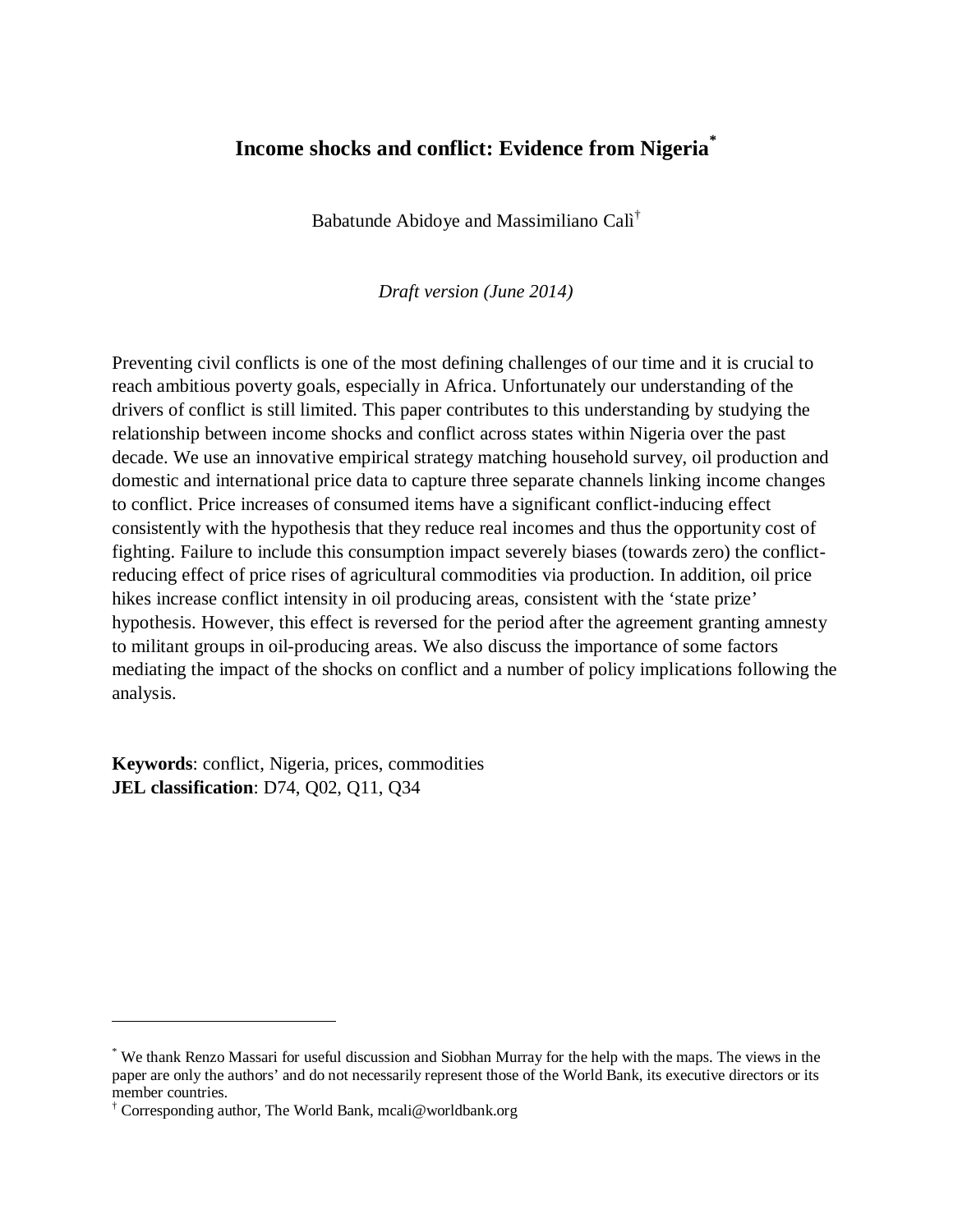#### **1. Introduction**

 $\overline{a}$ 

Preventing civil conflicts is one of the most defining challenges of our time. In addition to exacting a huge toll on human life and properties, conflicts are key constraints to poverty reduction in many developing countries. While the number of poor has drastically declined over the last 20 years worldwide, it has increased in fragile countries, the majority of which have been or still are affected by civil conflicts (Kharas and Rogerson, 2012). The challenge is particularly daunting in sub-Saharan Africa (SSA) where most countries at risk of conflict are concentrated.<sup>1</sup>

Unfortunately our understanding of the drivers of conflicts is still limited. The evidence suggests that income shocks are one such key driver (Blattman and Miguel, 2010). However the direction of the effect is contentious. On the one hand a positive income shock may reduce the conflict risk by increasing the opportunity cost of individuals to rebel and/or by increasing the state's ability to repress or buy off rebels (Fearon and Laitin, 2003). On the other hand a positive shock to a country's resources (e.g. oil discovery) could also raise the value of the state's control to fight over (the so–called 'state prize' hypothesis). Disentangling these channels is difficult, which may explain the lack of consensus of the cross-country evidence on the effects of international commodity prices on conflict (e.g. Bruckner and Ciccone, 2010; Miguel et al., 2004; Bazzi and Blattman, 2014; Calì and Muladbic, 2014).

Our paper contributes to the understanding of the drivers of conflict by studying the relationship between income shocks and conflict across Nigerian states over the past decade. We use an innovative empirical strategy matching household survey, oil production and domestic and international price data to capture three separate channels linking income changes to conflict (i.e. household consumption, household production and natural resources wealth). In this way the paper contributes to the relatively thin empirical literature exploiting the variation across subnational units to identify the effects of exogenous income shocks on conflict (e.g. Dube and Vargas, 2013; Berman and Couttenier, 2014; Maydstadt and Ecker, 2014).

Our strategy allows us to make a number of contributions to the literature. First, to the best of our knowledge this is the first paper that measures the effect of price changes on conflict via consumption.<sup>2</sup> We do so by constructing a consumption price index based on exogenous price movements of various goods weighted by their importance in household expenditures at the beginning of the period. Price increases of consumed items turn out to have a significant conflict inducing effect in Nigeria. In fact, we show that failure to include this consumption impact severely biases (towards zero) the conflict reducing effect of price rise of produced agricultural

 $<sup>1</sup>$  According to the Failed States Index 2013 (Fund for Peace, 2013), three quarter of the twenty countries most at</sup> risk of conflict are in SSA.

 $2^{2}$  Some papers have tried to model these effects by using international commodity prices weighted by the commodity's share in the imports basket (Arezki and Brückner, 2011; Calì and Muladbic, 2014; Maystadt, Trinh Tan and Breisinger, 2014). However as Bazzi and Blattman (2014) these import weights are likely to be more of a reflection of purchases by firms, elites, and governments than actual household consumption.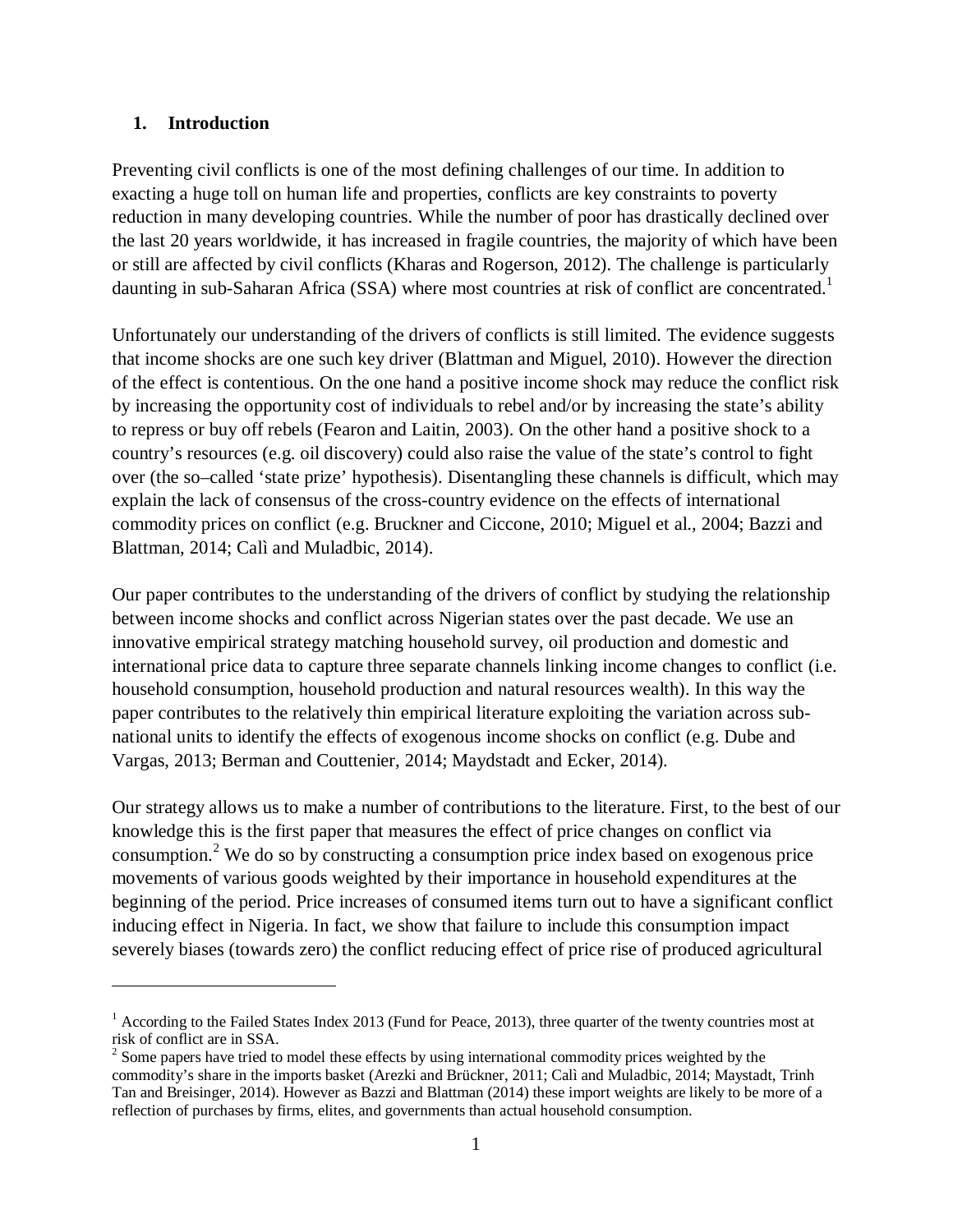commodities. That is an important finding as the literature tends to focus only on the effects of prices of produced goods on conflict.

Second, we add to the evidence distinguishing between the effects of changes in prices of agricultural commodities, which are labor intensive diffused commodities, and prices of pointsource capital intensive oil. While Dube and Vargas (2013) focus on the case of exported agricultural commodities, we consider a wide range of commodities produced by the households and mostly sold in local markets. These types of commodities should be more relevant for many countries in SSA, where agricultural income for most households is not related to exports. In addition we also test for the effect of a policy shock (the amnesty agreement between the state and the rebels in the oil producing Niger Delta region in 2009) on the relationship between the value of oil and conflict intensity. While this relationship was positive and significant between 2004 and 2009 confirming previous evidence on the 'state prize' hypothesis (Dube and Vargas, 2013), it turned negative after the peace deal. This finding provides support to the short-run effectiveness of the policy of 'buying off' militants.

Third, in a significant departure from the literature, our (consumption and production) price indices are constructed using an arguably more suitable measure of local price shocks than international commodity prices. The latter have two main limitations. First, they are available only for internationally traded commodities, which often do not include many local products important for consumption and production in developing countries (e.g. yam and cassava in the case of Nigeria). Second, international prices do not account for the price transmission from international to domestic markets, which is often limited. Thus international prices may not accurately measure the size of the price shock at the local level. Our indices improve on both problems by using domestic prices of faraway states, in the spirit of Jacoby (2013). These prices are likely to be exogenous to the conflict in the state in question, so we can use the indices based on them as an instrument for the local price indices. Using this type of instrument, instead of that based on international prices, has important implications for the results.

Fourth, we identify some of the conditions under which these price shocks are particularly prone to conflict. In doing so, we draw from the literature on the drivers of conflict and apply it to the case of Nigeria. Our results suggest that the magnitude of the effects of price shocks, particularly affecting consumption goods and oil, on conflict is amplified in election years. Ethnic divisions and income inequality appear to substantially increase the conflict-inducing effect of the rise in oil prices, but not to affect the other economic shocks we consider. Surprisingly, we also find that a recent history of past conflict does not magnify the effects of price shocks on violent conflict.

Finally, to the best of our knowledge this is the first study systematically looking at the drivers of conflict in Nigeria. In doing so this paper helps to fill an important gap as Nigeria is the largest country in SSA in terms of population and oil production and is key to the stability of the West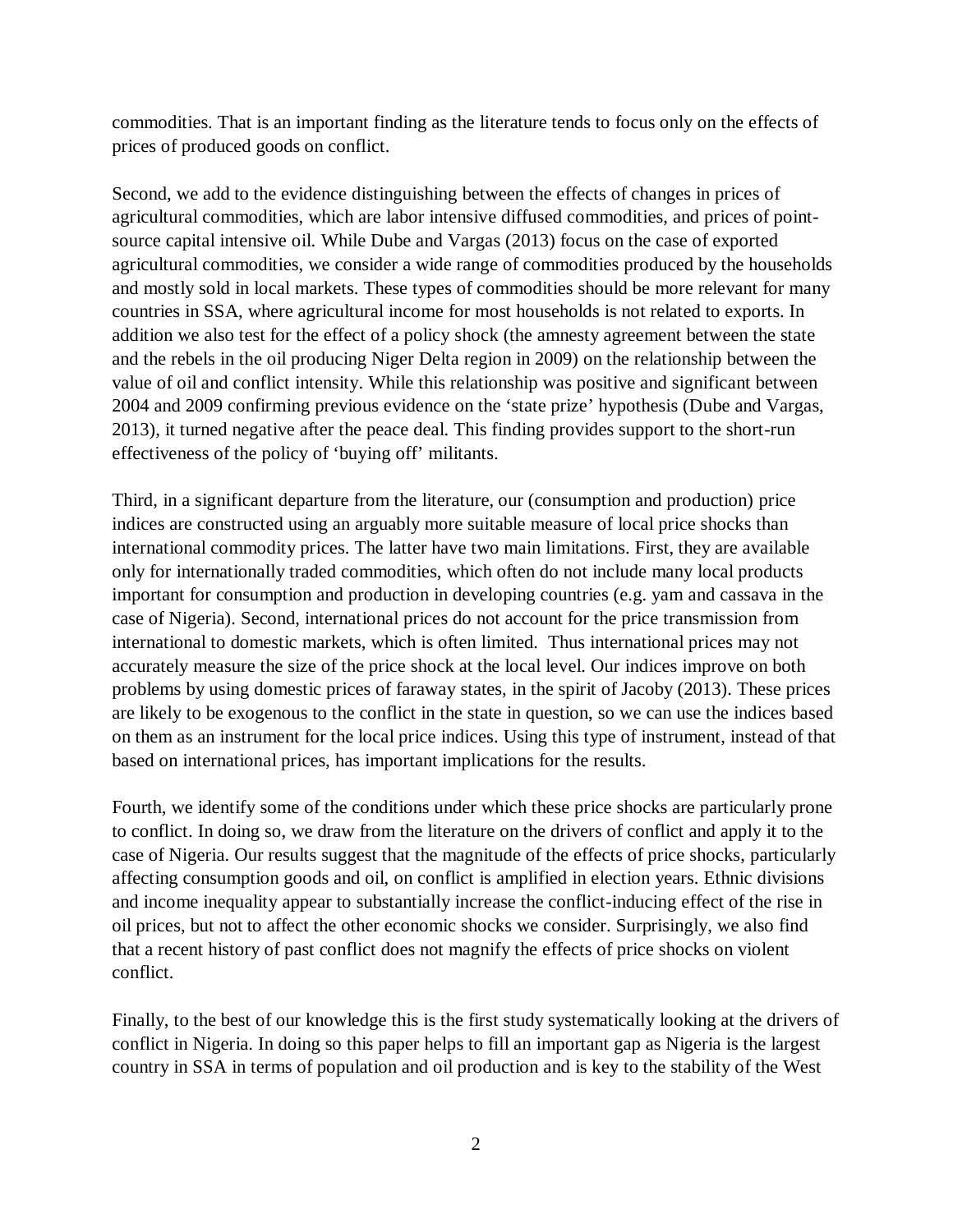African region and possibly of the entire continent.<sup>3</sup> Conflict is prevalent at the local and regional level and its scale is significant. Nigeria is the African country with the third largest number of conflict episodes in the 2003-2013 period. Importantly for our analysis Nigeria's conflicts are highly regionalized with different types of conflicts in different regions. The violence from conflict has escalated since 2010 especially through the surge in activities by the Islamic militant group Boko Haram. This has led to the government declaring the state of emergency in the three north-eastern states of Adamawa, Borno and Yobe in May 2013.

The paper is organized as follows. The next section reviews the trends and the types of (regional) conflicts in Nigeria over the past decade. Section 3 presents the channels linking price changes to conflict; section 4 and 5 discuss the data and the empirical methods; section 6 presents the results; and section 7 concludes.

### **2. Nigeria's civil conflicts in the past decade**

 $\overline{a}$ 

Although it is not considered officially fragile according to the World Bank and the regional development banks, Nigeria has had a recent history of acute conflict-related violence. According to the Armed Conflict Location and Events Dataset (ACLED), Nigeria has been the third most violent, and suffered the fourth-highest deaths from conflict, among African countries in the last ten years (2003-2013). While the country has not experienced a full blown civil war and the state's monopoly of the force does not appear to be challenged, local conflicts have been a major challenge for the country's development over the past decades.

The violence has varied substantially both across space and over time. As figures 1, 2 and 3 show, conflict in Nigeria is highly regionalized. Different types of violence (battles, protests, riots, and violence against civilians) are dominant in different areas, and the underlying determinants of the conflicts are also different. Violence in the so called middle belt, and particularly in Plateau state, has been mainly in the form of communal violence in the past decade. While much of the recent violence has occurred between Muslim and Christian communities (though some violence also has occurred within Muslim communities), unequal access to land appears to be a core driver of the conflict in the middle belt.<sup>4</sup> In Kwara state for instance, the conflicts in Offa/Erin Ile can be attributed to disputes over land ownership and grazing rights.<sup>5</sup> In other states, minor disputes have escalated owing to improper handling. One example is the conflict in Ekiti State over the permanent site of a social amenity within the neighboring towns of Ise and Emure Ekiti.

 $3$  For example Nigeria provides one of the largest troop contingents to continental peacekeeping missions.

<sup>&</sup>lt;sup>4</sup> The land rights related to indigenous rights are of particular concern for Fulani pastoralist in Plateau (and other states) as pastoralists by definition do not own the land their herds graze upon when they are on the move. Expanding cities and agriculture in addition to the uttermost Northern pastoralist routes become irregularly dry, has led the Fulani pastoralist to clash with, often indigene farmers. This is not exclusive to Plateau State as the recent violent spats in 2013 in Benue State sadly accentuate (Human Rights Watch, 2013).

<sup>&</sup>lt;sup>5</sup> There was tension in the state in October 2013 following bloody clashes between Fulani herdsmen and Yoruba inhabitants at Alapa/Onire in Asa Local Government Area of the state.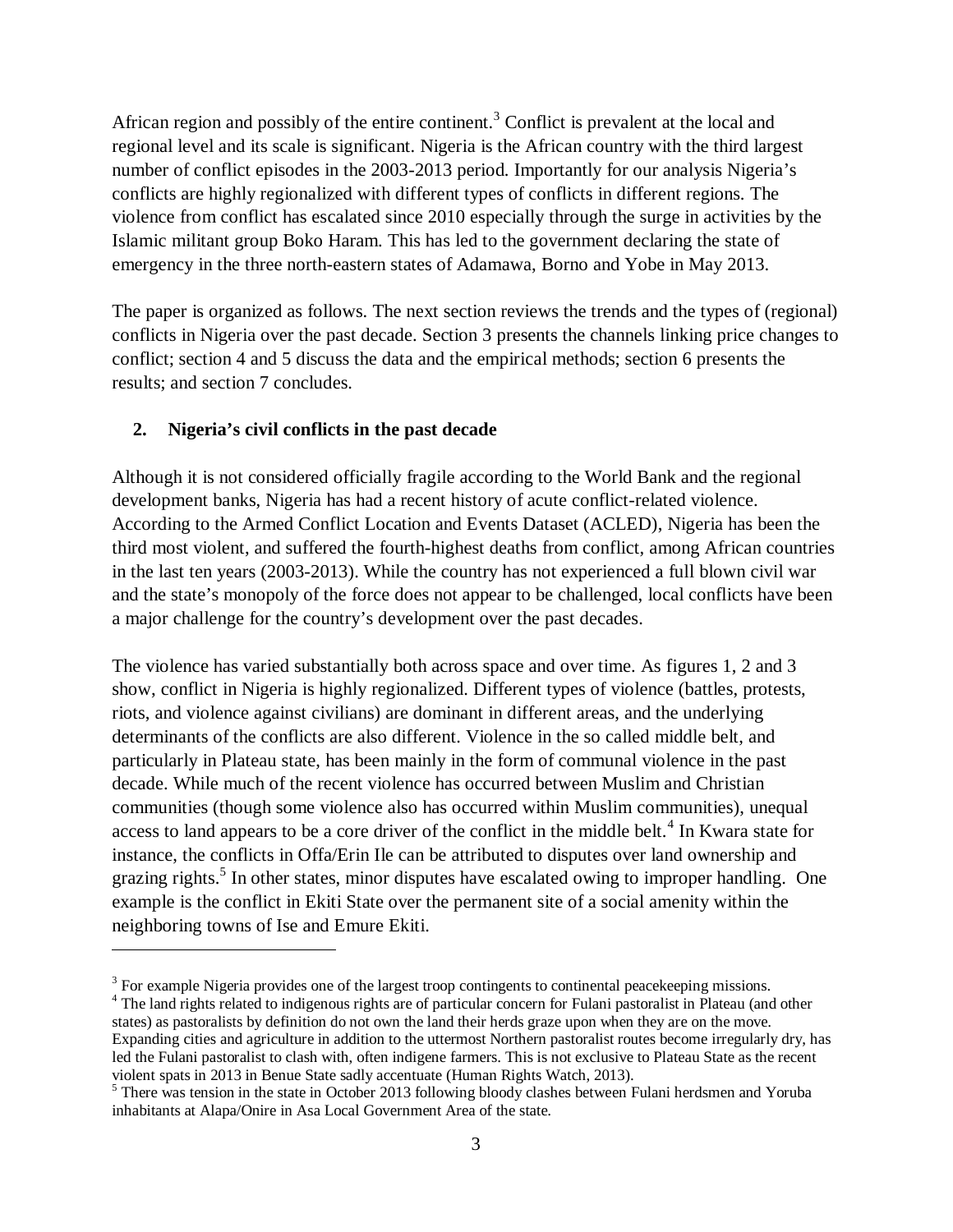

#### **Figure 1: The geography of conflict in Nigeria (2004-13)**

*Source: ACLED*

Violence has increased since 2010 (figures 1, 2 and 3), particularly in the north-western parts of the country, in large part due to the activities of the Islamic militant group Boko Haram. Indeed, the government declared a state of emergency in the three most north-eastern states of Borno, Yobe and Adamawa in May 2013. These areas also experienced some of the greatest intensification in conflict in the country (figures 2 and 3). However, other parts of the country, particularly the middle belt states of Platteau, Kanu and Kaduna, have also experienced an intensification of longstanding conflicts.



**Figure 2: Conflict intensity across states in Nigeria**

0 24 35 46 64 132 571

*Source: ACLED. Note: the darker the color the higher the number of (any) conflict events in the period*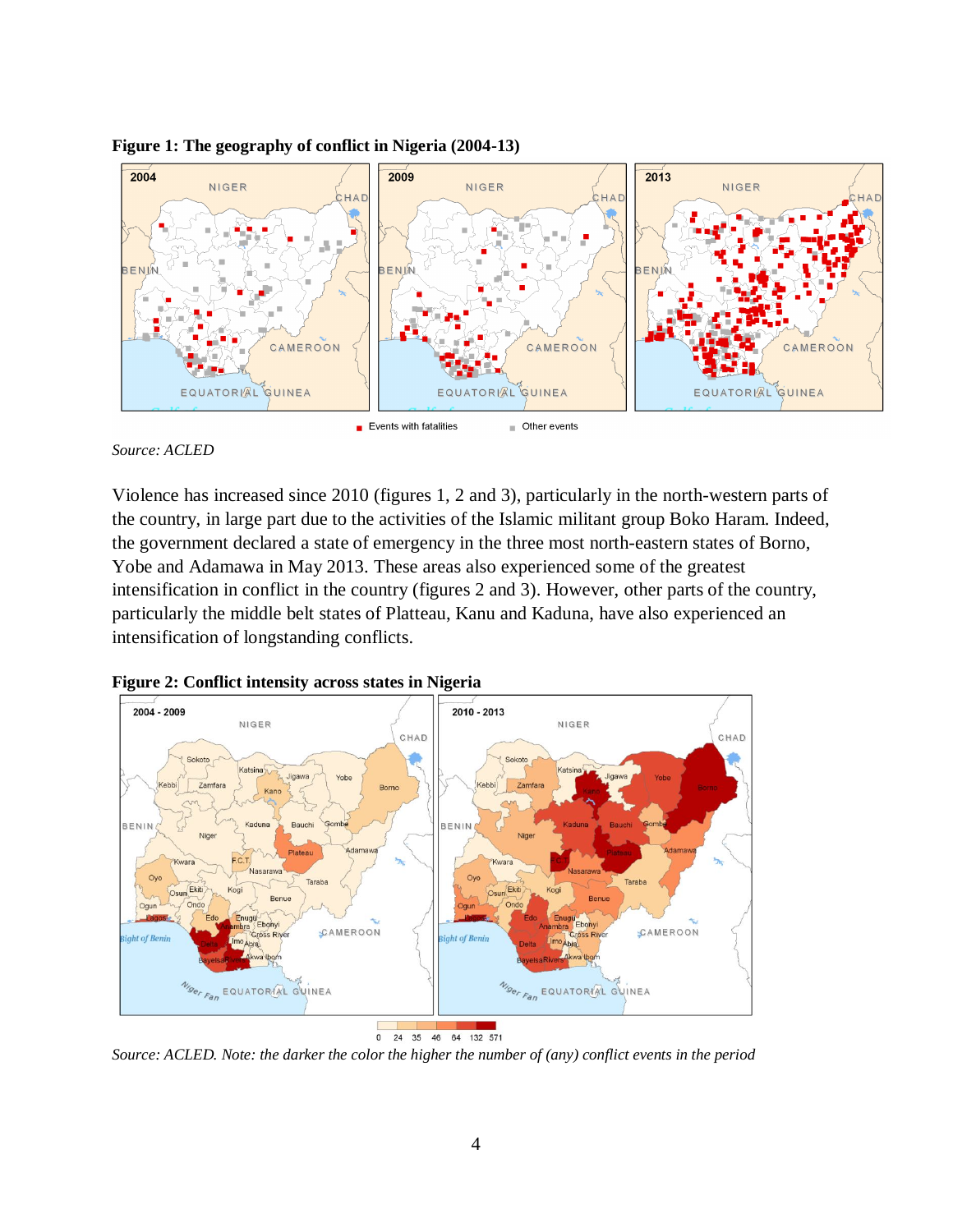In addition, political demonstrations (particularly on fuel subsidies and corruption) have increased in recent years and have expressed themselves in violence. In Abuja and Lagos, over 40% of conflict activity is made up of rioting or protesting. Over the course of the dataset (1997- 2013), over one-third of riot and protest events have involved violence (ACLED, 2013).

At the same time, conflict in other areas of the country has subsided. In particular, violence by the rebel groups in the Niger Delta states, which was among the most violent parts of the country in the 2000s, was significantly reduced after the agreement of 2009, whereby the state provided amnesty for local militants. While this agreement has been criticized for failing to treat the root causes of conflict, and for promoting 'warlordism', it seems to have gone a long way towards reducing conflict in the short run (Sayne, 2013).





*Source: ACLED. Note: the darker the color the higher the number of fatalities in the period*

#### **3. Trade shocks and conflict: channels**

There are at least three main mechanisms through which price shocks can affect political instability. First, the shock can change an individual's real income, for example by reducing the price of a good that the individual produces or consumes. A decline in an individual's real income can reduce the opportunity cost of engaging in conflict, thus increasing the potential for using violence to address tensions within society. Second, civil conflicts are also fought over the control of valuable economic resources, i.e. the 'prize' of conflict. To the extent that price swings affect the potential value of these resources, these changes may also affect the incentive for fighting. The higher the value of the prize, the higher is the incentive for fighting. Third, if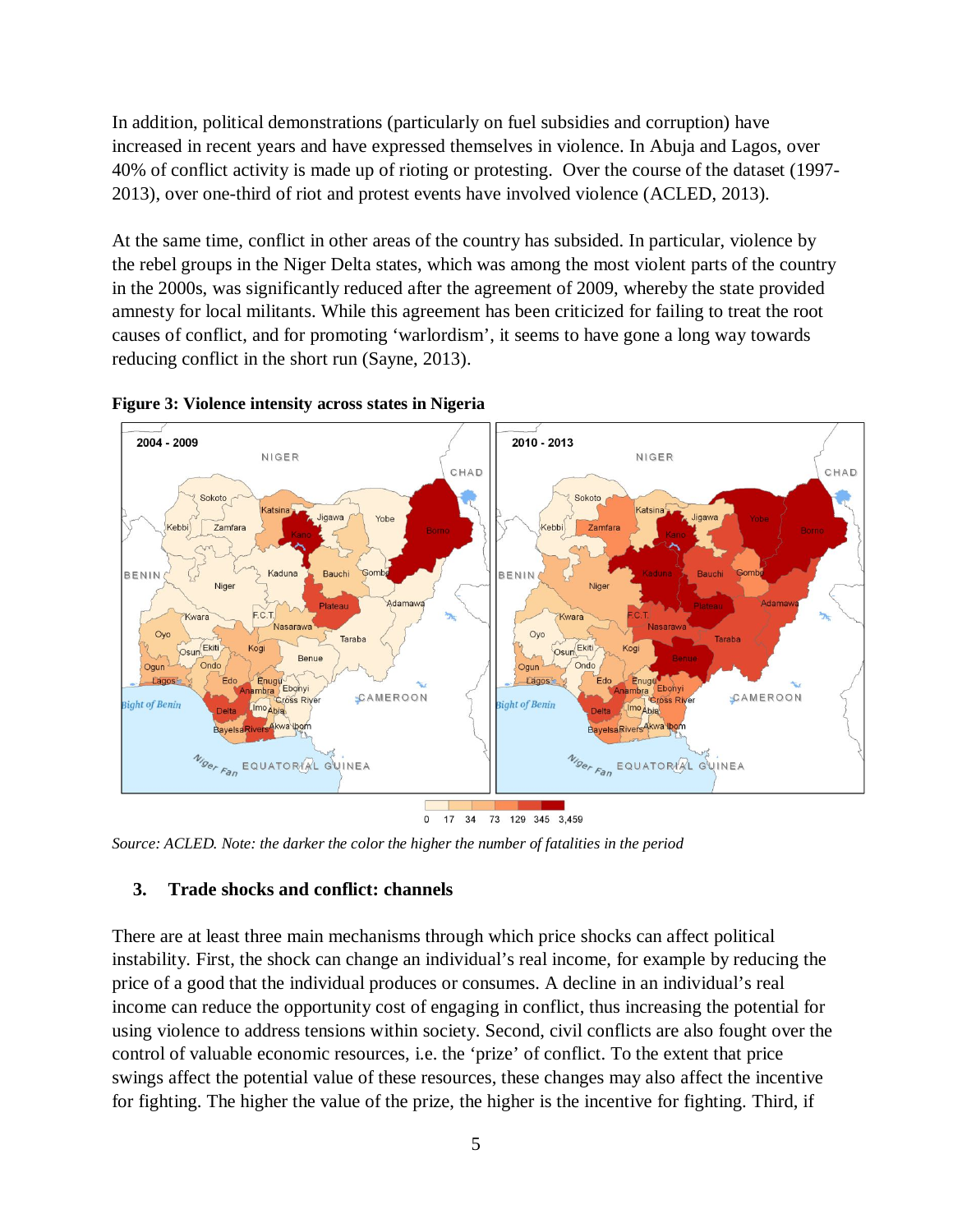the state is able to extract the value of these resources, increases in this value can also raise fiscal revenues. As civil conflicts usually involve a confrontation between the state and groups of citizens, such revenues could be used by the state to repress rebellions or to 'buy-off' the rebels.

In order to see the opportunity cost mechanism, consider a very stylized partial equilibrium model of an economy producing one good using one factor of production, e.g. labor. This good (number 2) is consumed along with a fixed supply of another good (number 1) with which the economy is endowed.<sup>6</sup> Labor can also be used by a conflict sector to appropriate part of good 1 with a technology that yields decreasing marginal returns to labor.<sup>7</sup> In equilibrium, labor earns the same amount across the two activities. An increase in the price of good 2 would raise the real wage in the economy. This in turn would reduce the amount of labor allocated to the conflict sector  $(L<sub>c</sub>)$ , given the concavity of the predation function with respect to labor and that the returns to labor must equalize across sectors. Appendix 1 presents a stylized partial equilibrium model with two goods and one factor as in Dal Bó and Dal Bó (2012), that formalizes this intuition. 8

This framework suggests that all commodities were not created equal when it comes to their effects on conflict. In fact, increases in the prices of some commodities whose control can be relatively easily appropriated can actually foster conflict by increasing the potential 'prize' of the conflict, thus raising the incentive for fighting. This is usually the case for so-called 'pointsource' resources such as minerals and fuels, which are contestable, highly valuable, capitalintensive and geographically-concentrated resources. At the other end of the spectrum, 'diffuse' commodities (often agricultural commodities) are produced over wide areas, labor intensive, and more difficult (though not impossible) to control.

In order to see the difference in the effects on conflict of price changes across these types of commodities, it is useful to consider a general equilibrium extension of the above framework in the spirit of Dal Bó and Dal Bó (2011). The formal model along with the proof of the main result is presented in Appendix 2. Building on the partial equilibrium model described above, the economy now also produces good 1, which is capital intensive relative to good 2. Therefore, good 1 can be thought of as the diffused commodity (e.g. rice), while good 2 is the point-source, capital-intensive commodity (e.g. oil). The conflict sector can now reap a share of both goods produced with the same technology, demonstrating the marginal decreasing returns to labor from predation. The wage earned by the individuals in the goods sector is now also reduced by the predation.

 $\overline{a}$ 

<sup>6</sup> One can think of good 1 as part of the fuel obtained from the processing of domestic oil reserves by foreign capital and left as a form of payment to the country.

 $<sup>7</sup>$  This assumption captures the congestion costs that predation generates on further predation.</sup>

<sup>&</sup>lt;sup>8</sup> The opportunity cost hypothesis of conflict via commodity prices has received mixed empirical support in the cross-country literature (e.g. Brukner and Ciccone, 2010; Besley and Persson, 2008; Bazzi and Blattman, 2014; Calì and Muladbic, 2014). Conversely this hypothesis is generally supported in recent within-country work (e.g. Dube and Vargas, 2013; Berman and Couttenier, 2014; Maydstadt and Ecker, 2014).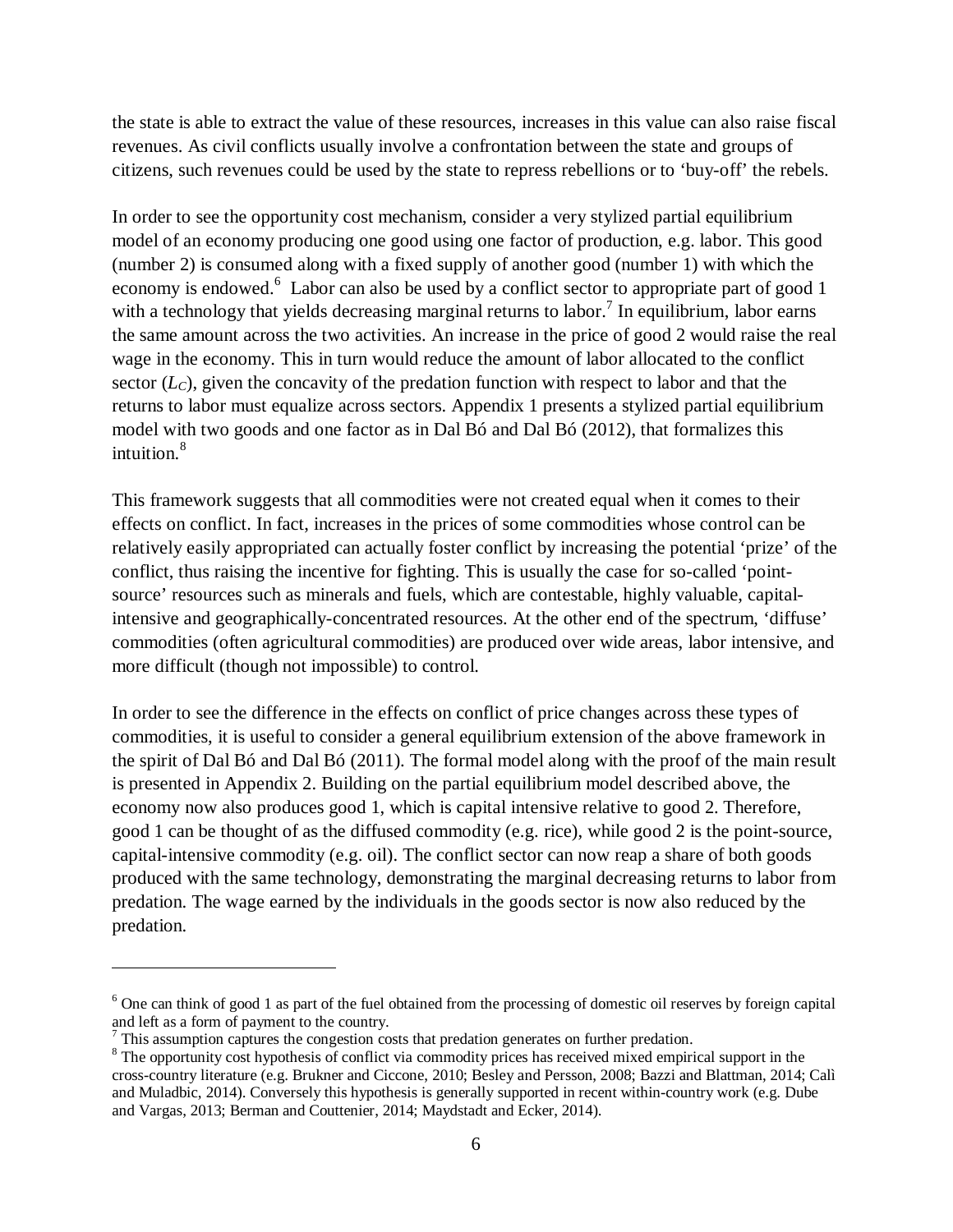When the price of the capital-intensive good rises, the rental rate of capital rises relative to the wage (the Stolper-Samuelson effect), so the capital-intensive sector expands and the laborintensive sector shrinks. This increases the amount of wealth in the economy (i.e. the 'prize' of the conflict) relative to wages that is vulnerable to looting, which leads to an expansion of the appropriative conflict sector. On the other hand, an increase in the price of the labor-intensive good drives wages up and the rental rate down, so the labor-intensive sector expands and the capital-intensive sector contracts. The net effect is that wages rise relative to contestable wealth in the economy, which reduces the incentive to engage in conflict (i.e. the opportunity cost resulting from the wage increase outweighs the conflict 'prize' effect). In other words, what drives these differing results is how the shocks affect the relative cost of labor, which is the factor most intensively used by the conflict sector in the model. This is a key assumption that seems to resonate with the experience in most modern civil conflicts.

The 'prize' mechanism is part of the explanation for the eruption and/or the escalation of violence in many modern conflicts. As in the case of the opportunity cost mechanism, the evidence in support of the prize effect is stronger within countries (e.g. Maydstadt et al., 2014; Dube and Vargas, 2013; Bellows and Miguel, 2009) than across them (e.g. Lin and Michaels, 2011; Cotet and Tsui, 2013; Bazzi and Blattman, 2014). One reason for these mixed results could be that increases in value of disputable resources can generate higher fiscal revenues. The state could use these revenues to strengthen its military capacity to repress rebel groups' activities and/or to buy off support, thus favoring political stability.

This mechanism is captured in the conceptual framework above by introducing the possibility of the state employing part of the labor force  $(L_E)$  to enforce property rights, thus reducing the potential for predation. The share of value that can be appropriated now depends positively on *L<sup>C</sup>* and negatively on  $L_E$ . The latter can be financed through a tax levied on the capital intensive good 1. The increase in the price of good 1 now has an ambiguous effect on conflict. On one hand, it increases the disputable wealth relative to the wage thus providing more incentive to participate in the conflict sector. On the other hand, the price hike increases the funding for *LE*. The net effect would depend on the relative effectiveness (per unit of labor) of the appropriation by the conflict sector and of the enforcement by the state.<sup>9</sup>

The framework (and the economic literature) so far has focused on the impact on conflict of price changes of commodities via the production channel. Nevertheless, commodities are also consumed and thus their price affects real incomes as well. The mechanisms at play are similar to those for commodity exports, but with opposite 'signs'. In terms of the conceptual framework above, we would have to introduce a third type of good that is imported and consumed by the workers. An increase in the price of this good would reduce real wages in the country and, as a

 $\overline{a}$ 

<sup>&</sup>lt;sup>9</sup> The findings in Bazzi and Blattman (2014) mildly support the hypothesis that price increases in point-source commodities are associated with larger increases in  $L<sub>E</sub>$  than in  $L<sub>C</sub>$ .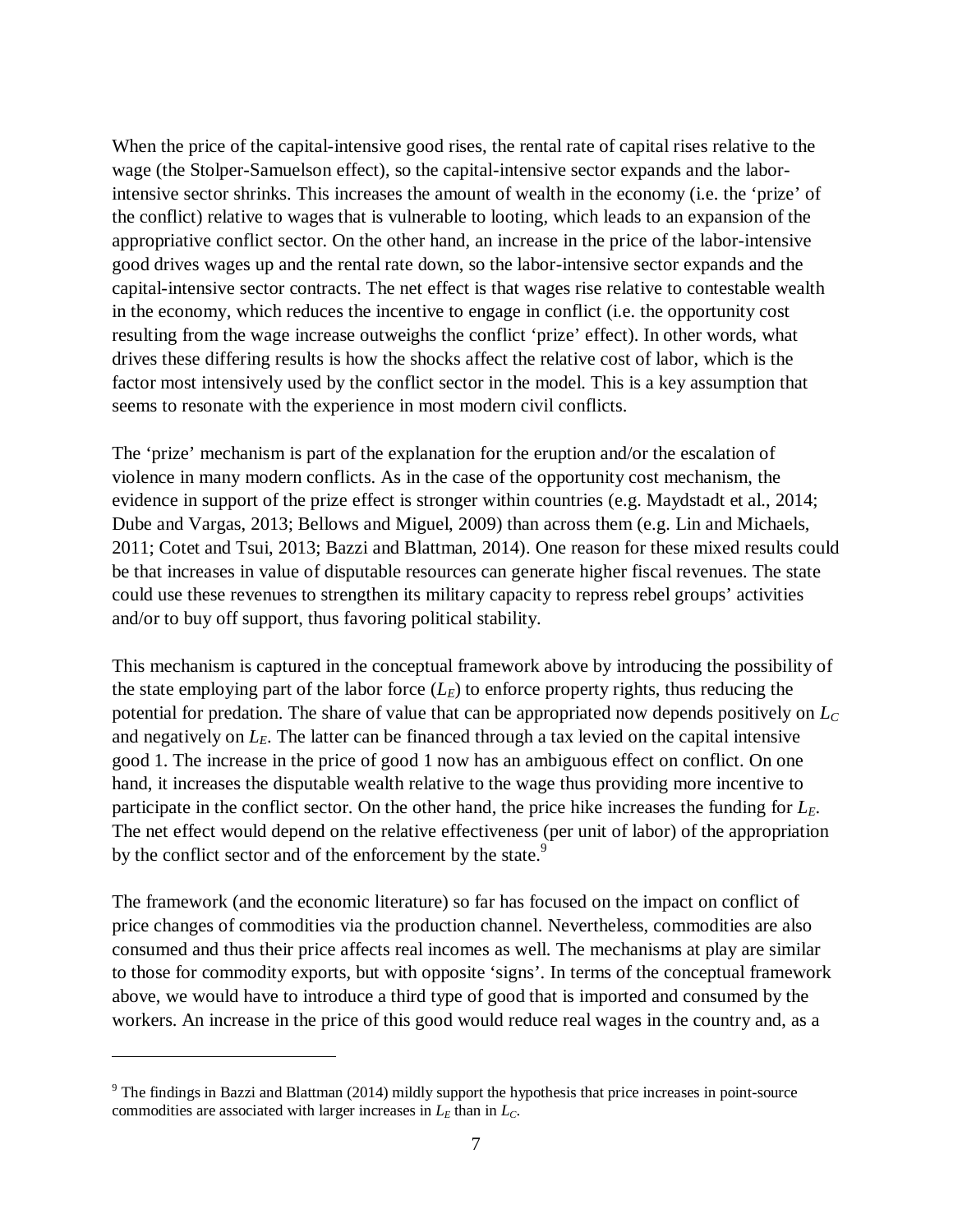result, the opportunity cost of engaging in violence as well. Thus the conflict sector would expand, other things being equal. An important element in this context is the extent to which changes in international prices are actually transmitted to domestic prices, which we discuss in the analysis.<sup>10</sup>

The empirical analysis will test to what extent these various mechanisms are at play in the Nigerian conflicts using different variables. In particular we use a consumption and an agricultural production price indices to test for the opportunity cost of conflict via consumption and production respectively. We use an oil index to capture the state prize hypothesis. Finally we can test for the state capacity hypothesis by examining the differential impact of the oil index post-amnesty in the Niger Delta.

# **4. Data and variables**

The data on conflict we use in this study is the Version 4 (1997 – 2013) of the ACLED (Armed Conflict Location & Event Data Project). ACLED Version 4 data cover all countries on the African continent from 1997. ACLED definitions mainly concern actors and events. ACLED collects and codes reports from the developing world on civil and communal conflicts, militia interactions, violence against civilians, rioting, and protesting. ACLED covers both activity that occurs within and outside the context of a civil war.

The calculation of consumption and production price indices is essential to the model estimation. While there are a number of surveys in Nigeria, we use the Nigeria Living Standards Survey (NLSS) 2003/2004. This is the first survey of the income and expenditure patterns of Nigerian households with sufficient data to analyze conflict over time. Before describing the survey itself, we summarize the methodology used in calculating the price indices.

# **4.1. Price indices**

 $\overline{a}$ 

The consumption price index *CI* for state s at time t is constructed as a geometric average of prices weighted by the budget shares (computed from the 2003/04 NLSS):

$$
CI_{st} = \left[\prod_{j=1}^{N} \left( (p_{jst})^{Expshr_{sj}^{2003}} \right) \right] \times \frac{\sum_{j=1}^{N} Exptot_{sj}^{2003}}{TotExp_{s}^{2003}}
$$
 (1)

where  $p_{jst}$  is the price of good j in state s at time t and  $Expshr^{2003}$  is the share of *j* in total expenditures in 2003/04 across households in *s* on all the *N* items for which price data are available. In this way the sum of the shares always equal to 1. As we can only match a subset of

 $10$  Little evidence is available on the effect of price shocks via consumption. Bellemare (2011) shows for instance that monthly spikes in international food prices between January 1990 and January 2011 led to increased political unrest worldwide.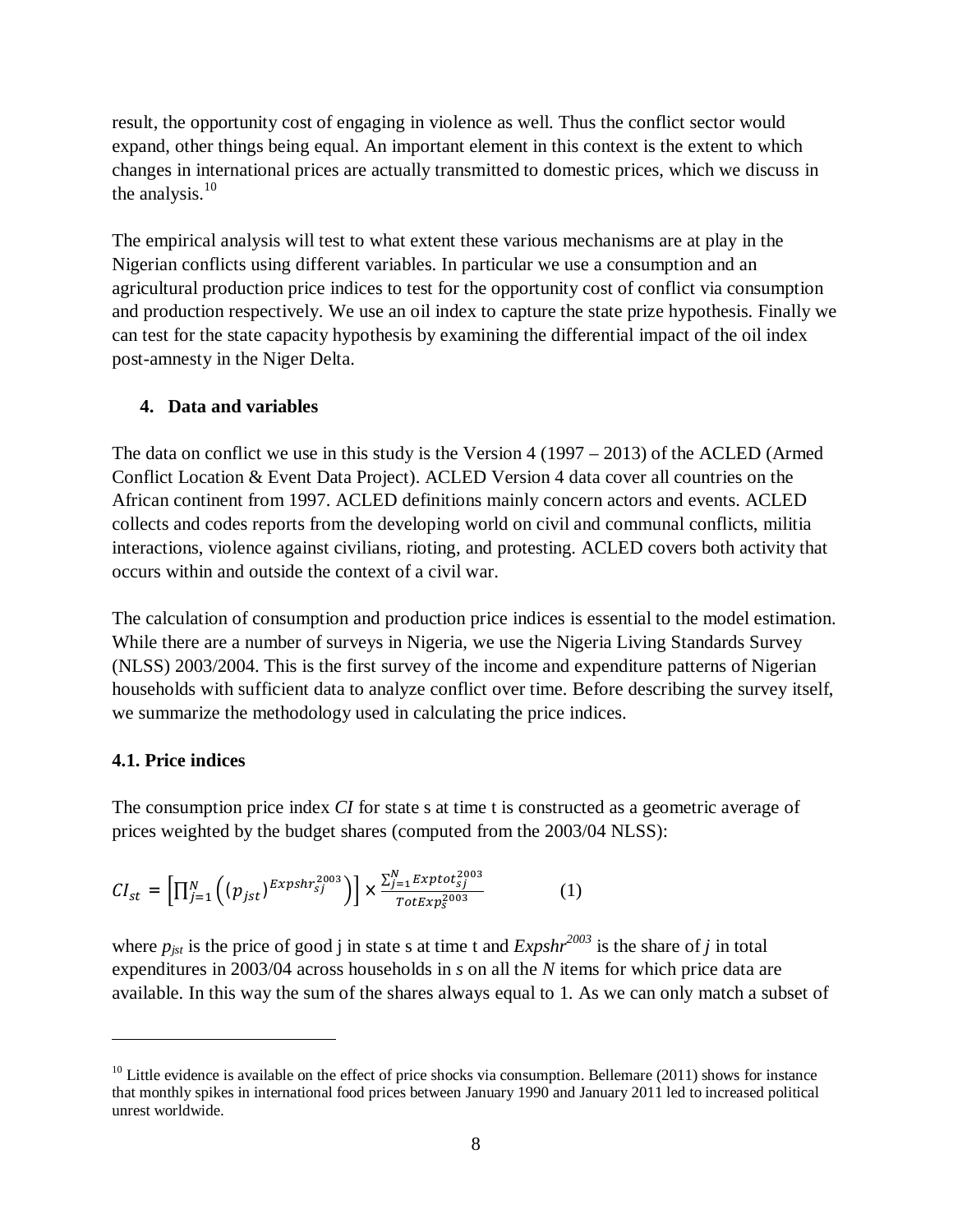consumed items with prices (see table A1 in the Appendix for the list of all items matched), we scale this index by the importance of those expenditure items in total household expenditures in the state *TotExp* (the latter term).<sup>11</sup>

The main advantage of the geometric over the arithmetic average is that it allows the index to incorporate some substitution effect across commodities as relative prices change. This type of formulation is common in the literature on commodity prices and conflict (e.g. Arezki and Bruekner, 2011; Bazzi and Blattman, 2014; Calì and Mulabdic, 2014).

The domestic price data come from Nigeria's National Bureau of Statistics (NBS), which collect monthly data for 143 food and nonfood items by state in both rural and urban areas. The price data we use covers 2000 to 2010.<sup>12</sup> Our analysis relies on the urban data, assuming that rural prices will be a markup / discounted value of the urban prices. The rural data are not used because the Nigerian classification of the areas into urban and rural has not been updated since 1991, and thus they are not representative of the current division in urban and rural. We use two approaches to determining which price index from the NBS data is matched to which production or consumption item from the household survey. The first is a narrow price match, where the good is matched to price data with exactly the same name. However, the limited number of items in the price data means that relying on a narrow price match alone could exclude potentially important consumption items that have no exact match in the price data. The second approach is a broad price match, where the price of a food crop is also applied to products which are complements of or derived from that food crop (e.g. the price of cassava is used for its extract gavi).<sup>13</sup> Appendix Table A2 reports the value of the scaling factor for both consumption and production indices by state for the narrow and broad match.

We construct the production price index in a similar fashion:

$$
PI_{st} = \left[\prod_{j=1}^{K} \left( (p_{jst})^{Prodshr_{sj}^{2003}} \right) \right] \times \frac{\sum_{j=1}^{K} Prodtot_{sj}^{2003}}{Totlnc_{s}^{2003}} \tag{2}
$$

 $\overline{a}$ 

Where *Prodshr* are the shares of *j* in all *K* products for which price data are available (thus the shares sum to 1) and TotInc is the total household income from all sources in the state.

 $11$  Available domestic price data will need to be matched with food and non-food items in the survey in order to estimate the indices. Items not matched will not be used in the indices but will all contribute to the weight as described.

<sup>&</sup>lt;sup>12</sup> Though another batch of data is available for 2010 to 2013, there are a number of inconsistencies in the data that makes it difficult to use at this point. The NBS changed methodology of data collection for the prices in those periods and some of the prices were totally different when compared to the 2000 – 2010 data set. Also the items in the 2010 to 2013 data sets were different with more items included and disaggregated.

<sup>&</sup>lt;sup>13</sup> The broad matching procedure relies on subjective judgments, based on our understanding of the country and the consumption items.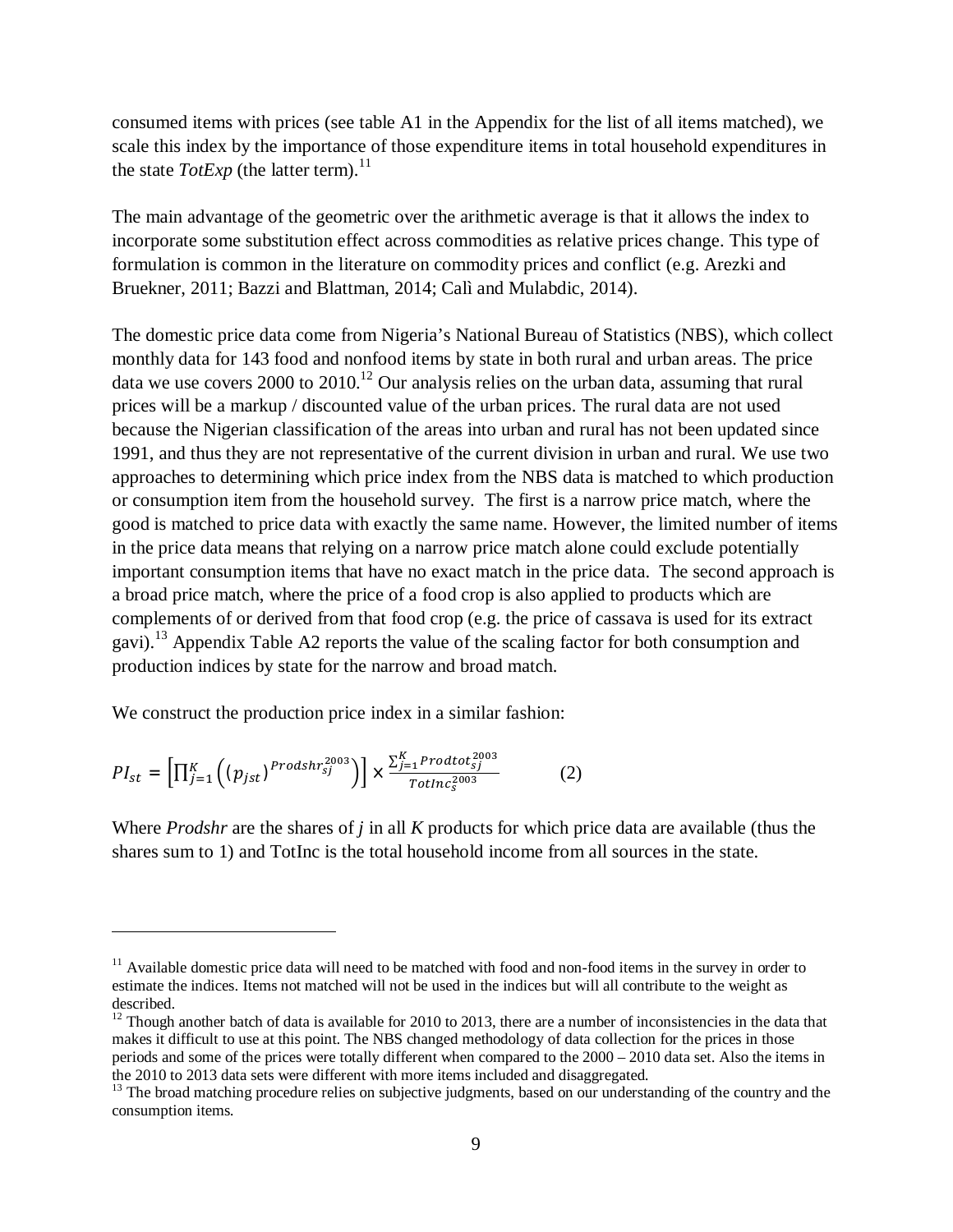Because the prices may refer to different units of measurement of the commodities, in order to standardize them, we normalize the price of every commodity to 100 in 2003 and then construct the price index on the basis of the normalized series.

As explained above, oil plays a key role in Nigerian conflict, especially in the Niger Delta states. To test for its direct effect on conflict via the state prize hypothesis, we construct an oil price index by interacting the oil production value in 2003 with the international oil price ( $P_{st}^{oil}$  =  $\delta$ *oil<sub>s</sub>*  $\times$  *oilpr<sub>t</sub>*). We use oil production data published in the Nigerian National Petroleum Coporation (NNPC) Annual Statistical Bulletin. However, because this data is only reported at the oil well level and not at the state level, we had to manually map the oil wells to a state. To do that we use a combination of online google search and geo-mapping using longitude and latitudes of the oil well mapped to the state.

The oil index variable should be exogenous to conflict. First, Nigeria is a price taker in the international oil market as it is a small producer (Nigeria produced approximately 2.8% of world oil production 2012).<sup>14</sup> In addition, oil production at the beginning of the period should not be influenced by subsequent conflict, especially as we control for past conflict level (in case there is persistence over time). Given the absence of GDP data by state we normalize the production by state-wise receipts of Value Added Tax (VAT) in 2003 (Source: NBS, 2010). The VAT is a tax levied on products and services, based on the contribution to output at each stage of production. Thus low levels of VAT receipts indicate low levels of economic activity, and vice versa.

# **4.2. Survey description and summary**

 $\overline{a}$ 

The survey was designed to collect household characteristics such as demographic, education, health, and migration, for the purpose of poverty analysis. The survey covered the urban and rural areas of all the 36 States of the Federation and the Federal Capital Territory. Ten Enumeration Areas (EAs) were studied in each of the States every month while 5 EAs were covered in Abuja. Information on food expenditure and production by 18770 households was considered.

Part B of the questionnaire asked respondents questions on household's consumption, including both expenditures and agricultural activities at the household level. Household expenditure is categorized into non-food and food expenses.<sup>15</sup> The former is in turn divided into frequently and less frequently purchased items.

Table 1 shows that the mean per capita food expenditure is highest in the South South and South East regions, which house the major oil producing wells. The South East region had mean total

<sup>&</sup>lt;sup>14</sup> http://www.eia.gov/countries/country-data.cfm?fips=NI. Accessed April 29, 2014.

<sup>&</sup>lt;sup>15</sup> The expenditure on food by household is a sum of expenditure on each individual food item over 6 visits. That is, aggregation of the response to the question, "How much was spent on … since my last visit?"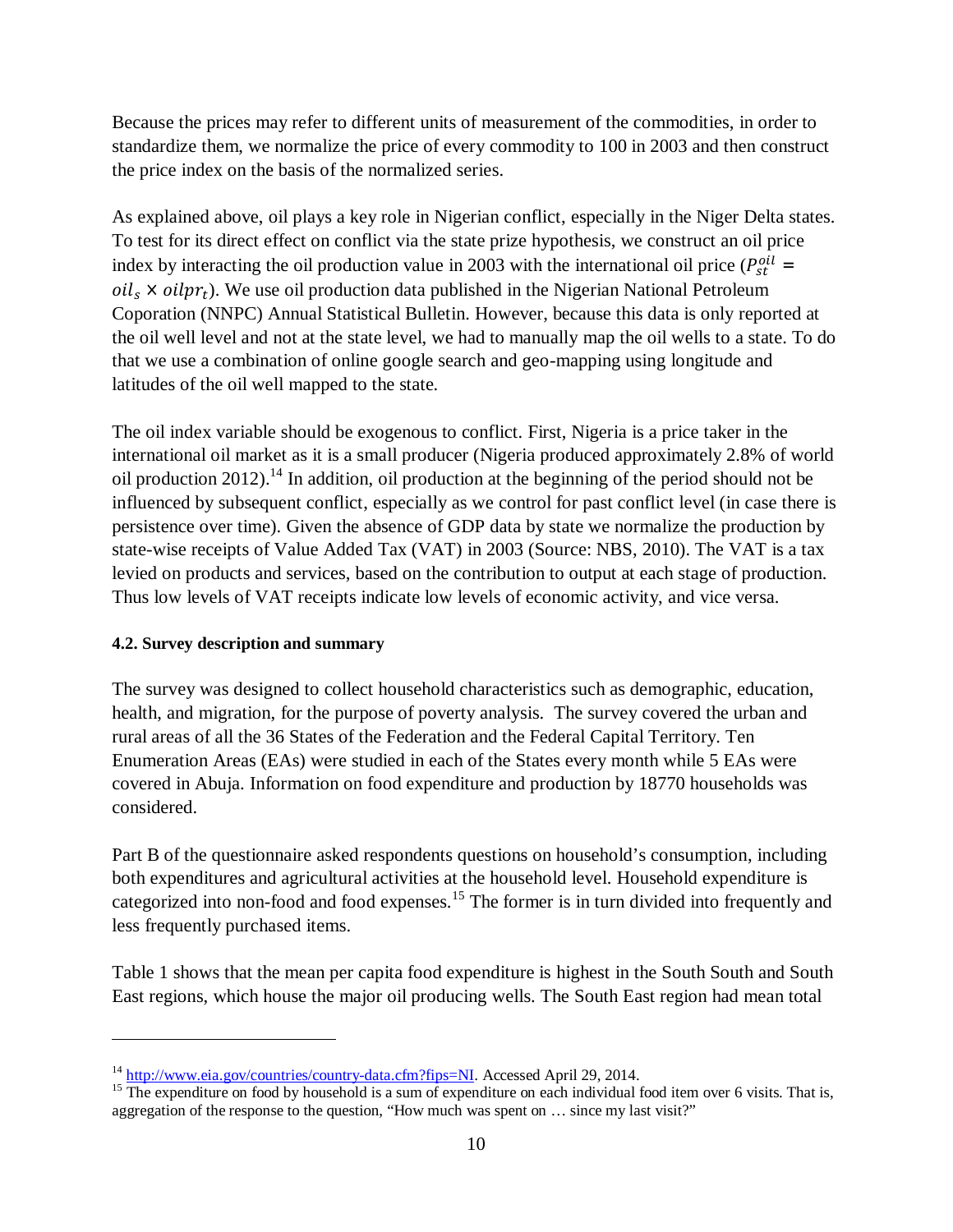per capita expenditure of N 45,216, which is well above the national average. However, the more urban South West region had the highest levels of per capita noon-food expenditures.

|               | Per Capita  | Per Capita  | <b>Total Per</b> |
|---------------|-------------|-------------|------------------|
|               | Food        | Non-Food    | Capita           |
|               | Expenditure | Expenditure | Expenditure      |
| South South   | 17,287      | 19,199      | 36,486           |
|               |             |             |                  |
| South East    | 22,314      | 22,902      | 45,216           |
| South West    | 16,533      | 26,696      | 43,229           |
| North Central | 14,740      | 15,067      | 29,806           |
| North East    | 15,364      | 12,171      | 27,535           |
| North West    | 16,907      | 11,176      | 28,083           |
| Total         | 17,094      | 18,506      | 35,600           |

**Table 1: Household per capita expenditure on food and non-food by zone**

Source: National Bureau of Statistics (2004)

The agricultural production section of the survey collects information on agriculture income and assets; land, livestock and equipment; harvest and disposal of crops; seasonality of sales and purchases (key staples only); and other agricultural income (both in cash and kind). Information on the production of agricultural food is collected at a different frequency. Information on household produce sales during the last 12 months is collected for certain items, such as staple grains, field crops and cash crops, including the value of sales from hunting, honey, fruit/berries, milk, other dairy products, eggs, hides, wool and skin, and mushrooms output. On the other hand, for roots, fruits, vegetables, and other crops harvested piecemeal, respondents are asked how much the household sold in the last two weeks. We converted these two week estimates to a yearly value of sales. 16

#### **5. Empirical framework**

 $\overline{a}$ 

We use these indices in the regression framework to measuring the impact of price shocks on conflict. The basic specification reads as follows:

$$
C_{srt} = \alpha_r + \gamma_t + \beta_1 C I_{st-1} + \beta_2 P I_{st-1} + \beta_3 P_{st-1}^{oil} + AZ_s + BX_{st} + \varepsilon_{st}
$$
 (3)

where C is a measure of conflict (e.g. number of conflict episodes, number of violent episodes, number of conflict-related fatalities),  $P^{oil}$  is the oil price index, Z and X are vectors of time

<sup>&</sup>lt;sup>16</sup> One way of converting this is to multiply the two week estimate by 26 to get a total of 52 weeks' value of sale. However, inconsistency in the values reported for cassava, yam and plantain, which include data on both two weeks and annual sales, shows that multiplication of the two weeks value by 26 is not a consistent estimate of the yearly value. We therefore elected to predict the yearly value produced by each household, by applying an average of the relationships between the yearly value and the two weeks value reported for cassava, yam and plantain to the other items.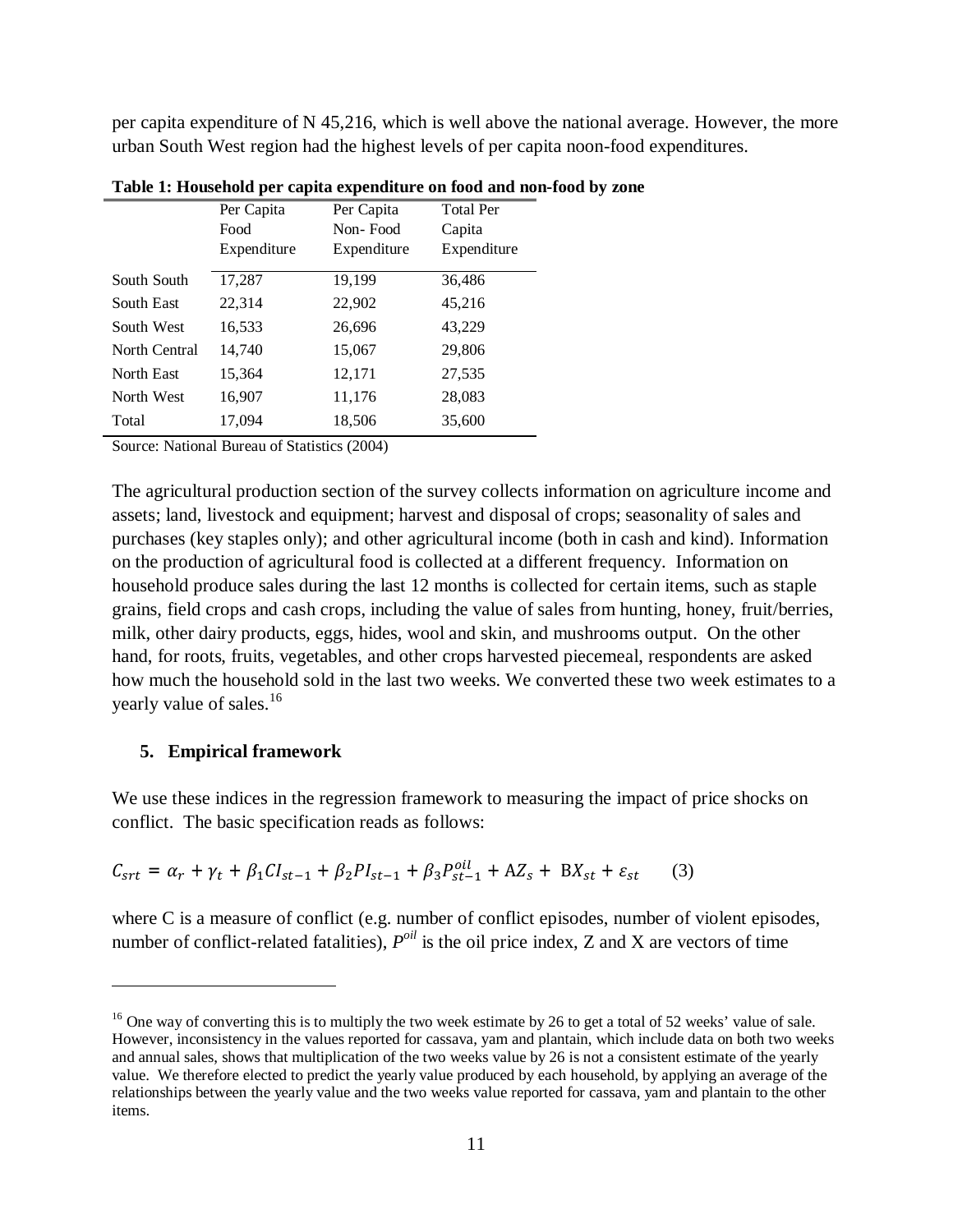invariant and time varying state-level covariates of conflict respectively,  $\alpha$  are region effects and γ are time effects.

The nature of the data on conflict makes applying an ordinary linear regression model problematic. The conflict measures are all positive integers, so they will likely exhibit nonnormal distribution. This is confirmed by a summary of the state-year conflict measures (Table 2). The number of conflict events in a year and number of conflict events with fatalities range from 0 to 118 and 0 to 79, respectively. There are only an average of 6.9 and 2.2 conflict events and conflict events with fatalities per year.

| Variable                                  | Obs | Mean | Std. | Min | Max  | $%$ of        |
|-------------------------------------------|-----|------|------|-----|------|---------------|
|                                           |     |      | Dev. |     |      | <b>Zeroes</b> |
|                                           |     |      |      |     |      |               |
| Nr. of fatalities from conflict episodes  | 296 | 18.4 | 85.5 |     | 1001 | 41.6          |
| Nr. of conflict events in a year          | 296 | 6.9  | 12.7 |     | 118  | 21.3          |
| Number of conflict events with fatalities | 296 | 2.2  | 6.0  |     | 79   | 41.6          |

| Table 2: Summary statistics of the dependent variable (2004-11) |  |  |  |  |
|-----------------------------------------------------------------|--|--|--|--|
|-----------------------------------------------------------------|--|--|--|--|

*Source: ACLED*

 $\overline{a}$ 

The Poisson and Negative Binomial models are the two commonly used models for this kind of data characteristic- (count data), because they ensure a positive conditional mean of the conflict variables. The Poisson model has the advantage that it does not require that the model be Poisson distributed to use it – that is, the model requires a weaker distributional assumption than the negative binomial model. However, the negative binomial model is designed to handle overdispersion in our data and will lead to higher efficiency in estimation.<sup>17</sup>

Among the controls, Z includes a number of important variables measured at the beginning of the period of analysis (from the NSS), i.e. population, population density, and measures of poverty and inequality, including the headcount poverty rate, poverty gap and the gini index of inequality. Z also includes the cost of travelling to Lagos (Nigeria's main trading centre), the number of conflict events between 1997 and 2003, and ethnic variables. Ideally we would use measures of ethnic divisions traditionally used in the conflict literature, such as ethnic fractionalization (Alesina et al., 2003) and polarization Montalvo and Reynal-Querol (2005). However in the absence of state-level data on the ethnic composition of the population, the next

<sup>&</sup>lt;sup>17</sup> Within the negative binomial model option in STATA, we use the population-averaged (PA) option that relaxes the assumption of independence of  $C_{\text{crt}}$  to allow for different correlations over time of the conflict. The relaxation of this assumption is useful for the purpose of our analysis so the influence of conflict in 2003 is not restricted to be the same on all the other years. The other two options, Random effect (RE) and fixed effect (FE), are attractive but do not adequately capture our data and impose additional structure on the data that cannot be validated. Also, they attempt to model over dispersion rather than capturing fixed effects at the state level and may have convergence issues given the size of our data.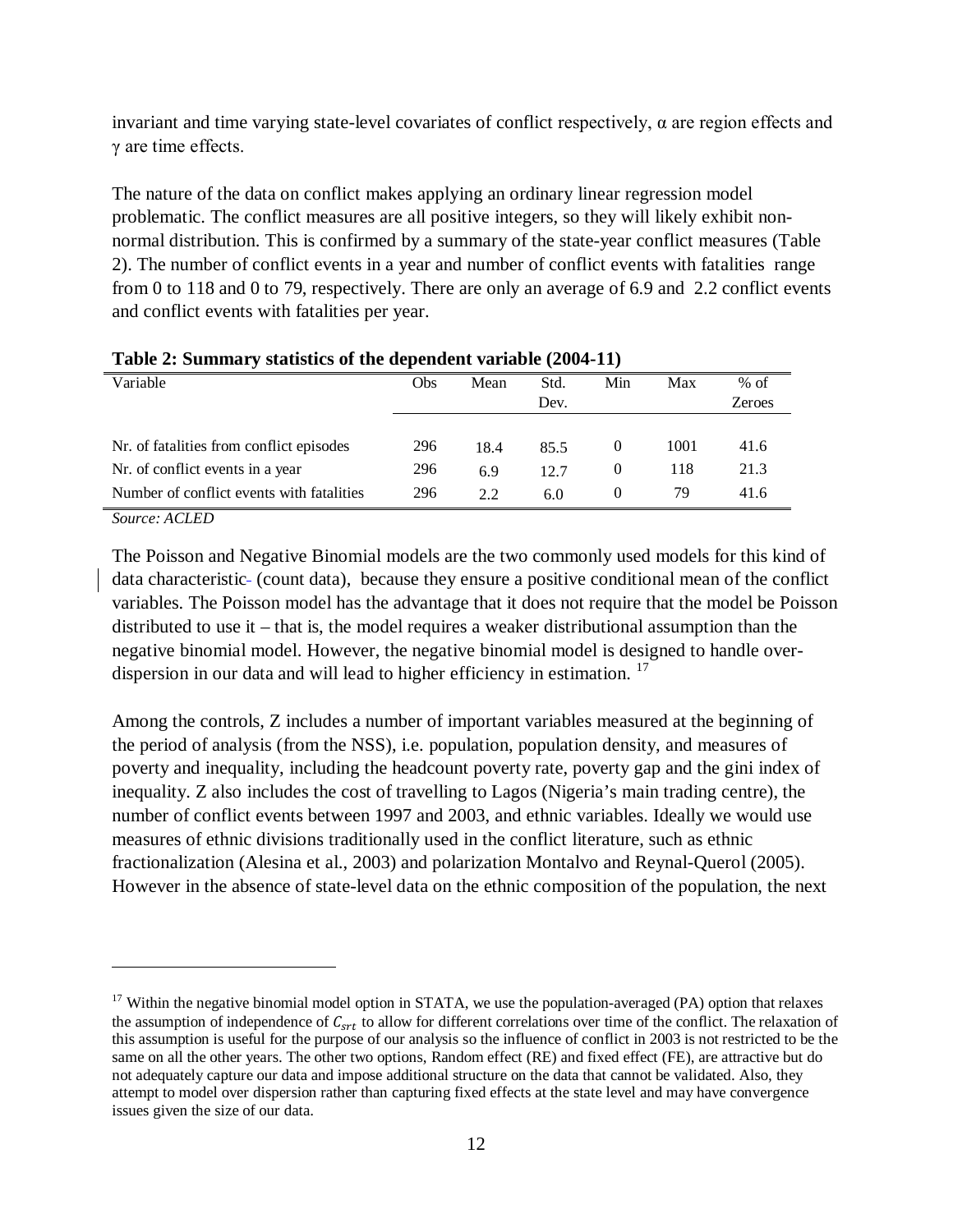best variable we can construct is a dummy for whether there are more than two ethnic minorities in the state. $18$ 

We also construct two time-varying ethnic measures of the relation between the state's dominant ethnic group(s) and the ethnic group holding the presidency, which are included in X. The first (*president*) equals 1 if the ethnicity of the nation's president is the same as that of one of the state's dominant groups. This variable captures the idea that federal policies towards the states may be driven, in part, by ethnic allegiance. The second is a dummy variable for those states in which the president variable equals 1 and which have only one dominant ethnic group. This allows us to differentiate the *president*'s effect between these two types of states.

This wide range of state-level covariates, along with region effects, should compensate for the absence of state fixed effects in the regressions. As an additional check we also show the robustness of the results to estimating equation (3) through OLS with state fixed effects.

# **5.1. Endogeneity of price indices**

 $\overline{a}$ 

Importantly, state-level prices are likely to be endogenous to the conflict measure in the state. For instance, high levels of conflict may reduce local production, and if markets are imperfectly integrated across space, this may boost local prices. Conflict may also reduce local demand, which would have an opposite effect on prices. This endogeneity would bias the relationship between the price indices and conflict. We instrument for the price index variables to address this issue.

We propose four sets of indices - two for the consumption and two for the production indices - as instruments. These indices are constructed in the same way as *CI* and *PI,* but using prices which are arguably exogenous to the conflict at the state level. The first set of price indices is the standard one based on international prices that the literature usually employs as a direct regressor in the absence of domestic prices data (e.g. Bazzi and Blattman, 2014; Dube and Vargas, 2013). The instrument is constructed as follows:

$$
C_{st}^{Intl} = \left[\prod_{j=1}^{N} \left(p_{jt}^{Intl}\right)^{Expshr_{sj}^{2003}}\right)\right] \times \frac{\sum_{j=1}^{I} Exptot_{sj}^{2003}}{TotExp_{s}^{2003}}
$$
(4)

Where  $p_{jt}^{Intl}$  is the international price of good j at time t. This approach has several difficulties. Replacing domestic with international prices requires changing the set of goods included in the index. The range of goods for which international prices are available (from 1 to  $I$ ) is more limited than the N or K goods included in equations (1) and (2). International prices are available only for internationally-traded commodities, which often do not include many local products

 $18$  We also tried a dummy for whether the state has more than one dominant ethnic group, but its effect was never significant in explaining conflict.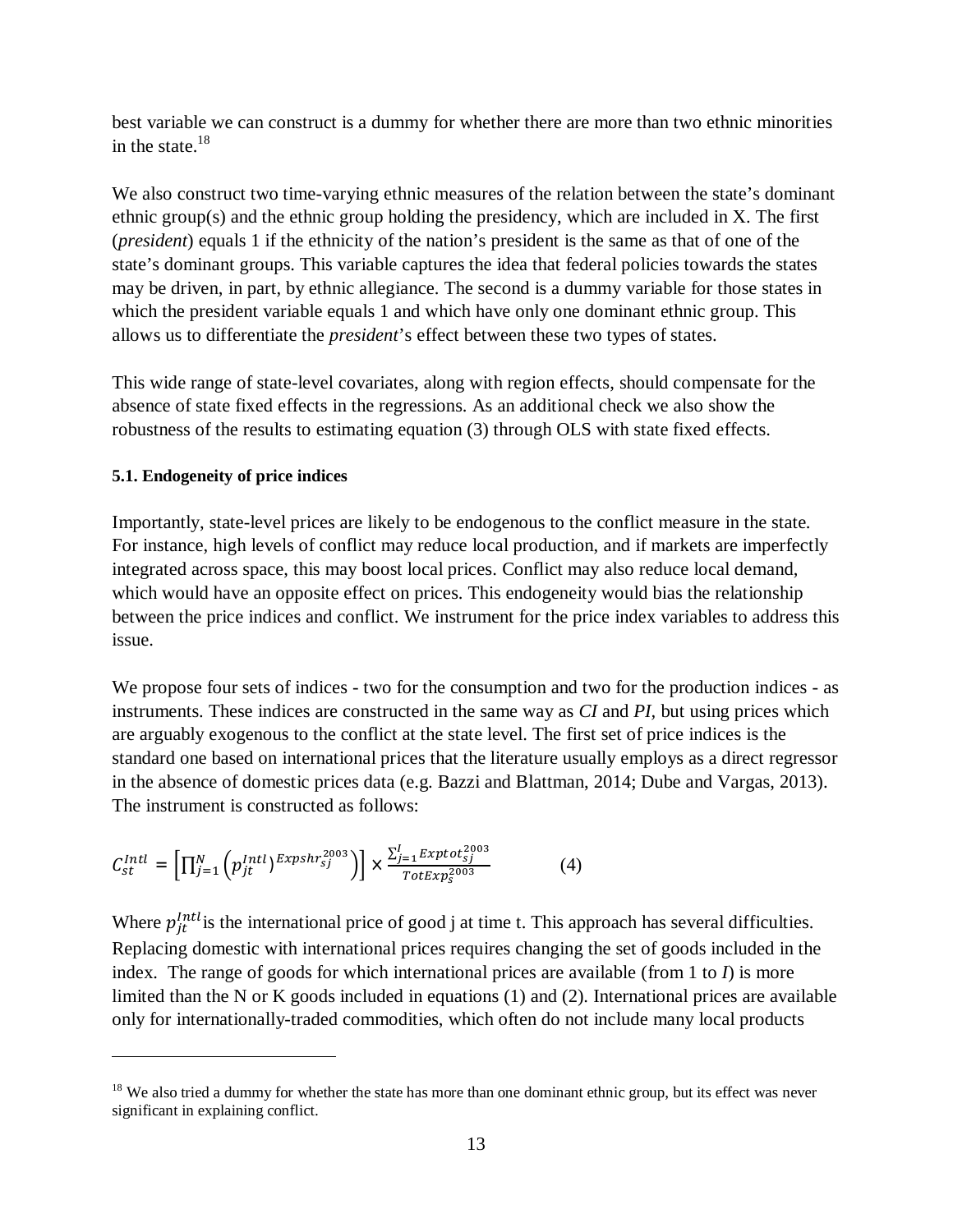important for consumption and production in Nigeria (e.g. yam and cassava). Appendix Table A3 lists the matched items between international prices and survey data. This matching is more limited than with domestic prices, i.e. the scaling term for these instruments is smaller than in the *CI* and *PI* in equation (1). The same applies to the *PI* instrument as well. Moreover, international prices do not account for the price transmission from international to domestic markets, which is often limited. Thus international prices may not provide an ideal representation of the size of the price shock at the local level.

We propose another set of instruments to address both issues. The instruments are constructed using domestic prices of faraway states, following the same logic of Jacoby (2013) for changes in rice prices in Indian districts. The price data for the other Nigerian states should reflect exogenous international price changes, their transmission to the domestic market, and shifts in demand and supply in the large domestic market outside of the particular state. We exclude neighboring states that may be affected by the conditions in the state in question, to ensure the exogeneity of the instruments.

For each state *s,* we compute the weighted average of prices of states located beyond a certain travel distance  $(D)$  to the capital of state  $s$  – weighted by the inverse of  $D$ :

$$
p_{jst}^{other} = \sum_{m=1}^{N} \frac{1}{D_m} \times p_{jmt} \tag{5}
$$

 $\overline{a}$ 

where  $p_{jrt}$  is the price of *j* in state *m* at time *t* for all the  $N_s$  states whose capital is located beyond 11 hours travel distance. The eleven hours threshold is based on both the mean and median bilateral distance between the state capitals. We argue that this threshold excludes all the states that are close to the state's geopolitical zone of influence. On average, about 10 states are included on the basis of this threshold. Differently from Jacoby (2013), we penalize far away state's prices, conditional on being more than 11 hours away, by applying the inverse distance weight. This ensures that within the set of states beyond 11 hours, those relatively closer to the state in question have a greater weight.<sup>19</sup>

We then replace the  $p_{jst}$  in equation (1) with  $p_{jst}^{other}$  to obtain the instrument  $CI_{st}^{oth}$ . We also do the same for *PI*. Note that the rest of equation (1) is unchanged, as the goods *j* are the same in equations (4) and (1) since the price data come from the same source (Nigeria Bureau of Statistics). That is, of course, the case for both the narrow and the broad matching of goods between the price and the survey data. It is also the case for the production indices defined in equation (2).

 $19$  The results do not change without weights. We also experiment with different distance thresholds, i.e. 3, 4, 6 and 7 hours obtaining similar results (results available upon request).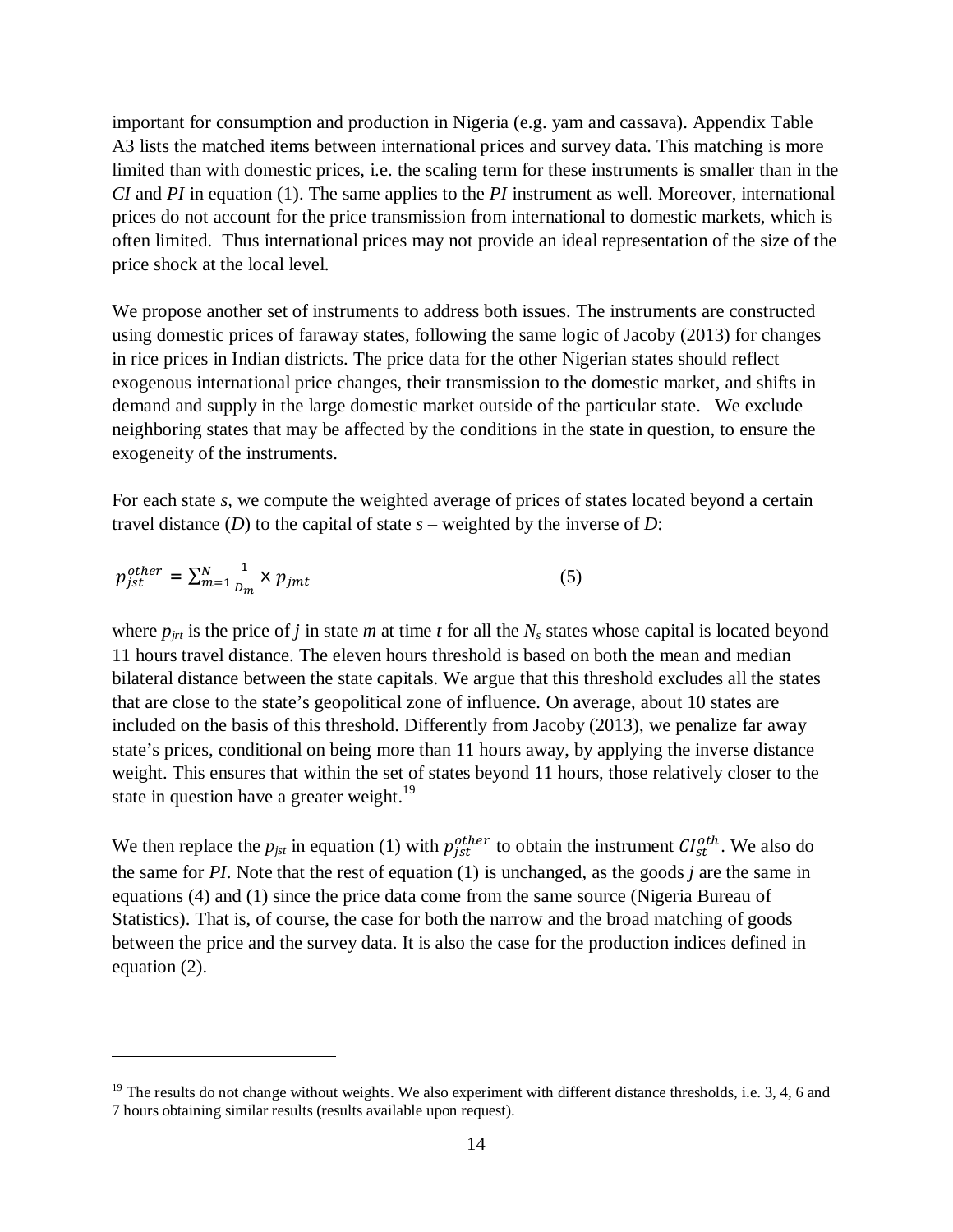We use these instruments to retrieve the exogenous component of *CI* and *PI* through the first stage regressions. We use the instruments in separate regressions:

$$
CI_{srt} = \alpha_r + \gamma_t + \delta_1 CI_{st}^{oth} + \delta_2 PI_{st}^{oth} + \delta_3 P_{st}^{oil} + Z_s + X_{st} + \varepsilon_{st}
$$
(6)  

$$
CI_{srt} = \alpha_r + \gamma_t + \delta_1 CI_{st}^{intl} + \delta_2 PI_{st}^{intl} + \delta_3 P_{st}^{oil} + Z_s + X_{st} + \varepsilon_{st}
$$
(7)

and retrieve the respective predicted consumption price indices  $\widehat{Cl_{srt}^{Oth}}$  and  $\widehat{Cl_{srt}^{Oth}}$ , which should be orthogonal to  $C_{\text{str}}$ . We do the same for *PI* and then replace the endogenous CI and PI with  $\widehat{CI_{srt}}$  and  $\widehat{PI_{srt}}$ , or  $\widehat{CI_{srt}}$  and  $\widehat{PI_{srt}}$ .

As it turns out, the international price indices have a relatively weak predictive power for *CI* and *PI* because of the different composition of the items' basket and the limited transmission of international commodity prices to the Nigerian market. This limited transmission is shown for two important consumed and produced commodities (maize and imported rice) in figures A1 and A2 in the Appendix. The figures show that the pattern of state-level endogenous prices over 2003-10 is closer to that of exogenous state-level prices (computed on the basis of faraway states) than to that of international prices.<sup>20</sup> However, the international price indices are useful as an alternative measure of exogenous shock.

Equation (3) is then modified to incorporate the predicted values of CI and PI (from the first stage), which replace the endogenous price indices:

$$
C_{srt} = \alpha_r + \gamma_t + \beta_1 \widehat{CI_{srt-1}^{oth}} + \beta_2 \widehat{PI_{srt-1}^{oth}} + \beta_3 P_{st-1}^{oil} + AZ_s + BX_{st} + \varepsilon_{st}
$$
(3')

#### **6. Results**

 $\overline{a}$ 

Table 3 presents the summary statistics for the regressors in the analysis for the 2004-11 period.

Table 4 presents the results of the baseline specification in equation (3'). To check the possible omitted variable bias across price indices, we first employ a parsimonious specification with only the predicted (narrow version of) *PI* instrumented through the other states' prices index along with the full set of controls. The result in column (1) shows no significant impact of PI on conflict events in Nigeria. That is the case also when we add the oil index along with its post-2009 interaction (column 2). The signs of the oil variables support both the state prize and the state capacity hypotheses. The oil index has a positive and significant effect on the number of conflict events the following year, in line with the state prize hypothesis: exogenous increases in

 $^{20}$  A similar pattern is available for other main commodities for which both domestic and international prices are available, such as bean (figures available upon request).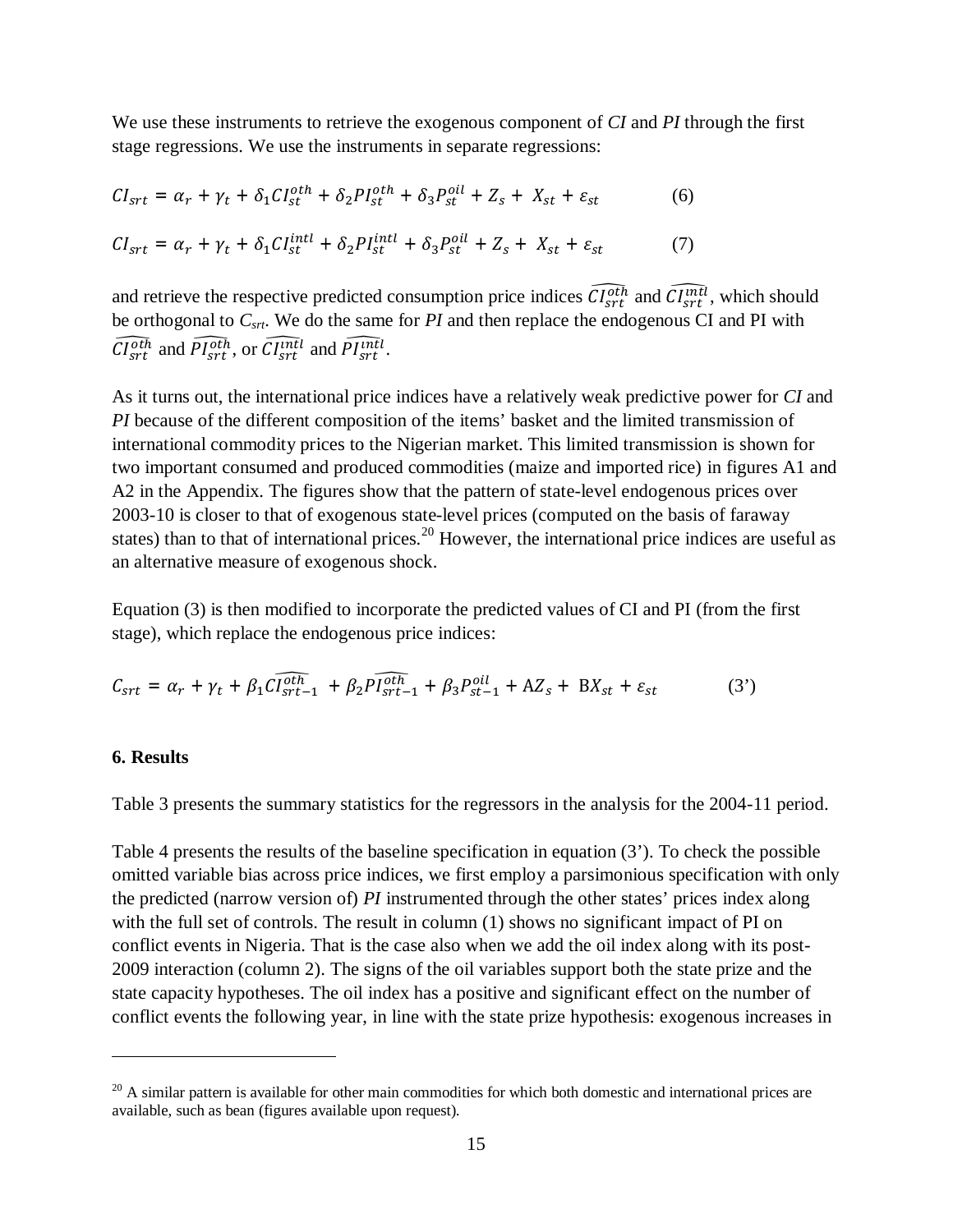the value of oil raise the incentive for fighting in the production areas. On the other hand, this effect is reversed after the amnesty deal in 2009, confirming that the deal was effective in curbing violence in the Niger Delta states. In fact, the negative association between the oil price index and conflict intensity after 2009 is consistent with the idea that the oil funds may have been used to buy off militant groups in these areas (Sayne, 2013).

|                                   | Obs | Mean   | Std. Dev. | Min              | Max    |
|-----------------------------------|-----|--------|-----------|------------------|--------|
|                                   |     |        |           |                  |        |
| <b>CI</b>                         | 296 | 77.40  | 23.98     | 21.92            | 137.72 |
| PI                                | 296 | 66.28  | 26.67     | 21.19            | 138.08 |
| $CI^{oth}$<br><b>NAR</b>          | 296 | 87.44  | 24.46     | 45.27            | 143.69 |
| PI <sub>o</sub> th<br>NAR         | 296 | 75.76  | 25.62     | 28.62            | 127.31 |
| $I_{BR}^{oth}$                    | 296 | 70.55  | 27.18     | 23.42            | 142.07 |
| $PI_{P}^{oth}$<br>BR              | 296 | 83.22  | 25.41     | 27.30            | 149.43 |
| rlntl                             | 296 | 69.43  | 21.34     | 30.18            | 132.61 |
| PI <sup>Intl</sup><br>PI NAR      | 296 | 56.33  | 13.00     | 31.43            | 84.29  |
| Oil index                         | 296 | 60.27  | 155.41    | $\boldsymbol{0}$ | 925.30 |
| President                         | 296 | 0.28   | 0.45      | $\theta$         | 1      |
| Pop (2003) ln                     | 296 | 8.15   | 0.40      | 7.25             | 9.15   |
| Pop dens. (2003) ln               | 296 | 5.26   | 0.89      | 3.93             | 7.90   |
| Past conflict event               | 296 | 29.86  | 49.31     | $\overline{2}$   | 264    |
| Past fatalities                   | 296 | 202.46 | 344.81    | $\mathbf{1}$     | 1892   |
| Past event with fat.              | 296 | 17.19  | 29.59     | 1                | 156    |
| Past battle events                | 296 | 12.76  | 21.52     | 1                | 99     |
| Past protest                      | 296 | 5.70   | 10.20     | $\theta$         | 60     |
| Past civil. violence              | 296 | 10.84  | 18.35     | $\Omega$         | 103    |
| Poverty gap 2003                  | 296 | 18.46  | 11.07     | 5                | 54     |
| <b>Headcount Poverty</b><br>2003  | 296 | 48.78  | 17.90     | 21               | 87     |
| Multiple dominant<br>groups dummy | 296 | 0.32   | 0.47      | $\theta$         | 1      |
| Ethnic minorities>2               | 296 | 0.68   | 0.47      | $\theta$         | 1      |

**Table 3: Summary statistics of the regressors (2004-11)**

Adding the predicted CI to the model makes the PI negative and significant at the 1% level (column 3). This suggests that failure to include this consumption impact severely biases (towards zero) the conflict-reducing effect of increases in prices of agricultural commodities produced by the households. The issue here is that the prices used in construction of the production index involve goods that are both consumed in, and produced by, households. Thus increases in PI may raise real incomes (and thus the opportunity cost of fighting) for households that are predominantly affected through the goods they produce, and lower real incomes for households that are predominantly affected through the goods they consume. Once we control for this (positive) consumption effect through *CI*, we are able to isolate the true (negative) production effect of PI on conflict. This is an important finding, as the literature has tended to focus solely on the impact of prices of produced goods on conflict, thus potentially suffering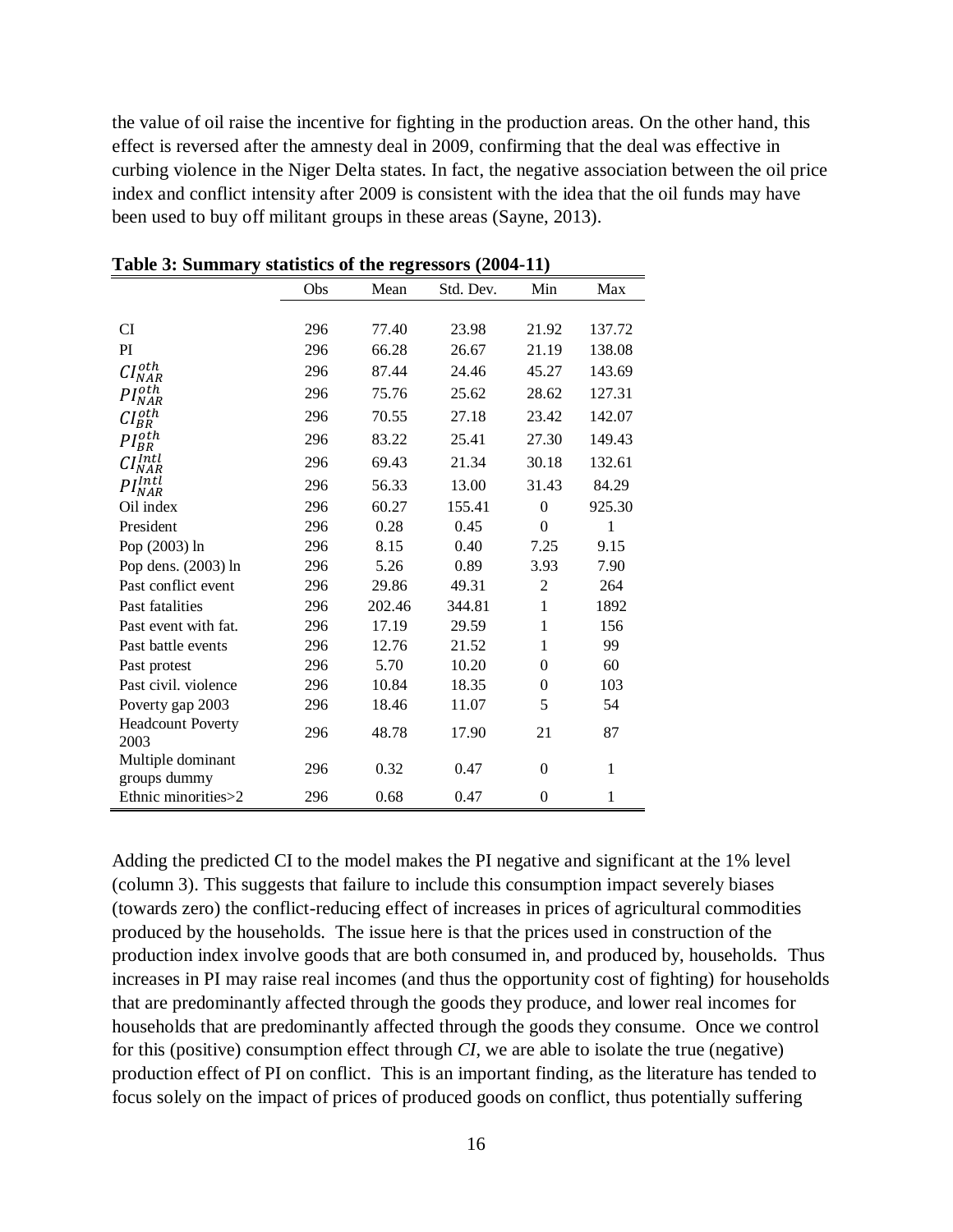from an important omitted variable bias. This may also help explain the lack of consensus on the effects of agricultural commodity prices on conflict.

| Table $\pi$ . The impact of price shocks on commet events in Fugeria (2004-11)      |           |                        |                        |                        |                        |                        |  |  |
|-------------------------------------------------------------------------------------|-----------|------------------------|------------------------|------------------------|------------------------|------------------------|--|--|
|                                                                                     | (1)       | (2)                    | (3)                    | (4)                    | (5)                    | (6)                    |  |  |
|                                                                                     | Any event | Any event              | Any event              | Any event              | Any event              | Any event              |  |  |
|                                                                                     |           |                        |                        |                        |                        |                        |  |  |
| $CI_{NAR}^{oth}(t-1)$                                                               |           |                        | $0.050***$             |                        |                        |                        |  |  |
|                                                                                     |           |                        | (0.013)                |                        |                        |                        |  |  |
| $\widehat{PI^{oth}_{NAR}}(t-1)$                                                     | 0.052     | 0.021                  | $-0.045***$            |                        |                        |                        |  |  |
|                                                                                     | (0.053)   | (0.053)                | (0.011)                |                        |                        |                        |  |  |
| Oil ind. $(t-1)$                                                                    |           | $0.002**$              | $0.003***$             | $0.003***$             | $0.003***$             | $0.003***$             |  |  |
|                                                                                     |           | (0.001)<br>$-0.003***$ | (0.001)<br>$-0.003***$ | (0.001)<br>$-0.003***$ | (0.001)<br>$-0.003***$ | (0.001)<br>$-0.003***$ |  |  |
| Oil ind. $(t-1)x$<br>post-09                                                        |           | (0.001)                | (0.001)                | (0.001)                | (0.001)                | (0.001)                |  |  |
|                                                                                     |           |                        |                        | $0.039***$             |                        |                        |  |  |
| $CI_{BR}^{oth}(t-1)$                                                                |           |                        |                        | (0.012)                |                        |                        |  |  |
|                                                                                     |           |                        |                        | $-0.036***$            |                        |                        |  |  |
| $PI_{BR}^{oth}(t-1)$                                                                |           |                        |                        | (0.012)                |                        |                        |  |  |
|                                                                                     |           |                        |                        |                        | $0.047*$               |                        |  |  |
| $\widehat{CI^{Intl}_{NAR}}(t-1)$                                                    |           |                        |                        |                        | (0.026)                |                        |  |  |
|                                                                                     |           |                        |                        |                        | $-0.005$               |                        |  |  |
| $PI_{NAR}^{Intl}(t-1)$                                                              |           |                        |                        |                        | (0.025)                |                        |  |  |
| $\widehat{CI_{BR}^{Intl}}(t\text{-}1)$                                              |           |                        |                        |                        |                        | $0.068*$               |  |  |
|                                                                                     |           |                        |                        |                        |                        | (0.036)                |  |  |
| $PI_{BB}^{Intl}(t-1)$                                                               |           |                        |                        |                        |                        | $-0.014$               |  |  |
|                                                                                     |           |                        |                        |                        |                        | (0.026)                |  |  |
| Marginal effects: change in conflict events caused by a 10% increase in price index |           |                        |                        |                        |                        |                        |  |  |
| CI                                                                                  |           |                        | 2.85                   | 2.36                   | 2.53                   | 3.94                   |  |  |
|                                                                                     |           |                        |                        |                        |                        |                        |  |  |
| PI                                                                                  |           |                        | $-2.19$                | $-1.88$                | $-0.24$                | $-0.68$                |  |  |
| Oil ind.                                                                            |           | 0.09                   | 0.14                   | 0.15                   | 0.12                   | 0.14                   |  |  |
| Oil ind. x post-09                                                                  |           | $-0.02$                | $-0.02$                | $-0.02$                | $-0.02$                | $-0.02$                |  |  |

**Table 4: The impact of price shocks on conflict events in Nigeria (2004-11)**

*Dependent variable is the number of any conflict events in the state in year t; robust standard errors in parentheses; \*, \*\*, \*\*\* indicate statistical significance at the 10, 5, and 1 percent level, respectively. Data are for 37 states for 8 years (2004-11). All regressions include year and region effects as well as region specific time trends and various controls (the log of population in 2003, the log of population density in 2003, the number of conflict events in 1997- 2003, the poverty gap and headcount poverty in 2003, a dummy for multiple dominant ethnic groups, a dummy for more than 2 ethnic minorities, a dummy for whether the federal president is of the same ethnicity as the dominant group in the state and the interaction between this variable and the multiple dominant groups dummy). The models are estimated through the population-averaged negative binomial estimator for panel data.*

The effect of CI is positive and significant in line with the idea that increases in the price of commodities heavily consumed reduce real incomes and increase the propensity to engage in conflict.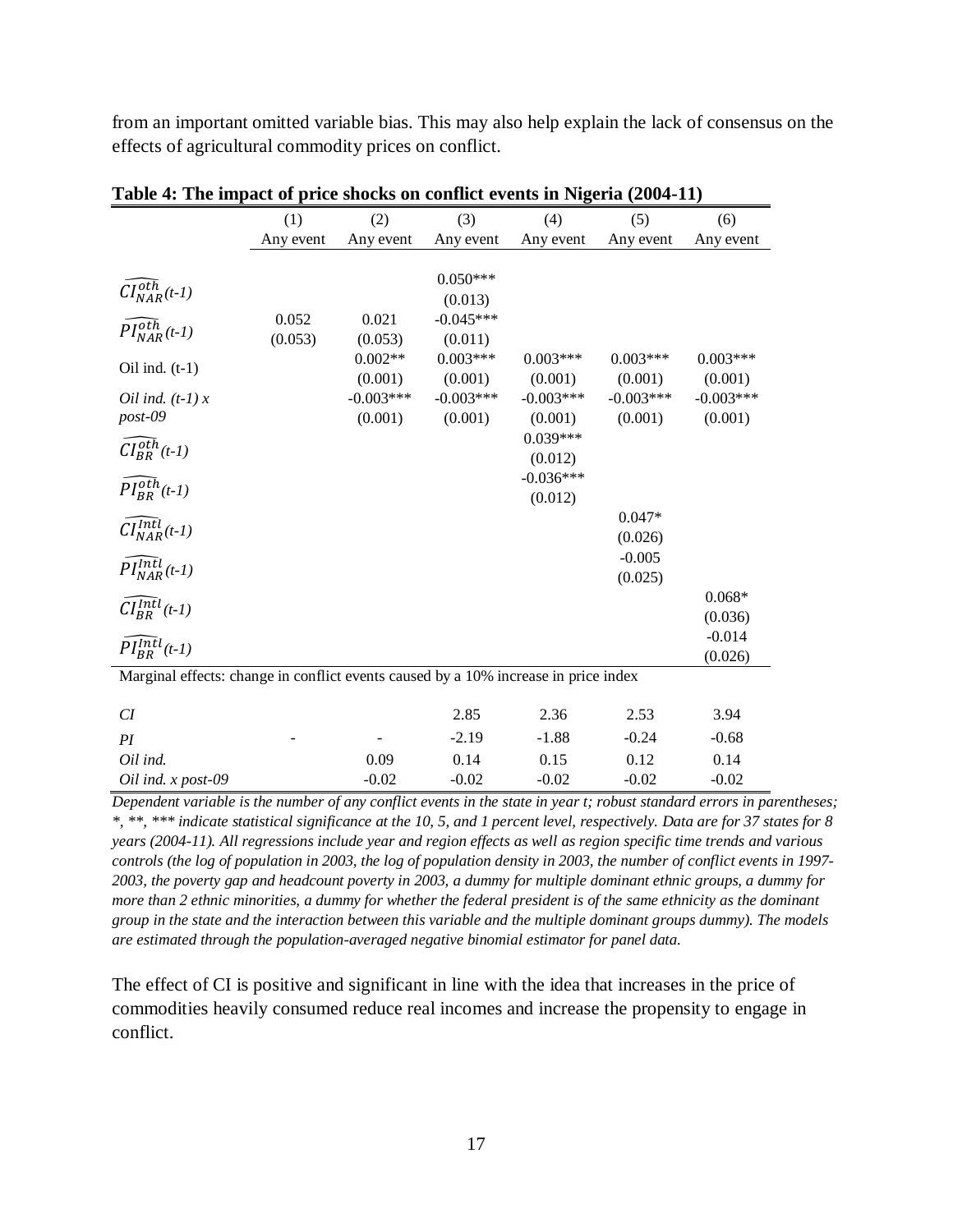|                                          | (1)        | (2)               | (3)               | (4)               | (5)               | (6)               |
|------------------------------------------|------------|-------------------|-------------------|-------------------|-------------------|-------------------|
| Method                                   | Nbreg      | Nbreg             | Nbreg             | Nbreg             | Nbreg             | Poisson           |
| Period                                   | 2004-10    | 2004-10           | 2004-11           | 2004-11           | 2004-11           | 2004-11           |
|                                          |            |                   |                   |                   |                   |                   |
|                                          | $0.024**$  | $-0.025$          |                   |                   |                   |                   |
| $CI^{oth}_{NAR}(t)$                      | (0.012)    | (0.034)           |                   |                   |                   |                   |
|                                          | $-0.010$   | 0.024             |                   |                   |                   |                   |
| $\widehat{PI^{oth}_{NAR}}(t)$            | (0.011)    | (0.046)           |                   |                   |                   |                   |
|                                          |            | 0.084             | $0.061**$         |                   |                   | $0.038**$         |
| $\tilde{CI}_{NAR}^{ot\overline{h}}(t-1)$ |            | (0.053)           | (0.027)           |                   |                   | (0.016)           |
|                                          |            | $-0.029$          | $-0.029$          |                   |                   | $-0.024$          |
| $PI_{NAR}^{of\overline{h}}(t-1)$         |            | (0.075)           | (0.047)           |                   |                   | (0.015)           |
|                                          |            |                   |                   | $0.051***$        |                   |                   |
| $CI_{NAR}^{oth}$ (t-1)                   |            |                   |                   | (0.009)           |                   |                   |
| $CI_{NAR}^{oth}$ (t-1)                   |            |                   |                   | 0.015             |                   |                   |
|                                          |            |                   |                   | (0.012)           |                   |                   |
| $CI_{NAR}^{Intl}$ (t-1)                  |            |                   |                   |                   | $0.013*$          |                   |
|                                          |            |                   |                   |                   | (0.008)           |                   |
| $PI_{NAR}^{Intl}$ (t-1)                  |            |                   |                   |                   | $-0.001$          |                   |
|                                          |            |                   |                   |                   | (0.024)           |                   |
| $Oil$ ind. $(t)$                         | $0.003***$ | 0.001             |                   |                   |                   |                   |
|                                          | (0.001)    | (0.001)           |                   |                   |                   |                   |
| Oil ind. $(t-1)$                         |            | $0.002***$        | $0.003***$        | $0.002***$        | $0.002***$        | $0.003***$        |
|                                          |            | (0.001)           | (0.001)           | (0.001)           | (0.001)           | (0.001)           |
| Oil ind. $(t)$ x post-                   | $-0.001$   |                   |                   |                   |                   |                   |
| 09                                       | (0.001)    |                   |                   |                   |                   |                   |
| Oil ind. $(t-1)x$                        |            |                   | $-0.003***$       | $-0.004***$       | $-0.003***$       | $-0.004***$       |
| post-09                                  |            |                   | (0.001)           | (0.001)           | (0.001)           | (0.001)           |
|                                          | <b>YES</b> |                   |                   |                   |                   |                   |
| Controls<br>Observations                 | 259        | <b>YES</b><br>259 | <b>YES</b><br>296 | <b>YES</b><br>296 | <b>YES</b><br>296 | <b>YES</b><br>296 |
|                                          |            | $0.059**$         |                   |                   |                   |                   |
| $CI+CI(t-1)$<br>$PI+PI(t-1)$             |            | $-0.005$          |                   |                   |                   |                   |
|                                          |            |                   |                   |                   |                   |                   |
| $Oil + Oil(t-1)$                         |            | $0.003***$        |                   |                   |                   |                   |

| Table 5: The impact of price shocks on conflict in Nigeria (2004-11), robustness |  |  |  |
|----------------------------------------------------------------------------------|--|--|--|
|----------------------------------------------------------------------------------|--|--|--|

*Dependent variable is the number of any conflict events in the state in year t; robust standard errors in parentheses; \*, \*\*, \*\*\* indicate statistical significance at the 10, 5, and 1 percent level, respectively. Data are for 37 states for 8 years (2004-11). All regressions include year and region effects as well as region specific time trends. The models are estimated either through the population-averaged negative binomial estimator or the population-averaged poisson estimator for panel data.*

These results are robust to using the instrumented PI and CI constructed through the broad matching of the items (column 4). However, the results for production are not robust to using the PI instrumented through the international prices whether through the narrow (column 5) or the broad matching (column 6). On the other hand, the result for CI holds although the coefficient is less significant. These weaker results suggest that the two problems described above (limited transmission of international to domestic prices and limited number of items matched) in using international prices to capture price shocks at the local level may be important in the case of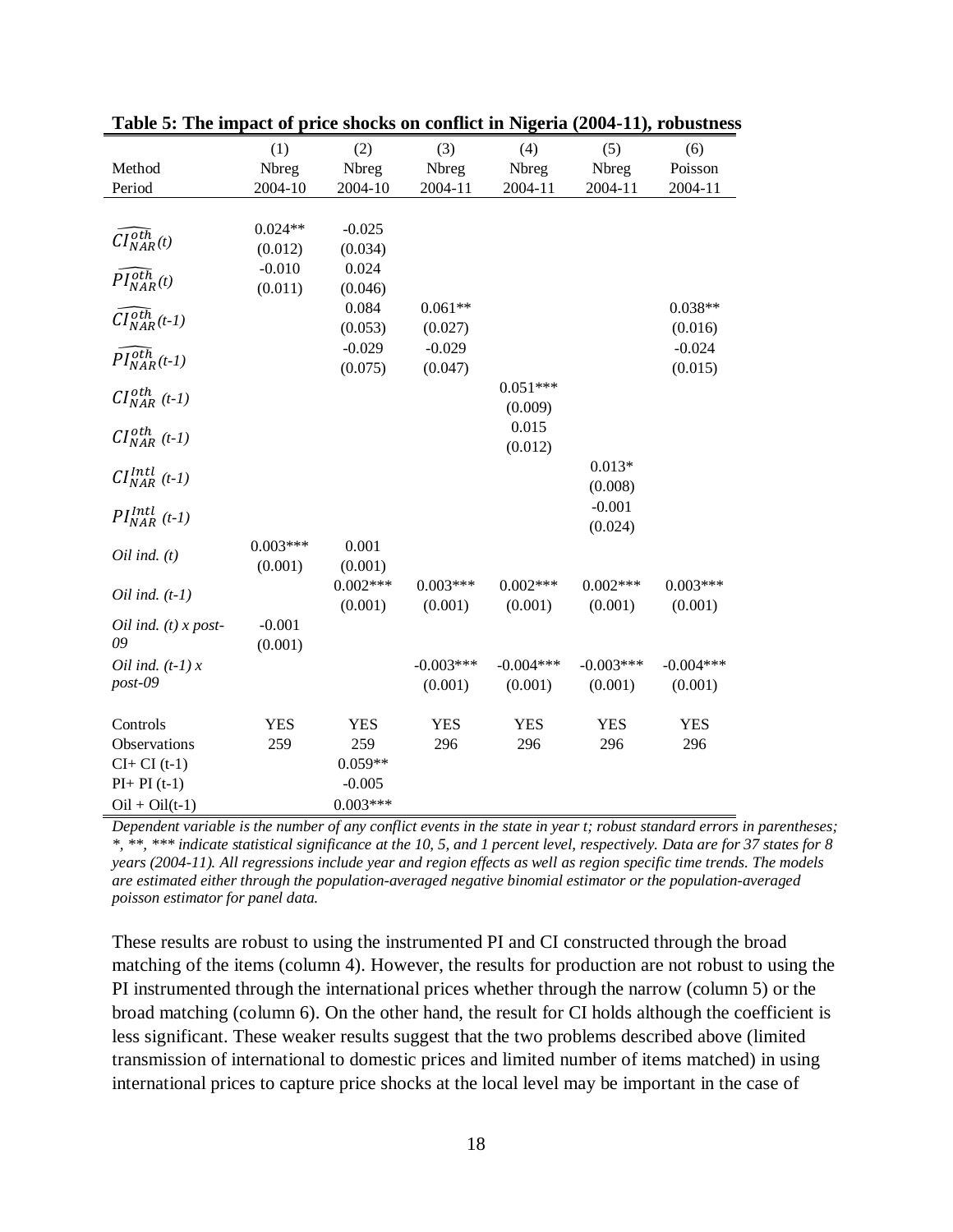Nigeria.<sup>21</sup> The oil index coefficients are unaffected by the use of international prices for CI and PI.

While we do not report the coefficients of the control variables (full results are available upon request), an interesting result is that the ethnicity of the president matters in determining the level of conflict in the states. When the president's ethnicity is the same as that of the dominant group in a state, conflict intensity subsides in that state, confirming the importance of ethnic allegiance in state politics. This result is weaker for those states with more than one dominant ethnic group.

The lower part of Table 4 presents the estimates similar to marginal effect of the impact of consumption, producer and oil prices on the likelihood of conflict. For ease of interpretation, what we present is by how many conflict is either reduced or increased when the variables are increased by 10%. For instance, we find that a 10% increase in consumption prices increases conflict by about 2.5 while a 10% increase in production price reduces conflict by about 2.2 using model 3. By contrast, the influence of a 10% increase in the oil index only increases conflict by about 0.14 – for conflict to increase by one due to increase in oil price index, it will have to be a 100% increase in the index. This smaller average effect is at least in part due to two factors. First the effect only applies to a few states (in the Niger Delta) thus the average across states is lower. Second the oil price index varies more than the production and consumption price indices, thus a 10% variation is smaller relatively to the other indices.

In Table 5 we check the robustness of the results. In column (1) we use the contemporaneous value of the indices. The effect of the consumption and oil index, but not of the production index or the post-2009 oil effect, are robust to this specification. The latter result is a by-product of the restricted sample, which now only includes one year (instead of two) after the agreement. On the other hand, the weak result for PI is more likely to do with the timing of the effect of price changes on conflict, which appear to occur with a lag. Even the contemporaneous prices of consumption goods appear to exert a weaker effect on conflict than their lagged values. In column (2) we include both the contemporaneous and the lagged values, to control for potential negative autocorrelation of prices over time periods (Bazzi and Blattman, 2014). Once again the results for consumption and the oil index (as measured by the sum of the contemporaneous and the lagged coefficients) are robust to this specification, while the cumulative effect of PI is not significant. The results are also robust to the inclusion of the lagged unemployment rate as a further control, which however makes the PI coefficient less significant (column 3).

 $\overline{a}$ 

 $21$  Indeed in parallel preliminary work we document the limited pass-through from international to domestic prices in Nigeria for various agricultural items.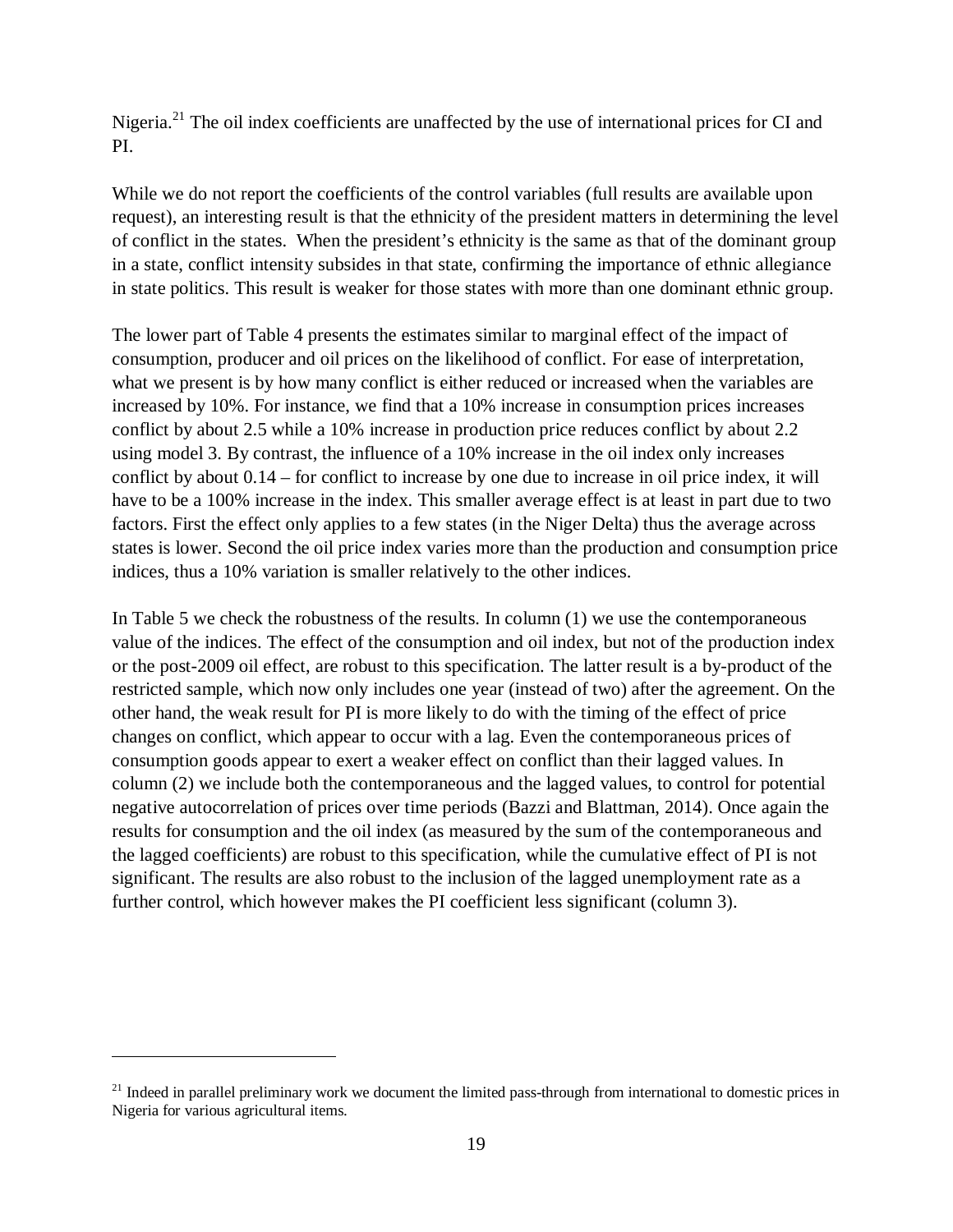|                                       | (1)         | (2)                           | (3)         | (4)         | $\mathbf{v}$ $\mathbf{r}$ $\mathbf{v}$ $\mathbf{r}$<br>(5) | (6)         | (7)         | $\frac{1}{2}$<br>(8)  | (9)       | (10)       | (11)                       | (12)        | (13)              |
|---------------------------------------|-------------|-------------------------------|-------------|-------------|------------------------------------------------------------|-------------|-------------|-----------------------|-----------|------------|----------------------------|-------------|-------------------|
|                                       |             | <b>Events with fatalities</b> |             |             | <b>Battle events</b>                                       |             |             | <b>Protests/riots</b> |           |            | Violence against civilians |             | <b>Fatalities</b> |
|                                       |             |                               |             |             |                                                            |             |             |                       |           |            |                            |             |                   |
| $\widehat{CI}_{NAR}^{o\bar{th}}(t-1)$ | $0.057***$  |                               |             | $0.051***$  |                                                            |             | $0.061***$  |                       |           | $0.038**$  |                            |             | $0.034*$          |
|                                       | (0.015)     |                               |             | (0.014)     |                                                            |             | (0.016)     |                       |           | (0.015)    |                            |             | (0.020)           |
| $\widehat{PI^{oth}_{NAR}}(t-1)$       | $-0.024**$  |                               |             | $-0.039***$ |                                                            |             | $-0.050***$ |                       |           | $-0.034**$ |                            |             | 0.006             |
|                                       | (0.010)     |                               |             | (0.013)     |                                                            |             | (0.015)     |                       |           | (0.014)    |                            |             | (0.017)           |
|                                       |             | $0.042***$                    |             |             | $0.042***$                                                 |             |             | $0.044***$            |           |            | $0.029**$                  |             |                   |
| $\widehat{CI_{BR}^{oth}}(t-1)$        |             | (0.014)                       |             |             | (0.012)                                                    |             |             | (0.016)               |           |            | (0.014)                    |             |                   |
| $\widehat{PI^{oth}_{BR}}(t-1)$        |             | $-0.014$                      |             |             | $-0.034**$                                                 |             |             | $-0.037**$            |           |            | $-0.028**$                 |             |                   |
|                                       |             | (0.011)                       |             |             | (0.013)                                                    |             |             | (0.016)               |           |            | (0.014)                    |             |                   |
| $\widehat{CI^{Int}_{NAR}}(t-1)$       |             |                               | $0.053*$    |             |                                                            | 0.017       |             |                       | 0.008     |            |                            | 0.036       |                   |
|                                       |             |                               | (0.028)     |             |                                                            | (0.029)     |             |                       | (0.036)   |            |                            | (0.031)     |                   |
|                                       |             |                               | $-0.001$    |             |                                                            | 0.009       |             |                       | 0.030     |            |                            | $-0.019$    |                   |
| $\widehat{PI_{NAR}^{Intl}}(t-1)$      |             |                               | (0.022)     |             |                                                            | (0.027)     |             |                       | (0.028)   |            |                            | (0.027)     |                   |
| Oil ind. $(t-1)$                      | $0.003***$  | $0.003***$                    | $0.003***$  | $0.004***$  | $0.004***$                                                 | $0.003***$  | 0.000       | 0.000                 | $-0.000$  | $0.003***$ | $0.003***$                 | $0.003***$  | $0.003***$        |
|                                       | (0.001)     | (0.001)                       | (0.001)     | (0.001)     | (0.001)                                                    | (0.001)     | (0.001)     | (0.001)               | (0.001)   | (0.001)    | (0.001)                    | (0.001)     | (0.001)           |
| Oil ind. $(t)$ x                      | $-0.004***$ | $-0.004***$                   | $-0.004***$ | $-0.004**$  | $-0.005**$                                                 | $-0.004***$ | $-0.003$    | $-0.003$              | $-0.003*$ | $-0.002**$ | $-0.002***$                | $-0.002***$ | $-0.007***$       |
| post-09                               | (0.001)     | (0.001)                       | (0.001)     | (0.002)     | (0.002)                                                    | (0.002)     | (0.002)     | (0.002)               | (0.002)   | (0.001)    | (0.001)                    | (0.001)     | (0.001)           |

**Table 6: The impact of price shocks on various types of conflict in Nigeria (2004-11)**

*Robust standard errors in parentheses; \*, \*\*, \*\*\* indicate statistical significance at the 10, 5, and 1 percent level, respectively. Data are for 37 states for 8 years (2004-11). All regressions include year and region effects, region specific time trends and a full set of controls as in Tables 4 and 5. The models are estimated through the population-averaged negative binomial estimator for panel data.*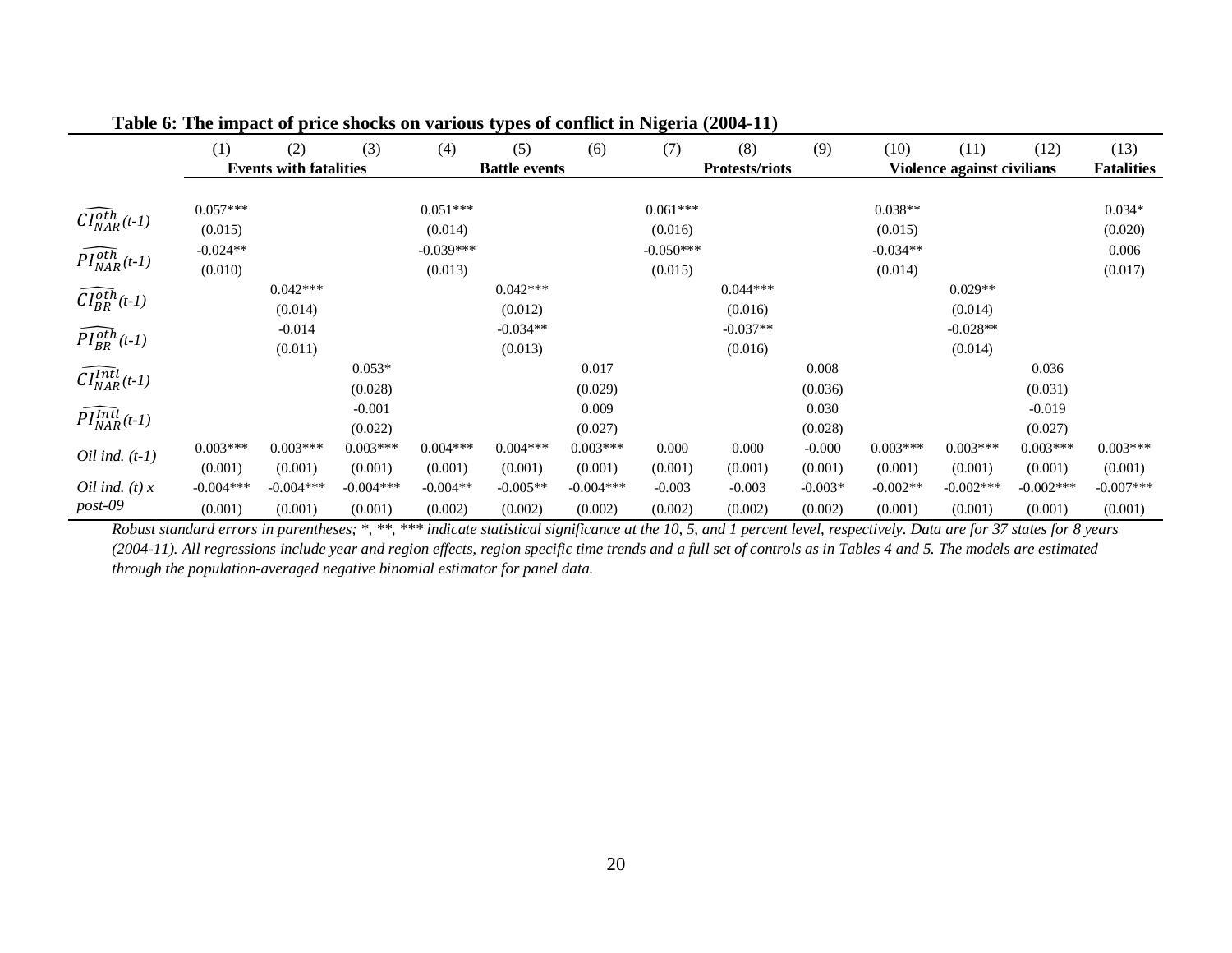In column (4) and (5) we regress the conflict variable directly on two sets of instruments. Once again, the effects on conflict survive for consumption but not for production. The CI effect is weaker with the international price instrument, consistent with the limited ability of this instrument to capture shocks at the local level. Finally, the results are robust to using the poisson estimator (column 6), which is also suitable to deal with count variables with large numbers of zeros, although it is less efficient than the negative binomial estimator as argued above. The effects are robust to the use of this estimator, although the PI is only significant at the 15% level.

Overall these results suggest important effects of consumption, production and oil prices on conflict events, although production effects are somewhat less robust than the others.

In table 6 we check to what extent these results apply also to other conflict measures using the categorization of the ACLED data into various types of conflict. All the effects appear to apply to all types of conflict events, including events that result in fatalities, battle events, protests and riots, and violence against civilians. The consumption and oil price effect, but not the production price effect, also are robust to using the number of fatalities as the dependent variable (column  $13)$ .<sup>24</sup>

This analysis also shows an important dichotomy in the effect of the price shocks. While the effect of CI and PI is particularly large for protests/riots, oil price shocks have no effect on this type of conflict event (and that is the only type of conflict event which oil does not affect). This result is in line with the hypothesis that oil extraction spurred a type of violence mainly organized around militant groups, which was unrelated to popular protests.

#### **6.1. Heterogeneity of the effects**

 $\overline{a}$ 

These price shocks appear to be important determinants of conflict on average across Nigerian states. However states may be vulnerable to the same shocks to different degrees. In particular, the presence of deep-seated roots of conflict is usually a necessary condition for any economic shock, including prices, to have an impact on violence. A better understanding of what conditions matter in this respect could help direct policy interventions to address the vulnerability to increases in conflict from trade shocks. We use a series of interaction terms in order to test for some of this heterogeneity of the price effects on conflict across states. We interact each of the three trade variables with some potentially important factors that may drive conflict resilience to the shocks in the Nigerian context.

We use three types of factors that have been identified as important to mediate the effect of trade shocks on conflict, i.e. politics, conditions affecting the transmission of prices, and issues that affect grievances (Calì and Muladbic, 2014). The role of politics is represented by the

 $24$  Note we are unable to run the model with fatalities using indices based on broad matching and on international prices due to lack of convergence.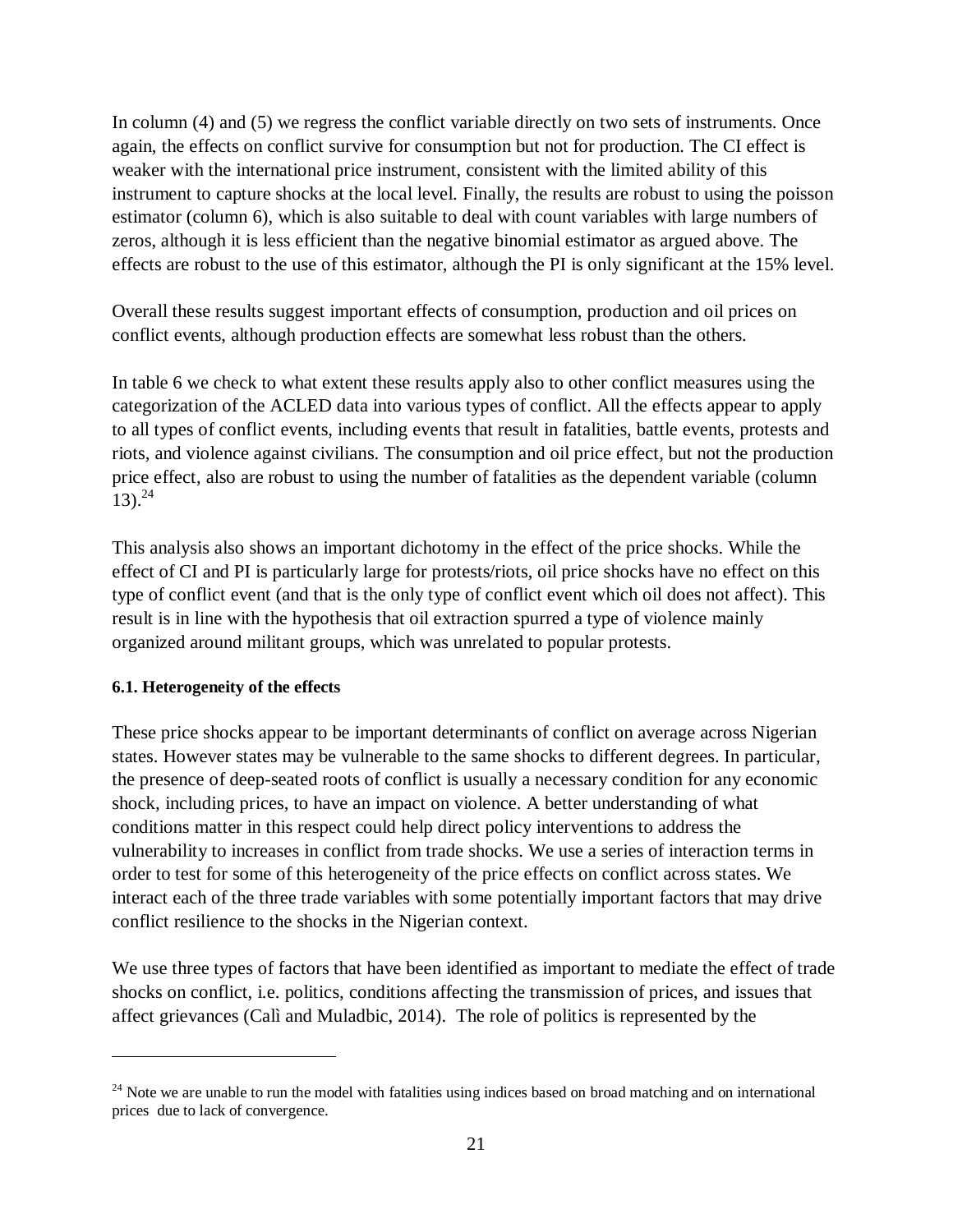interaction between a dummy variable for an election year and the price shock. As in other African countries (Ksoll et al., 2010) elections are perilous times in Nigeria.

|                                | Any        | Events     |                | Protests   | civ.        |
|--------------------------------|------------|------------|----------------|------------|-------------|
|                                | events     | with fat.  | <b>Battles</b> | and riots  | violence    |
|                                |            |            |                |            |             |
|                                |            |            |                |            |             |
| election $x CI(t-1)$           | $0.028**$  | $0.032**$  | $0.028*$       | $-0.009$   | $0.028**$   |
| election $x$ PI $(t-1)$        | $-0.017$   | $-0.030*$  | 0.011          | $-0.018$   | $-0.041***$ |
| election x Oil Ind (t-1)       | $0.002***$ | 0.001      | $0.002**$      | 0.001      | $0.002**$   |
|                                |            |            |                |            |             |
| cost_lagos x CI (t-1)          | $-0.000$   | $-0.000$   | $-0.001$       | $-0.001**$ | $-0.000$    |
| $cost_{lagos x}$ PI (t-1)      | $0.001*$   | 0.000      | $0.001**$      | $0.001**$  | 0.001       |
|                                |            |            |                |            |             |
| president $x$ CI (t-1)         | $-0.002$   | $-0.015$   | $-0.020$       | 0.009      | 0.019       |
| president x PI $(t-1)$         | $-0.002$   | 0.005      | 0.011          | $-0.020$   | $-0.013$    |
| president x Oil Ind (t-1)      | $-0.000$   | 0.001      | $-0.002$       | $0.002*$   | 0.002       |
|                                |            |            |                |            |             |
| unem $03 \times CI$ (t-1)      | 0.000      | $-0.001$   | 0.000          | 0.000      | 0.000       |
| unem $03 \times PI$ (t-1)      | $-0.001$   | 0.000      | $-0.001$       | $-0.000$   | $-0.000$    |
| unem $03 \times$ Oil Ind (t-1) | 0.000      | 0.000      | 0.000          | 0.000      | $-0.000$    |
|                                |            |            |                |            |             |
| mult_domin $x$ CI (t-1)        | $-0.019$   | 0.017      | $-0.012$       | $-0.002$   | $-0.010$    |
| mult_domin $x$ PI (t-1)        | $-0.006$   | $-0.032*$  | $-0.025$       | $-0.013$   | $-0.011$    |
| mult_domin x Oil Ind (t-1)     | $0.004***$ | $0.003***$ | $0.005***$     | $-0.001$   | $0.003***$  |
|                                |            |            |                |            |             |
| many_minor x CI (t-1)          | $-0.013$   | 0.029      | $-0.014$       | $-0.056*$  | 0.007       |
| many_minor $x$ PI (t-1)        | 0.013      | $-0.027$   | 0.012          | 0.039      | 0.003       |
| many_minor x Oil Ind (t-1)     | $0.004***$ | $0.004***$ | $0.005***$     | $-0.003*$  | $0.005***$  |
|                                |            |            |                |            |             |
| $pov03$ x CI (t-1)             | 0.000      | $-0.001*$  | $-0.000$       | 0.000      | 0.000       |
| $pov03 \times PI$ (t-1)        | $-0.000$   | 0.000      | $-0.000$       | $-0.000$   | $-0.000$    |
| $pov03$ x Oil Ind $(t-1)$      | $-0.000$   | $-0.000$   | $-0.000$       | $-0.000$   | $-0.000$    |
|                                |            |            |                |            |             |
| gini $03 \times CI$ (t-1)      | $-0.144$   | $-0.150$   | $-0.069$       | $-0.072$   | $-0.472***$ |
| gini03 x PI $(t-1)$            | 0.115      | 0.172      | 0.041          | 0.088      | $0.482**$   |
| $gini03$ x Oil Ind (t-1)       | $0.044***$ | $0.048***$ | $0.070***$     | $-0.009$   | $0.037***$  |
|                                |            |            |                |            |             |
| Past conflict $x$ CI (t-1)     | $-0.000**$ | $-0.000$   | $-0.001**$     | $0.002*$   | $-0.001***$ |
| Past conflict x $PI(t-1)$      | 0.000      | 0.000      | 0.000          | $-0.002**$ | $0.001**$   |
| Past conflict x Oil ind (t-1)  | 0.000      | $-0.000$   | $-0.000$       | $-0.000$   | $0.000*$    |

**Table 7: Mediating factors affecting the impact of price shocks on conflict** 

*The table reports the coefficients of the interaction terms between the price indices and various conditioning factors obtained from different regressions; \*, \*\*, \*\*\* indicate statistical significance at the 10, 5, and 1 percent level respectively (based on robust standard errors). Data are for 37 states for 8 years (2004-11). All regressions include year and region effects, region specific time trends and a full set of controls as in Tables 4 and 5. The models are estimated through the population-averaged negative binomial estimator for panel data.*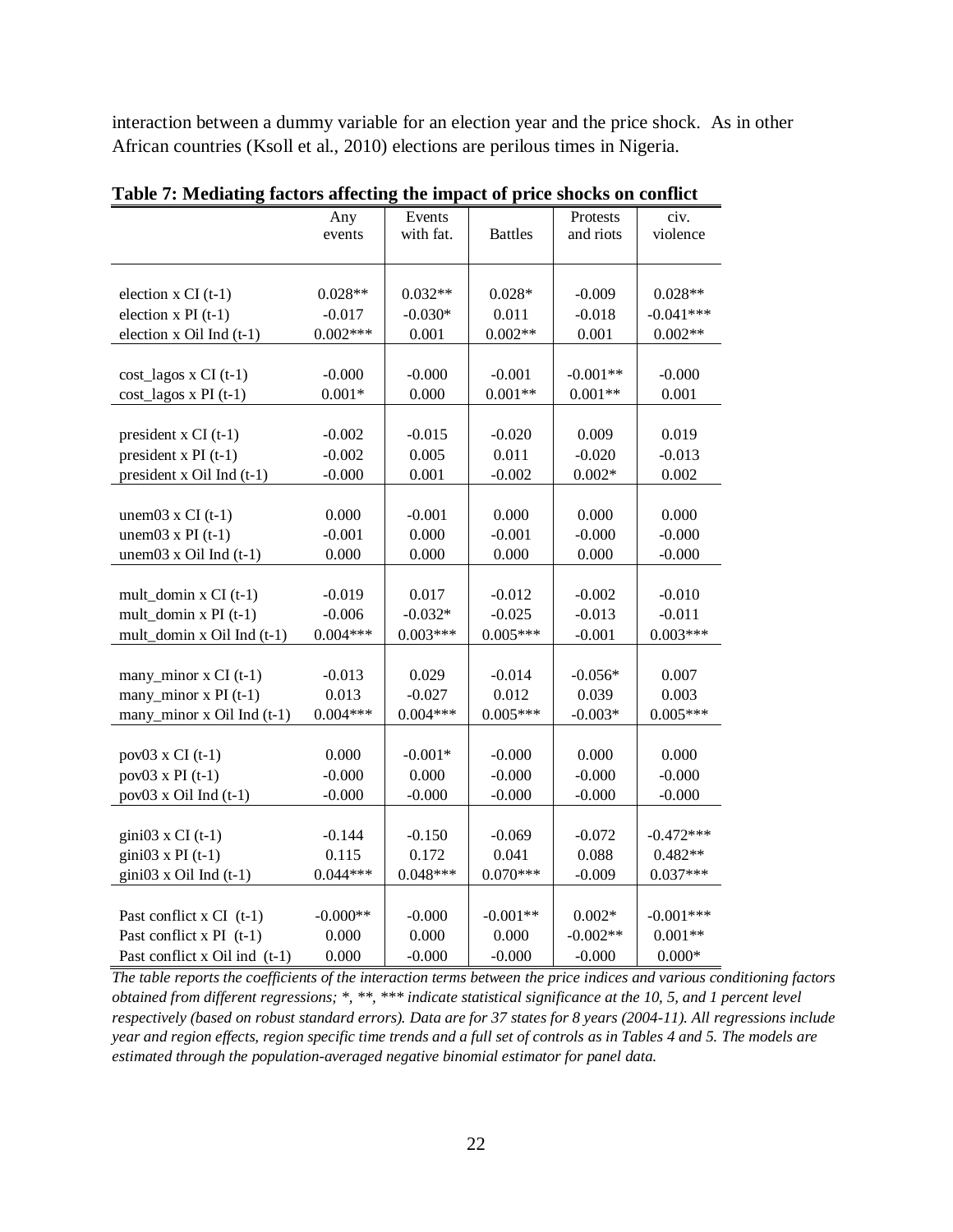The degree of transmission of international prices to the domestic markets is measured by the distance to Lagos, interacted with CI and PI. Intra-national trade costs are high in Nigeria (Atkin and Donaldson, 2014). As Lagos is the largest market and the international gateway for the country's trade, distance to Lagos could affect the extent to which exogenous price shocks translate at the local level. We do not follow the same procedure for the oil index, as price transmission should not be an issue for oil.

Data availability allows us to construct more variables to capture the extent to which grievances mediate the impact of price shocks on conflict. Among the factors affecting grievances, ethnic divisions feature prominently in African conflicts and in Nigeria in particular (NNoli, 2003). We test for the role of ethnic divisions in mediating the impact of price shocks on conflict by interacting the three variables used so far as controls with the price indices. These are the president variable, a dummy for more than two ethnic minorities, and a dummy for multiple dominant ethnic groups in the state.

We use poverty measures, including the poverty gap, the poverty headcount, the gini index of inequality, and the unemployment rate (all computed at the beginning of the period in 2003/04) to reflect the potential for economic conditions contributing to grievances.Finally, we use the level of past conflict intensity to generate three interaction terms. The level of past conflict is an important predictor of future violence by generating grievances (World Bank, 2011), a finding that has been confirmed in this analysis as well.

We run the baseline regression as in column (3) table 4 adding three interaction terms from an individual mediating factor (one for each price shock) at a time. We use the different types of conflict as dependent variable. The results of this analysis are presented in table 7, which reports only the coefficient of the interaction terms from the separate regressions along with their degree of significance.

Various findings emerge. First the magnitude of the price effects on conflict is amplified in election years, especially the consumption and oil shock. Second, the effects of the shocks on protests are reduced, the further one moves away from Lagos. Third, various factors related to grievances significantly magnify the conflict-inducing effect of a rise in the price of oil. That is particularly the case for ethnic factors and economic inequality.

On the other hand, and more surprisingly, most past conflict events do not magnify the effects of price shocks on conflict. Past protests are an exception (i.e. the impact of price shocks on protests is higher in states with a past history of protests). In addition, neither unemployment nor poverty appear to mediate the effects of price shocks.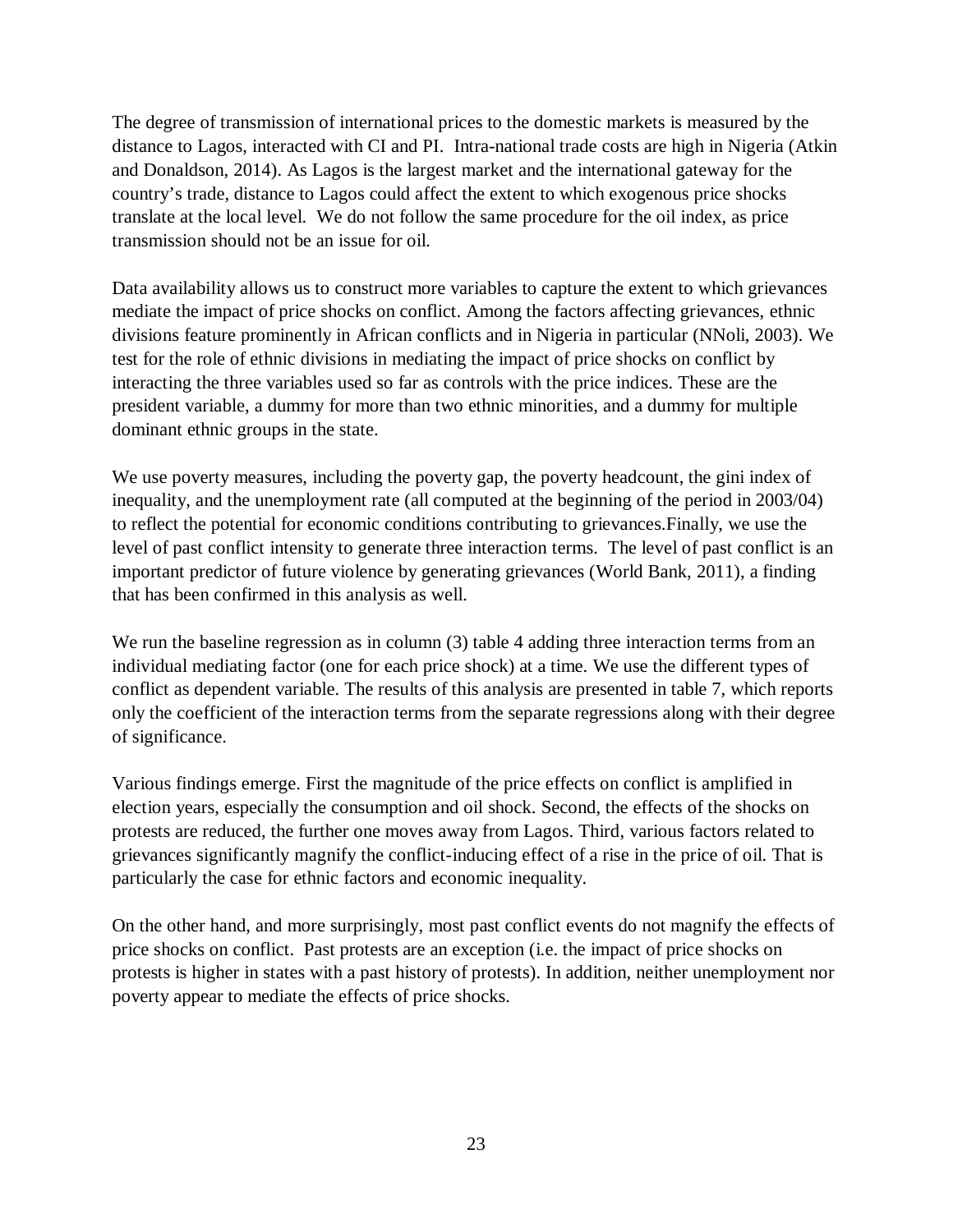# **7. Conclusions**

Do income shocks affect conflict? We have addressed this question by analyzing the effects of price shocks on conflicts across Nigerian states in the past decade. Our results show that price changes are important determinants of conflict through consumption and production. In particular, hikes in consumption prices have a conflict-inducing effect, while the opposite is true for production prices. Both results are consistent with the opportunity cost hypothesis of conflict. Importantly, not including consumption effects, which previous studies usually do not consider, severely biases the estimation of the production effect as well.

Increases in the international price of oil, the most important Nigerian export, raise the level of conflict in oil-producing regions in line with the state prize theory. However, this effect is reversed when considering the period of time after the amnesty deal was signed between the state and the militant groups in the Niger Delta, suggesting that the state may have been able to use oil revenues to pacify the region.

These effects apply to all types of conflict events, including events with fatalities, battles, protests, and events with violence against civilians. In addition the magnitude of the price effects on conflict is amplified in election years, especially the consumption and oil shock. Similarly oil shocks are amplified in states with many ethnic minorities, with more than one dominant ethnic group and with high economic inequality. The effects of the shocks on protests are also reduced the further one moves away from Lagos, consistently with more limited transmission of the shock in more remote locations.

These findings may bear a number of important policy implications. First in conflict prone environments it is important to assist populations to cope with consumption and production shocks to avert negative political externalities. There are various options to do that including for instance targeted transfers, price subsidies and even temporary trade insulation. A discussion of the relative merits of the different options is beyond the scope of the paper but the evidence suggests that targeted transfers appear to be a useful policy tool to shelter poorer households from adverse consumption and production price shocks (Anderson et al., 2013; Attanasio et al., 2013).

Second, to the extent that the oil rent is appropriable through fighting, the management of oil revenues is a key tool to prevent conflict in oil rich fragile countries. This points towards the need to deepen our understanding of conflict sensitive institutions of oil management.

Third our findings do suggest that in the case of Nigeria the state has been more successful in quelling the conflict by using the oil revenues to buy off the insurgents rather than to fight them. In the absence of more evidence from other contexts, the external validity of this finding is unclear. In addition there are questions about the long term sustainability of this strategy (Sayne,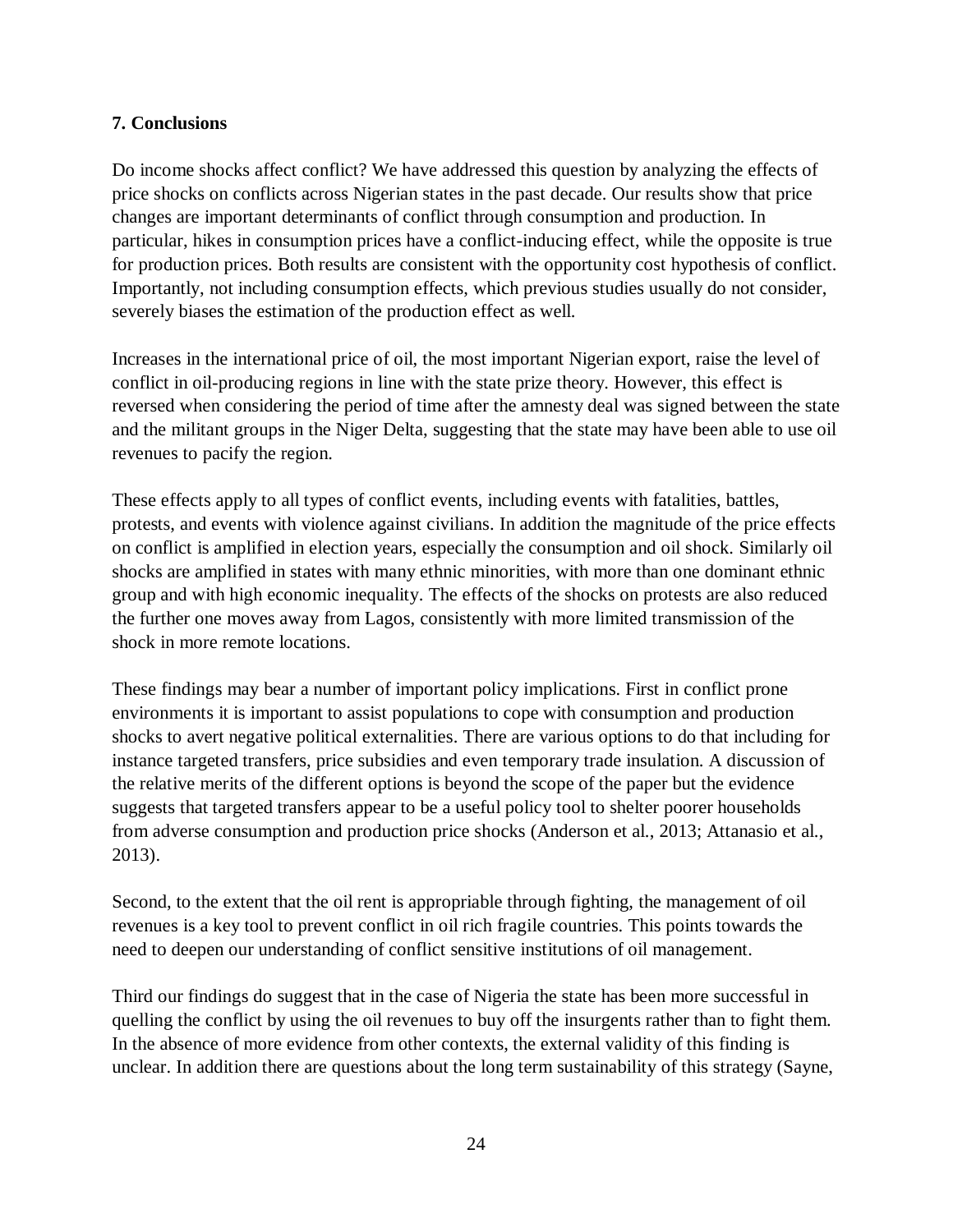2013). However it may be worth considering this option as a temporary tool to create more sustainable conditions for peace.

Finally, our analysis suggests the importance of undertaking a within country rather than a crosscountry analysis to understanding the possible conflict risks associated with different income shocks. On one hand such analysis allows to model more shocks, which often occur simultaneously and with different effects. On the other hand it also enables to understand the conditions under which these shocks are particularly risky for conflict.

# **References**

ACLED (2013). Country report: Nigeria, April.

Alesina, A. et al (2003). Fractionalization, *Journal of Economic Growth*, vol. 8(2): 155-94.

Arezki, R. and M. Brückner (2011) Food Prices, Conflict, and Democratic Change, mimeo.

Atkin, D. and D. Donaldson (2014). Who's Getting Globalized? The Size and Implications of Intranational Trade Costs, mimeo.

Bazzi, S. and C. Blattman (2014). Economic Shocks and Conflict: Evidence from Commodity Prices, forthcoming, *American Economic Journal: Macroeconomics.*

Bellemare, M.F. (2011). Rising Food Prices, Food Price Volatility, and Political Unrest, mimeo, Duke University.

Bellows, J. and E. Miguel (2009). War and Local Collective Action in Sierra Leone" (co-author John Bellows), Journal of Public Economics, 93(11-12): 1144-1157.

Berman, N. and M. Couttenier (2014). External shocks, internal shots: the geography of civil conflicts, CEPR Discussion Paper 9895.

Besley, T. and T. Persson (2008). The Incidence of Civil War: Theory and Evidence, mimeo.

Blattman, C. and E. Miguel (2010). Civil War. *Journal of Economic Literature,* 48: 3–57.

Bruckner, M. and A. Ciccone (2010). International commodity prices, growth and the outbreak of civil war in sub-Saharan Africa, *The Economic Journal*, 120 (May), 519–534.

Calì, M. and A. Mulabdic (2014). Trade shocks and conflict: Revisiting the cross-country evidence, mimeo, The World Bank.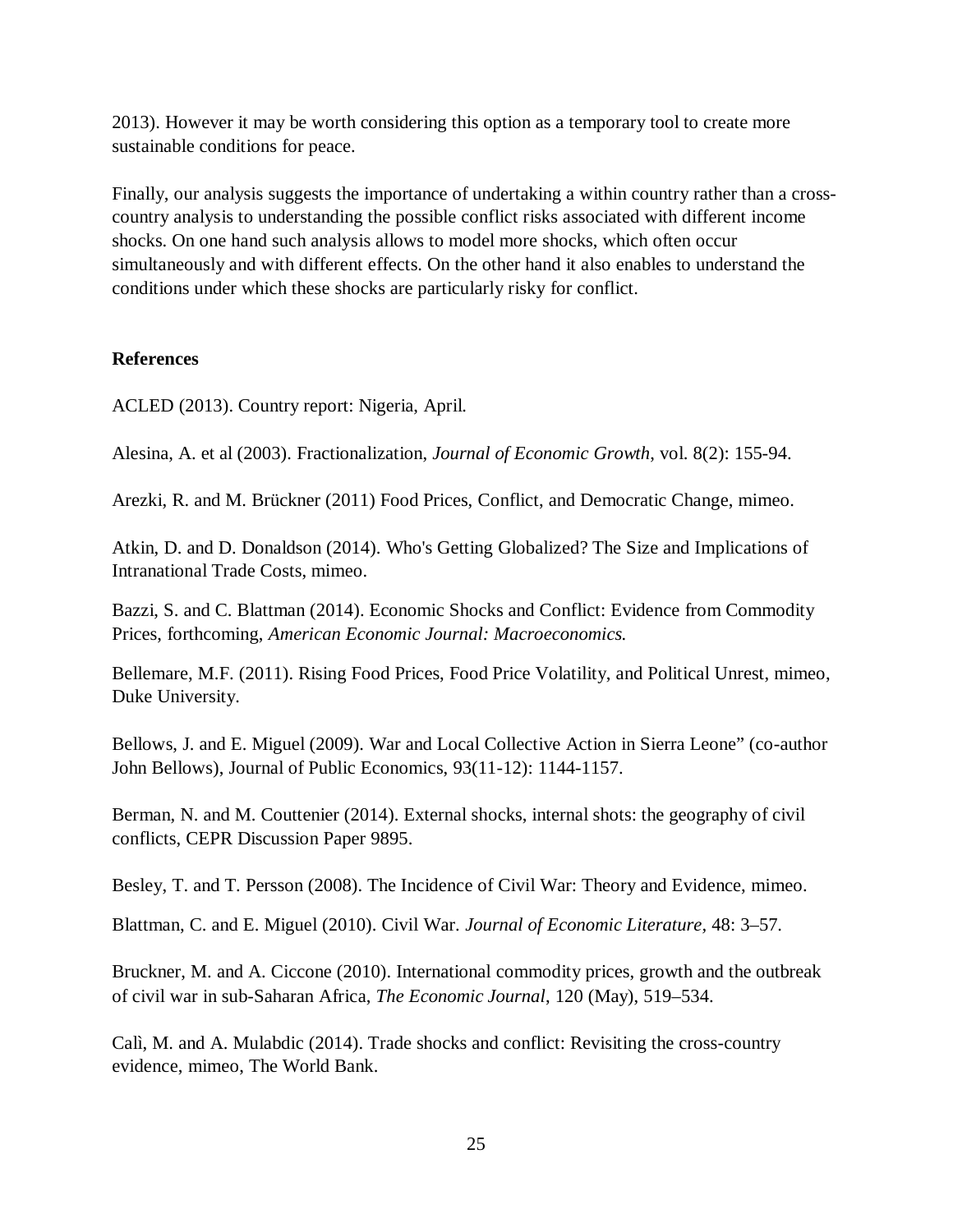Cotet, A.M., and K.K. Tsui (2013). Oil and Conflict: What Does the Cross Country Evidence Really Show?, *American Economic Journal: Macroeconomics*, 5(1): 49-80.

Dal Bó, E. and P. Dal Bó (2011). Workers, Warriors and Criminals: Social Conflict in General Equilibrium, *Journal of the European Economic Association*.

Dal Bó, E. and P. Dal Bó (2012). Conflict and Policy in General Equilibrium: Insights from a Standard Trade Model, in *The Oxford Handbook of the Economics of Peace and Conflict*.

Jacoby, H. (2013). Food prices, wages, and welfare in rural India, Policy Research Working Paper 6412, The World Bank.

Kharas, H. and A. Rogerson (2012) Horizon 2025: Creative destruction in the aid industry, ODI.

Ksoll, C., Macchiavello, R. and A. Morjaria (2010). The effect of ethnic violence of an exportoriented industry, mimeo.

Fearon, J., Laitin, D., 2003. Ethnicity, insurgency, and civil war. American Political Science Review 97 (1), 75–90.

Fund for Peace (2013). The failed states index 2013, Washington DC: The Fund for Peace.

Human Rights Watch, 2013

Maystadt, J.-F. and O. Eckers (2013). Extreme Weather and Civil War : Does Drought Fuel Conflict in Somalia through Livestock Price Shocks?*, American Journal of Agricultural Economics,* forthcoming.

Maystadt, J-F., G. De Luca, P.G. Sekeris, J. Ulimwengu and R. Folledo (2014), Mineral Resources and Conflicts in the Democratic Republic of the Congo, Oxford Economic Papers, forthcoming.

Maystadt, J.-F., J.-F. Trinh Tan and C. Breisinger (2014). Does food security matter for transition in Arab countries?, *Food Policy,* 46: 106-115.

Miguel, E., S. Satyanath and E. Sergenti (2004). Economic Shocks and Civil Conflict: An Instrumental Variables Approach, *Journal of Political Economy,* 112(4): 725-753.

Montalvo, J.G. and M. Reynal-Querol (2005). Ethnic Polarization, Potential Conflict, and Civil Wars, *American Economic Review*, 95(3).

Nigeria Bureau of Statistics (2010). Annual Abstract of Statistics.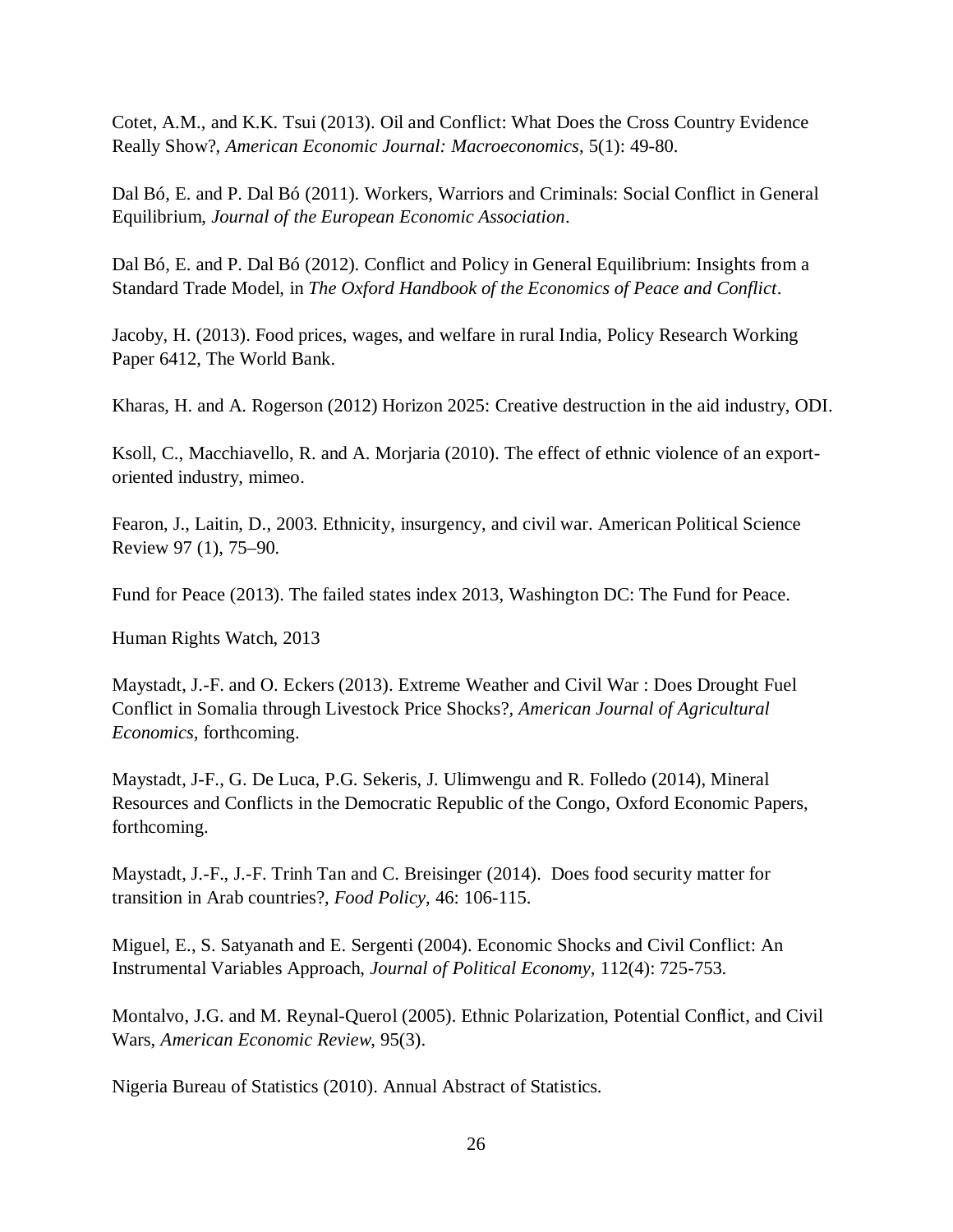NNoli, O. (2003). Ethnic violence in Nigeria: An historical perspective.

Sayne, A. (2013). What's Next for Security in the Niger Delta?, US Institute for Peace Special Report 333.

World Bank (2011), *World Development Report 2011: Conflict, security and development*, Washington: The World Bank.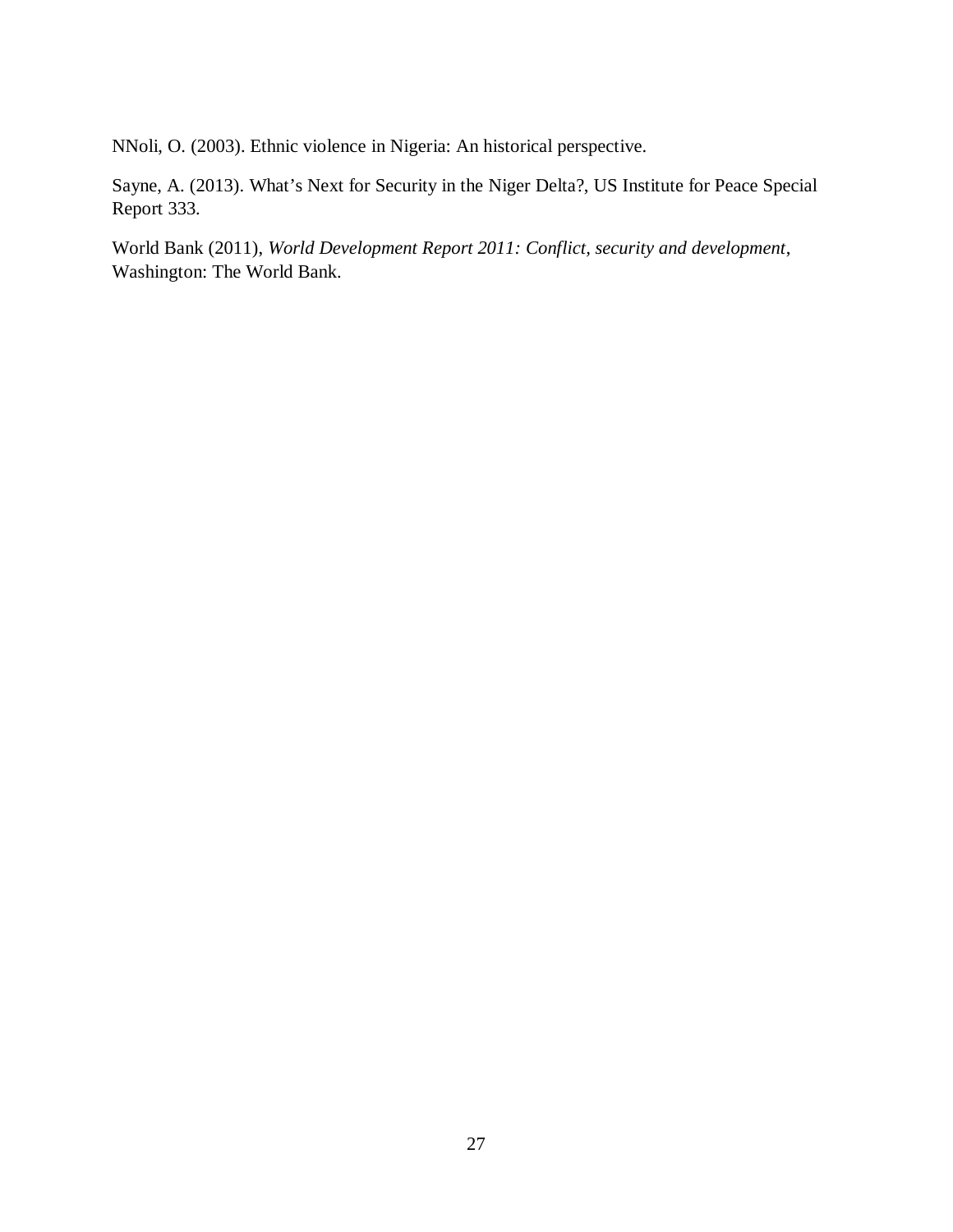#### **Appendix 1: A basic partial equilibrium model of commodity prices and conflict**

We present here the stylized partial equilibrium model in Dal Bó and Dal Bó (2012) to illustrate the opportunity cost mechanism through which a price shock can affect conflict.

Consider an economy which consumes two goods 1 and 2. Labor is the only production factor and the economy only produces good 2, as it has a fixed endowment of good 1 equal to *F*, which is available for consumption. One can think of that as part of the fuel obtained from the processing of domestic oil reserves by foreign capital and left as a form of payment to the country. Good 2 is produced competitively by many firms which employ constant returns to scale technology. Labor is paid its marginal productivity, which is equal to  $\varphi$ . The price of one unit of labor is *w* and the total endowment of labor is  $\overline{L}$ . Goods are sold in the market at price  $p_1$ and  $p_2$ . To save clutter,  $p_2$  is the numeraire, so any change in  $p_2$  will be reflected in a symmetric and opposite change in  $p_1$ .

Conflict in the economy is modeled through an additional sector which predates part of the stock *F* by employing an amount *L<sup>C</sup>* of labor. The technology underlying the predation is such that the conflict sector appropriates a share  $C(L_C)$  of the good 1 stock, with  $\frac{\partial c}{\partial L_C} > 0$  and  $\frac{\partial^2 c}{\partial L_C}$  $\frac{\partial C}{\partial L_C} < 0$ and  $C(0) \ge 0$ . The strict concavity of  $C(L_c)$  captures the idea that there are congestion costs to predation. *L<sup>C</sup>* is the direct measure of the degree of conflict in the country. Individuals have homothetic preferences which give rise to aggregate demand functions  $c_1(p_1, M)$  and  $c_2(p_1, M)$ . These are obtained by individuals' maximization of their utility given relative prices and income M. The equilibrium in the model is composed of four sets of conditions.

The first is that firms earn zero profits, thus they have to pay a wage equal to the marginal product of labor:

$$
w=\varphi.\tag{A1}
$$

The second is that the factor markets have to clear. As there is only one factor, labor, the condition states that labor demand must equal labor supply:

$$
\frac{q_2}{\varphi} = \overline{L} - L_C \tag{A2}
$$

In addition, individuals have to be indifferent in equilibrium between allocating their labor to the productive or to the conflict sector. In other words, the returns from predation per unit of labor need to be equal to those from productive activity:

$$
\frac{C(L_C)p_1F}{L_C} = W \tag{A3}
$$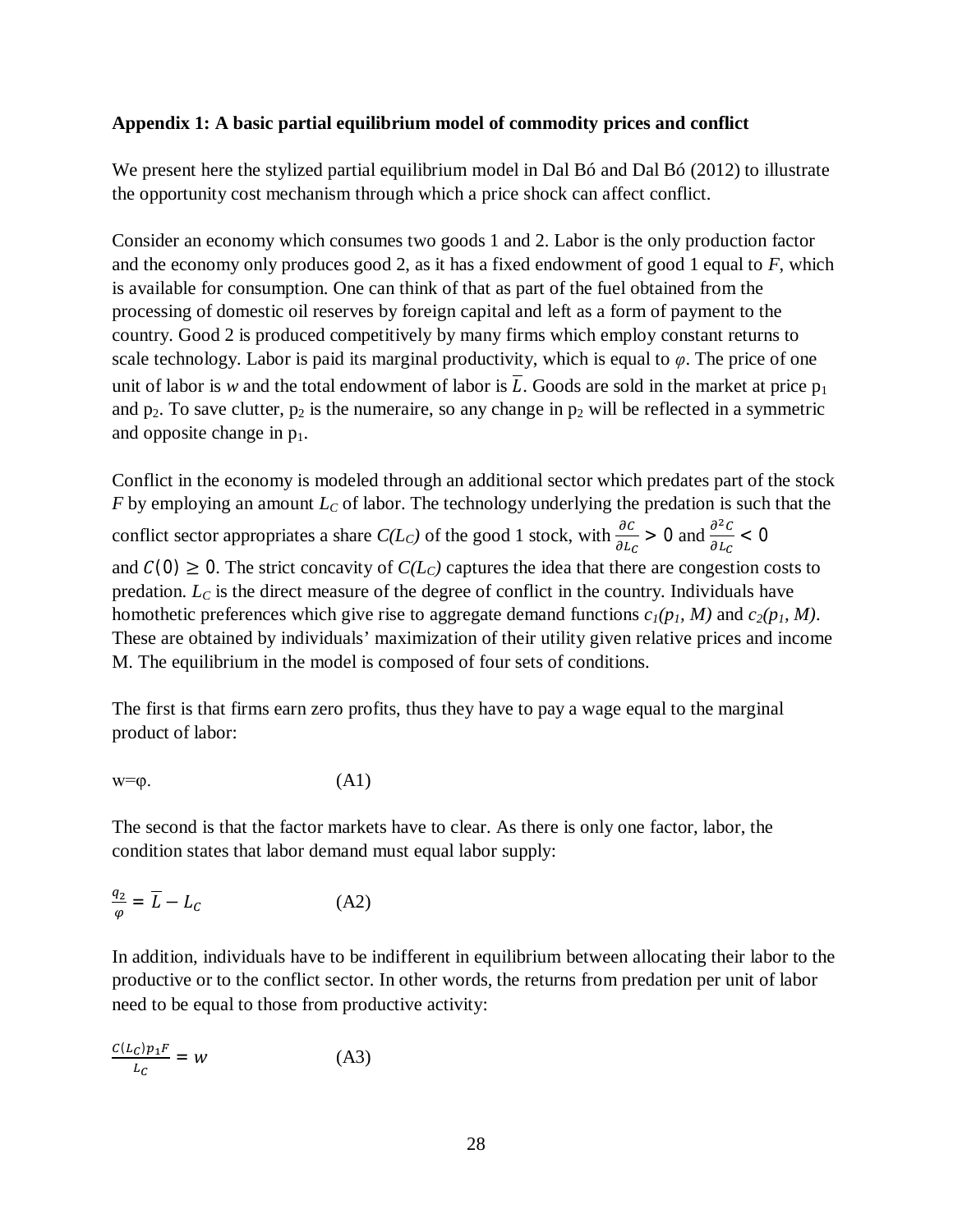where the left hand-side is the value of predation per unit of labor and the right hand-side is the value of a unit of labor to produce good 2. This is the key relationship linking the wage to the size of *LC*, conditional on factor markets clearing and the factor endowment.

Finally, in a small open economy domestic prices have to be equal to international prices, and the economy is unable to affect the international price  $p_1^*$ . Given that  $p_2$  is the numeraire, this condition translates to:

$$
p_1 = p_1^* \tag{A4}
$$

Restricting the equilibrium to positive levels of conflict but with  $\overline{L} > L_c$ , let us consider the effects of a positive international price shock for the labor good 2, produced by the country. That is an increase in  $p_2^* = p_2$ . As  $p_2$  is the numeraire, this increase can be modeled as a reduction in  $p_1^*$ . In order to study the effect of this price change on conflict, we have to compute  $\frac{\partial L_C}{\partial p_1}$  (taking into account (A4)). Combining equations (A1) and (A3), the amount subject to predation in conflict can be expressed as:

$$
C(L_C) = \frac{\varphi L_C}{p_1 F} \tag{A5}
$$

Using the implicit theorem function,  $L<sub>C</sub>$  can be expressed as a function of  $p<sub>I</sub>$ . Therefore differentiating both terms of the equation (A5), we obtain:  $\frac{\partial C}{\partial L_C}$  $\partial L_C$  $\frac{\partial L_C}{\partial p_1} = \frac{\varphi}{p_1}$  $p_1F$  $\partial L_C$  $\frac{\partial L_C}{\partial p_1} - \frac{\varphi L_C}{(p_1)^2}$  $\frac{\varphi_{LC}}{(p_1)^2 F}$ , which can be reduced to:

$$
\frac{\partial L_C}{\partial p_1} = \frac{-\frac{\varphi L_C}{(p_1)^2 F}}{\frac{\partial C}{\partial L_C} - \frac{\varphi}{p_1 F}}
$$
(A6)

This value turns out to be positive as  $\frac{\partial C}{\partial L_C} < \frac{\varphi}{p_1}$  $\frac{\varphi}{p_1 F}$  (due to the concavity of C(L<sub>C</sub>) and taking into account (A6)) and as the numerator is negative. Therefore an increase in the price of the good 2 (i.e. reduction of  $p_1$ ) produced by the country leads to a reduction in conflict. The intuition behind this result can be seen by looking at equation (A3), given here for convenience as:  $C(L_C)F$  $\frac{L_C}{L_C} = \frac{w}{p_1}$  $\frac{w}{p_1}$ . A decrease in p<sub>1</sub> raises the real wage in the economy (the right hand-side of the expression). This raises the equilibrium amount of resources subject to predation per unit of labor in the conflict sector. Given the concavity of *C(LC)*, such amount corresponds to a lower level of *LC*.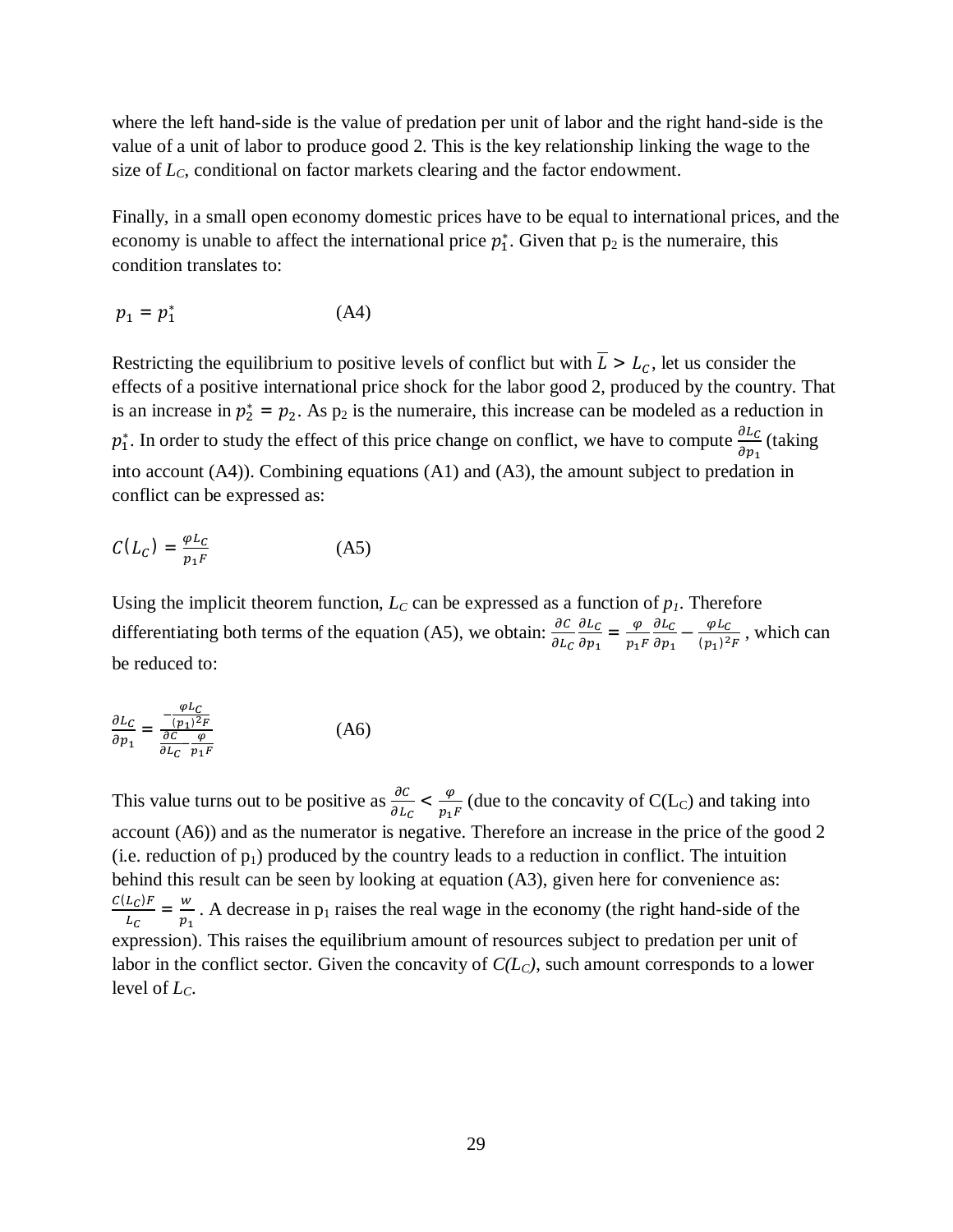#### **Appendix 2: A general equilibrium model of commodity prices and conflict**

Here we present the extension of the partial equilibrium model in Appendix 1, which embeds that model into a general equilibrium framework with two production factors. The model is from Dal Bó and Dal Bó (2011) and illustrates the different effects of price shocks on conflict across two types of goods.

The economy is as that described in Appendix 1, except that it now has an additional factor of production, capital K (with total endowment  $\overline{K}$ ) and it produces competitively good 1 as well. Good 2 remains the relatively labor-intensive good, while good 1 is relatively capital intensive. Now the conflict sector can appropriate a share of both goods produced, which makes the analysis more realistic and establishes a clearer link between the two sectors. Each good is produced using both factors with *aij* being the amount of factor *j* in the production of a unit of good *i* at minimum cost given the technology and the unit factors prices *r* (for capital) and *w*. It follows from the above assumption that  $\frac{a_{1K}}{a_{1L}} > \frac{a_{2K}}{a_{2L}}$  $\frac{u_{2k}}{a_{2k}}$ . The exogenous parameters of the model are the technology, the preferences, the output prices (set internationally) and the factor endowments  $\overline{L}$  and  $\overline{K}$ . The equilibrium is now characterized by three set of conditions: in product and factor markets as well as the no arbitrage condition.

First, the zero profit condition holds in equilibrium for both sectors:

$$
ra_{1K} + wa_{1L} = p_1
$$
 (A7)  
\n
$$
ra_{2K} + wa_{2L} = p_2 = 1
$$
 (A8)

Second, factors' markets clear:

$$
q_1 a_{1K} + q_1 a_{1K} = \overline{K}
$$
 (A9)  
\n
$$
q_2 a_{2K} + q_2 a_{2L} = \overline{L} - L_c
$$
 (A10)

Finally, labor must be indifferent between being employed in the conflict sector and in the productive sectors:

$$
\frac{c(\mathcal{L}_C)[r\overline{K}+w(\overline{\mathcal{L}}-\mathcal{L}_C)]}{\mathcal{L}_C} = w(1 - C(\mathcal{L}_C))
$$
 (A11)

The equation (A11) illustrates two important differences with the partial equilibrium model in Appendix 1. First, the conflict sector predates both goods so the total potential lootable value by the conflict sector is now  $r\overline{K} + w(\overline{L} - L_c)$ . Second, the wage earned by the individual is now also reduced by the conflict predation.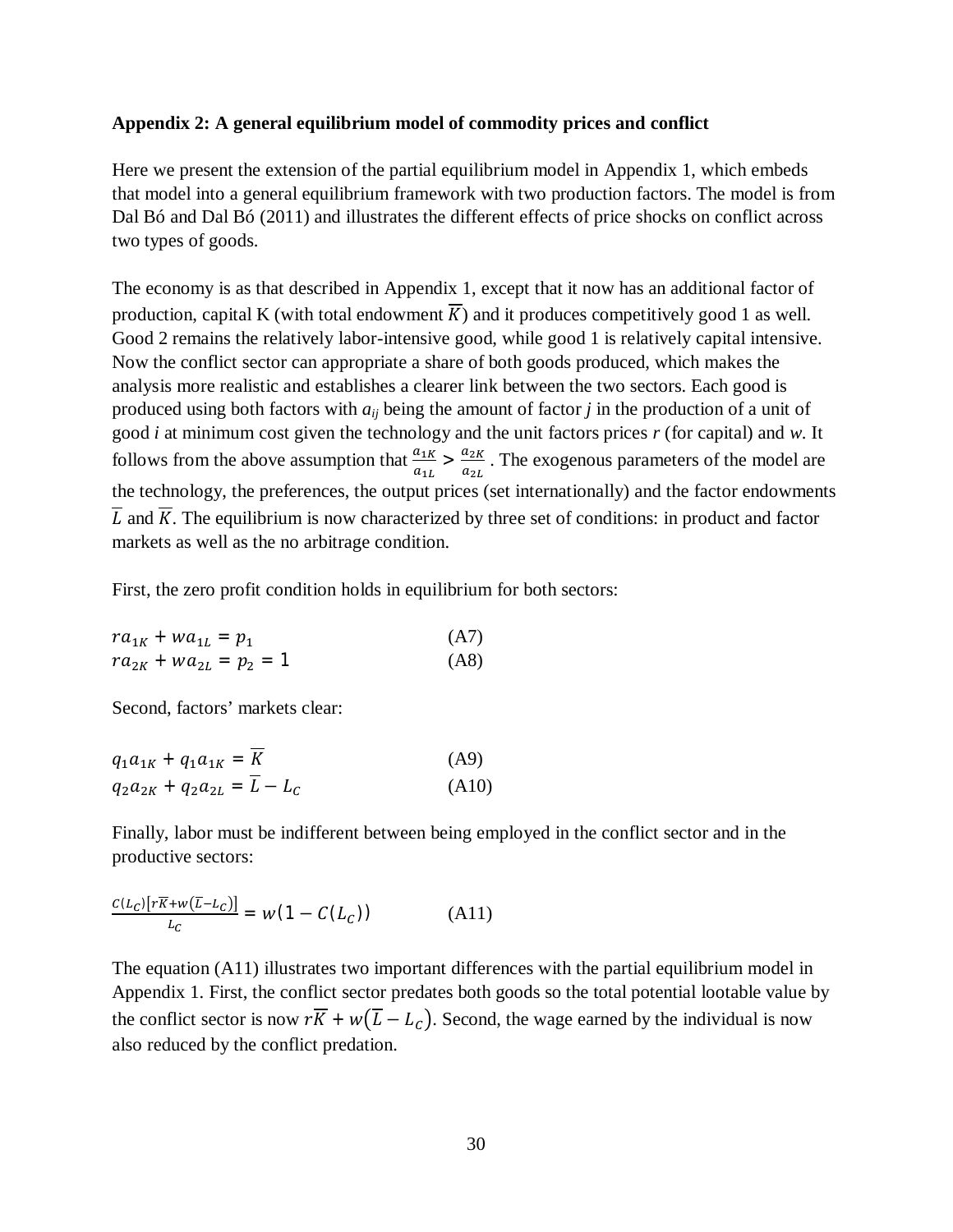How do changes in international goods' prices affect conflict in this setting? As in the partial equilibrium model above, let us differentiate the equation for the no arbitrage condition (A11) with respect to  $p_l$ . Re-writing (A11) as  $C(L_c) = \frac{L_c}{\sqrt{K}}$  $rac{FC}{\sqrt{\frac{F}{W}} + \overline{L}}$  and using the implicit theorem as above,

we have that

$$
\frac{\partial L_C}{\partial p_1} = \frac{-\frac{\overline{K}L_C}{(\frac{r}{W}\overline{K} + \overline{L})^2} \times \frac{\partial (\frac{r}{W})}{\partial p_1}}{\left(\frac{\partial C}{\partial L_C} - \frac{1}{\frac{r}{W}\overline{K} + \overline{L}}\right)}
$$
(A12)

Given the concavity of  $C(L_C)$ , the fact that  $C(0) \ge 0$  and the equilibrium condition (A11), the denominator of (A12) is negative. The term  $\frac{\overline{K}L_c}{\sqrt{K}L_c}$  $\left(\frac{r}{\cdot}\right)$  $\frac{r}{\sqrt[n]{\mu}} \frac{1}{\sqrt[n]{\mu}}$  > 0 as all terms are positive. Therefore

(A12) has the sign of  $\frac{\partial (\frac{r}{\omega})}{\partial x}$  $\frac{1}{w}$  $\frac{\Delta w}{\partial p_1}$ , which is the change in the return to capital relative to labor induced by a change in the price of the capital intensive good. The Stolper-Samuelson theorem proves that  $\frac{\partial r}{\partial p_1} > 0$  and  $\frac{\partial w}{\partial p_1} < 0$ , therefore  $\frac{\partial (\frac{r}{w})}{\partial p_1}$  $\frac{1}{w}$  $\frac{\langle w \rangle}{\partial p_1} > 0.$ 

It follows that  $\frac{\partial L_C}{\partial p_1} > 0$ , which implies that the increase in the international price of the capitalintensive good raises conflict (all else constant), while an increase in the price of the laborintensive good decreases it (all else constant).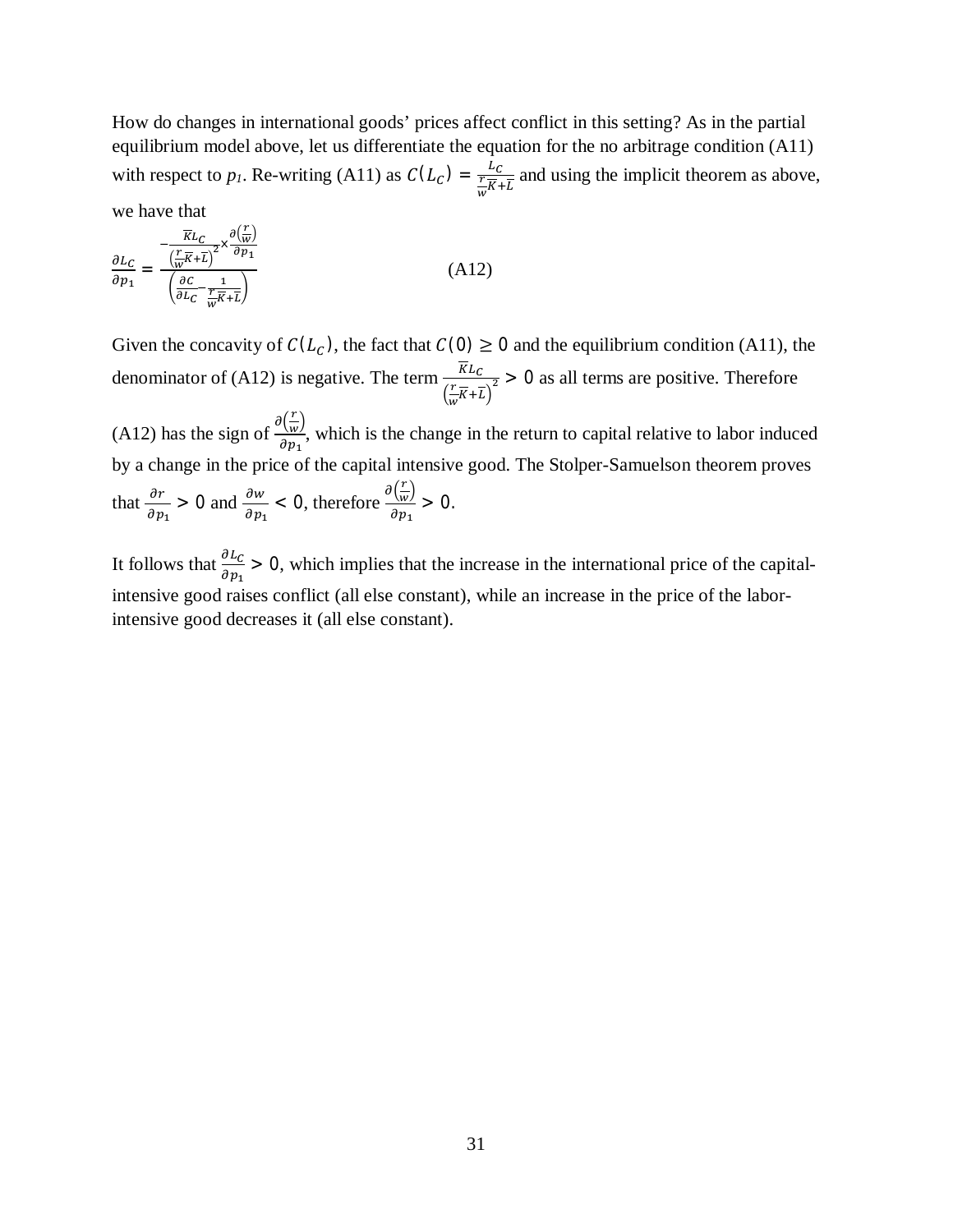|  | Appendix 3: Items matching between price and household survey data |  |  |  |
|--|--------------------------------------------------------------------|--|--|--|
|--|--------------------------------------------------------------------|--|--|--|

|                             | <b>Broad Consumption</b>         |                 | Narrow Consumption          |                                  |                           |  |  |
|-----------------------------|----------------------------------|-----------------|-----------------------------|----------------------------------|---------------------------|--|--|
| A2 non food freq<br>matched | A1 matched non<br>food less freq | Food            | A2 non food freq<br>matched | A1 matched non<br>food less freq | Food                      |  |  |
| Gas for cooking             | Cotton                           | Guinea corn     | Gas for cooking             | Cotton                           | Guinea corn               |  |  |
| Kerosene                    | Silk                             | Millet          | Kerosene                    | Silk                             | Millet                    |  |  |
| Washing powder              | Handloom<br>(aso_oke)            | Maize (white)   | Washing powder              | Handloom<br>(aso_oke)            | Maize (white)             |  |  |
| Matches                     | Ankara                           | Maize (yellow)  | Matches                     | Ankara                           | Maize (yellow)            |  |  |
| Toilet paper                | Polyester material               | Rice (local)    | Toilet paper                | Polyester material               | Rice (local)              |  |  |
| Candles                     | Wool                             | Rice (agric)    | Candles                     | Wool                             | Rice (agric)              |  |  |
| Pain killers                | Other clothing<br>material       | Rice (imported) | Pain killers                | Other clothing<br>material       | Rice (imported)           |  |  |
| Antibiotics                 | Men tailoring                    | Maize flour     | Antibiotics                 | Shoes Leather                    | <b>Bread</b>              |  |  |
| Anti-malaria<br>medicines   | Women tailoring                  | <b>Biscuits</b> | Anti-malaria<br>medicines   | Sandals Leather                  | <b>Buns</b>               |  |  |
| Petrol                      | Boys tailoring                   | Yam Flour       | Petrol                      | <b>Shoes Canvas</b>              | Yam Flour                 |  |  |
| Other (rail, air)           | Girls tailoring                  | Cassava flour   | Other (rail, air)           | Sandals rubber                   | Cassava flour             |  |  |
| Books, magazines,<br>etc    | <b>Suits</b>                     | Plantain flour  | Books, magazines,<br>etc    | Other footwear                   | Plantain flour            |  |  |
| Writing & drawing           | Other ready-made<br>clothing     | Corn flour      | Writing & drawing           | <b>Basic Rent</b>                | Corn flour                |  |  |
|                             | Hand-woven cloth                 | Cassava         |                             | Mattress, pillow                 | Cassava                   |  |  |
|                             | Blouses, shirts                  | Cocoyam         |                             | Refridgerators                   | Plantain                  |  |  |
|                             | Boys dress                       | Plantain        |                             | Electric Iron                    | Yam                       |  |  |
|                             | Men dress                        | Yam             |                             | <b>Tyres</b>                     | Fufu                      |  |  |
|                             | Girls dress                      | Fufu            |                             | <b>Battery</b>                   | Gari (white)              |  |  |
|                             | Shoes Leather                    | Gari (white)    |                             | TV sets, video                   | Other starchy<br>products |  |  |
|                             | Sandals Leather                  | Gari (yellow)   |                             |                                  | White bean                |  |  |
|                             | Shoes Canvas                     | Cassava (akpu)  |                             |                                  | Moimoi                    |  |  |
|                             | Sandals rubber                   | Brown beans     |                             |                                  | Akara                     |  |  |
|                             | Other footwear                   | White bean      |                             |                                  | Groundnuts                |  |  |
|                             | <b>Basic Rent</b>                | Moimoi          |                             |                                  | Other pulses              |  |  |
|                             | Mattress, pillow                 | Akara           |                             |                                  | Kulikuli                  |  |  |
|                             | Refridgerators                   | Groundnuts      |                             |                                  | Dawadawa                  |  |  |
|                             | Electric Iron                    | Kulikuli        |                             |                                  | Palm nut                  |  |  |
|                             | <b>Tyres</b>                     | Kola nut        |                             |                                  | Cashew nut                |  |  |
|                             | <b>Battery</b>                   | Groundnut oil   |                             |                                  | Coconut oil               |  |  |
|                             | TV sets, video                   | Palm kernel oil |                             |                                  | Groundnut oil             |  |  |
|                             |                                  | Red palm oil    |                             |                                  | Palm kernel oil           |  |  |
|                             |                                  | Magarine        |                             |                                  | Red palm oil              |  |  |
|                             |                                  | Vegetable oil   |                             |                                  | Shear butter              |  |  |
|                             |                                  | Banana          |                             |                                  | Magarine                  |  |  |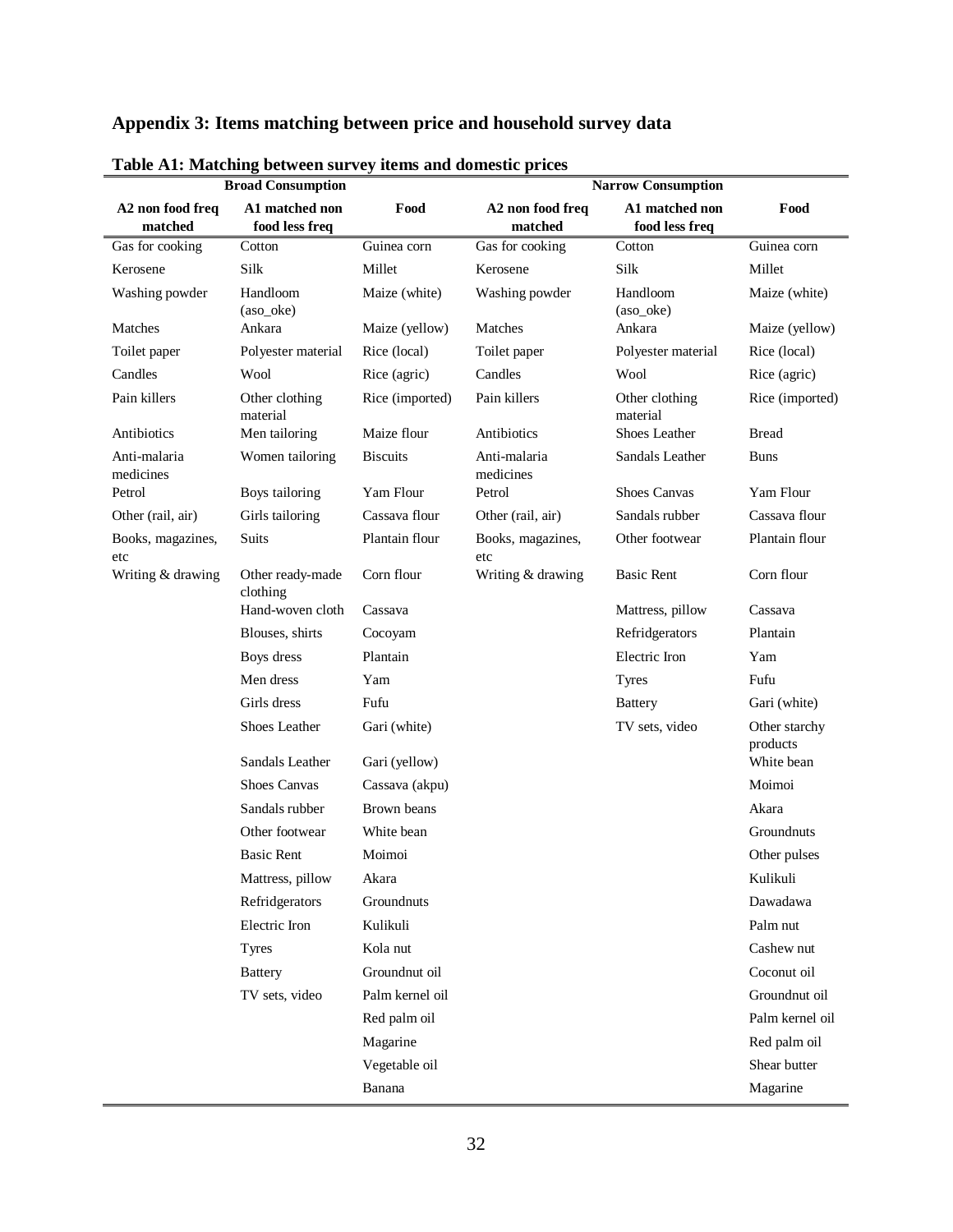| Orange                                                                               | Vegetable oil               |
|--------------------------------------------------------------------------------------|-----------------------------|
| Orange juice                                                                         | Avocado pear                |
| Chicken                                                                              | Banana                      |
| Agric eggs                                                                           | Mango                       |
| Local eggs                                                                           | Pineapple                   |
| Other eggs (not<br>chicken)                                                          | Pineapple juice             |
| Milk powder                                                                          | Orange                      |
| Baby milk                                                                            | Orange juice                |
| Smoked fish                                                                          | Other fruit (not<br>canned) |
| Dried fish                                                                           | Fruit canned                |
| Beef (fresh<br>cattle)                                                               | Fruits juice                |
| Corned beef                                                                          | Chicken                     |
| Garden eggs                                                                          | Duck                        |
| Okro fresh                                                                           | Guinea Fowl                 |
| Okro dry                                                                             | Other poultry               |
| Onions/shallot                                                                       | Agric eggs                  |
| Pepper green                                                                         | Local eggs                  |
| Tomatoes                                                                             | Other eggs (not<br>chicken) |
| Tomato puree                                                                         | Fresh milk                  |
| Coffee                                                                               | Milk powder                 |
| Chocolate drinks                                                                     |                             |
| Tea                                                                                  |                             |
| Other food items                                                                     |                             |
| Malt drinks                                                                          |                             |
| Minerals                                                                             |                             |
| Beer<br>(local/imported)<br>Stout<br>(local/imported)<br>Palm Wine                   |                             |
| Other wine<br>(local/imported)<br>Other alcoholic<br>beverage<br>Cigarette<br>Pepper |                             |
|                                                                                      |                             |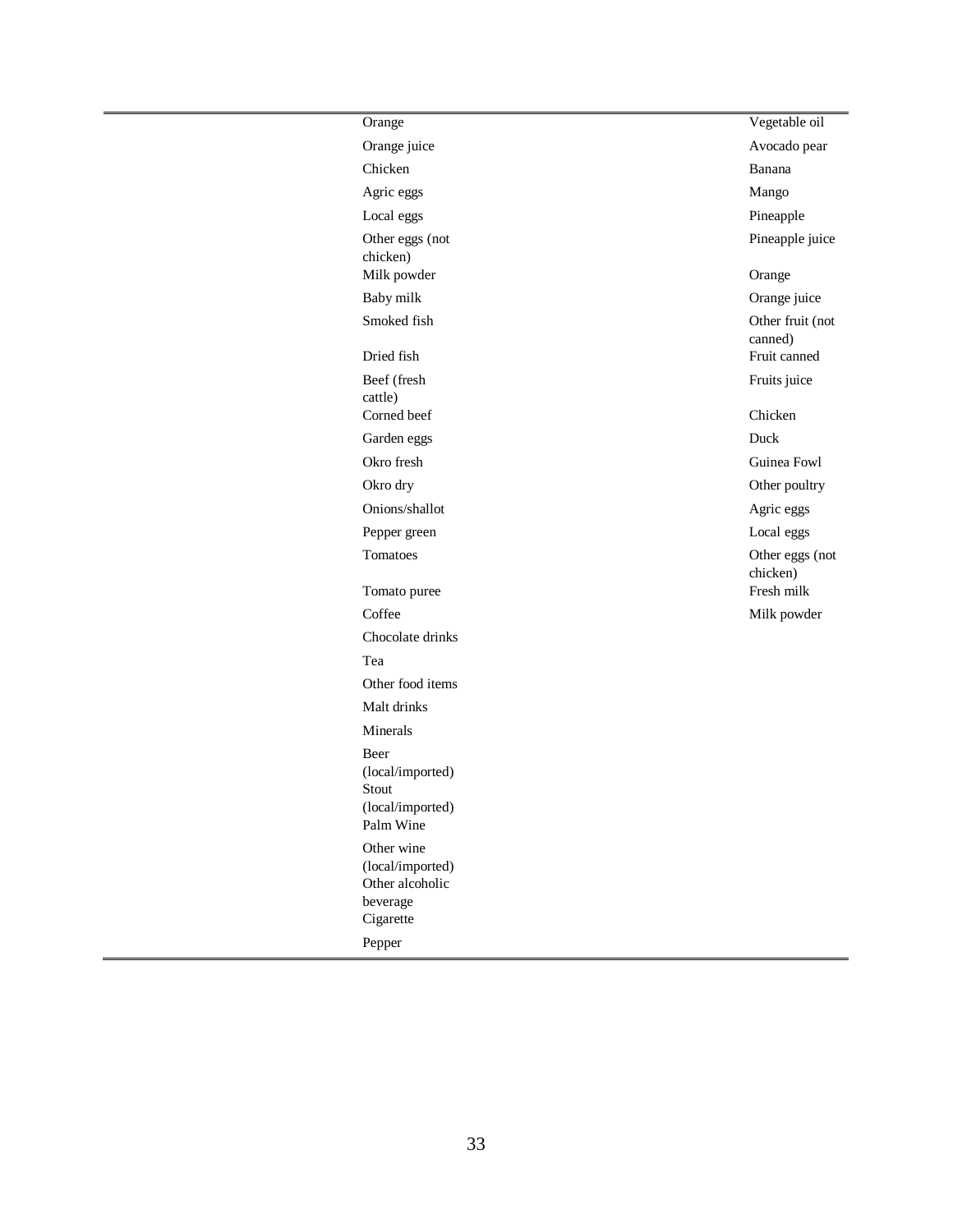|              | % of Total Exp. | % of Total Exp. | % of Total prod. | % of Total prod. |
|--------------|-----------------|-----------------|------------------|------------------|
| <b>State</b> | Matched Narrow  | Matched Broad   | Matched Narrow   | Matched Broad    |
| Abia         | 53.2455         | 55.9737         | 0.4565           | 0.5000           |
| Adamawa      | 61.1469         | 63.7800         | 0.4667           | 0.5111           |
| Akwa Ibom    | 52.0054         | 54.1582         | 0.4651           | 0.5116           |
| Anambra      | 57.5641         | 61.3373         | 0.4783           | 0.5000           |
| Bauchi       | 60.9677         | 64.0052         | 0.5385           | 0.5641           |
| Bayelsa      | 62.5000         | 64.0851         | 0.5152           | 0.5758           |
| Benue        | 54.3033         | 56.1817         | 0.5116           | 0.5349           |
| <b>Borno</b> | 55.9343         | 60.6061         | 0.5128           | 0.5385           |
| Cross-rive   | 52.2466         | 54.1623         | 0.4545           | 0.4773           |
| Delta        | 63.8527         | 66.2442         | 0.4054           | 0.4595           |
| Ebonyi       | 61.9289         | 63.9594         | 0.4667           | 0.5111           |
| Edo          | 59.7893         | 63.5874         | 0.4324           | 0.4595           |
| Ekiti        | 63.4338         | 65.7929         | 0.4872           | 0.5128           |
| Enugu        | 59.7952         | 62.7684         | 0.4889           | 0.5111           |
| Gombe        | 61.4429         | 64.8947         | 0.4884           | 0.5349           |
| Imo          | 55.0372         | 57.9898         | 0.4545           | 0.5000           |
| Jigawa       | 56.6094         | 66.3900         | 0.5000           | 0.5278           |
| Kaduna       | 61.0935         | 63.5499         | 0.4889           | 0.5333           |
| Kano         | 63.7941         | 69.9496         | 0.4524           | 0.5000           |
| Katsina      | 51.1571         | 55.7856         | 0.5116           | 0.5349           |
| Kebbi        | 61.0268         | 65.2244         | 0.5143           | 0.5429           |
| Kogi         | 63.4422         | 69.7236         | 0.5116           | 0.5581           |
| Kwara        | 47.8157         | 52.3799         | 0.5263           | 0.5789           |
| Lagos        | 51.1937         | 54.0241         | 0.5000           | 0.5294           |
| Nassarawa    | 62.8445         | 65.7846         | 0.4565           | 0.5000           |
| Niger        | 63.9581         | 66.4974         | 0.5588           | 0.5882           |
| Ogun         | 55.8953         | 57.7191         | 0.5429           | 0.5714           |
| Ondo         | 65.6560         | 66.6110         | 0.5000           | 0.5263           |
| Osun         | 49.7748         | 59.2342         | 0.5263           | 0.5526           |
| Oyo          | 55.3316         | 62.8739         | 0.5135           | 0.5135           |
| Plateau      | 64.0244         | 67.5087         | 0.5000           | 0.5227           |
| Rivers       | 59.8634         | 61.3050         | 0.4706           | 0.5000           |
| Sokoto       | 62.9969         | 66.2589         | 0.5405           | 0.5676           |
| Taraba       | 52.9840         | 54.1485         | 0.4889           | 0.5111           |
| Yobe         | 64.8601         | 67.5255         | 0.5588           | 0.5882           |
| Zanfara      | 59.1468         | 62.8108         | 0.5000           | 0.5476           |
| <b>FCT</b>   | 59.2188         | 61.3188         | 0.5366           | 0.5854           |

**Table A2: Percentage expenditure and production merged by state**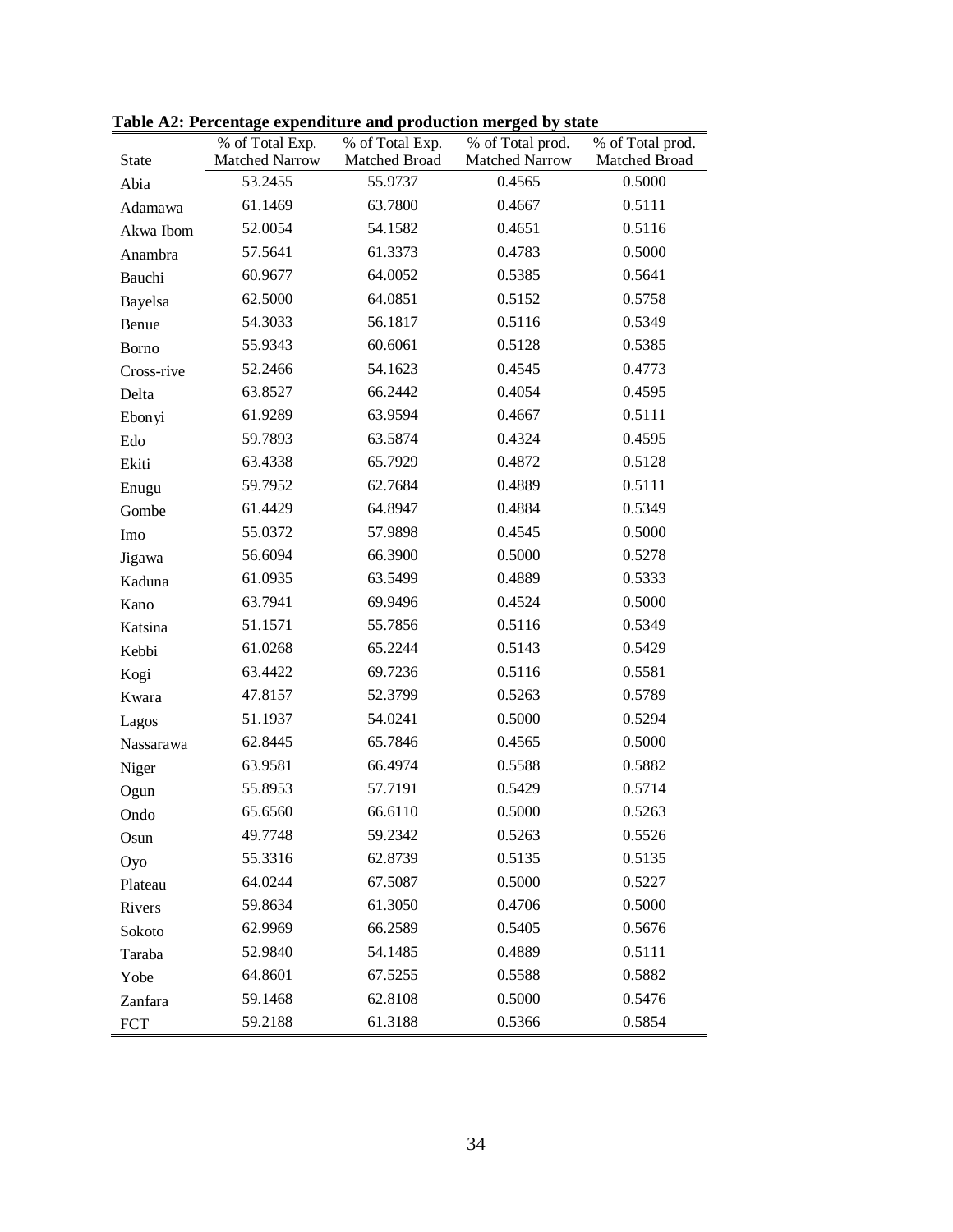| <b>Consumption International</b> |                |  |  |
|----------------------------------|----------------|--|--|
| Groundnut oil                    | Cocoa          |  |  |
| Groundnuts                       | Coconut        |  |  |
| Maize (white)                    | Coffee         |  |  |
| Maize (yellow)                   | Cotton         |  |  |
| Maize flour                      | Kernel         |  |  |
| Milk powder                      | Rubber         |  |  |
| Moimoi                           | Wood           |  |  |
| Orange                           | G'nut/Peanut   |  |  |
| Orange juice                     | Maize          |  |  |
| Palm kernel oil                  | Rice           |  |  |
| Red palm oil                     | Millet         |  |  |
| Rice (agric)                     | Guinea Corn    |  |  |
| Rice (imported)                  | <b>Beans</b>   |  |  |
| Rice (local)                     | Tobacco        |  |  |
| Smoked fish                      | <b>Bananas</b> |  |  |
| Suya beans<br>Tobacco            | Oil Palm       |  |  |
| (processed)                      | Oranges        |  |  |
| Vegetable oil                    | Cassava        |  |  |
| White bean                       | Yam            |  |  |
| Yam                              | palm wine      |  |  |
| Yam Flour                        | milk           |  |  |
|                                  |                |  |  |
|                                  |                |  |  |
|                                  |                |  |  |
|                                  |                |  |  |

**Table A3: Broad matching of international price data with survey items**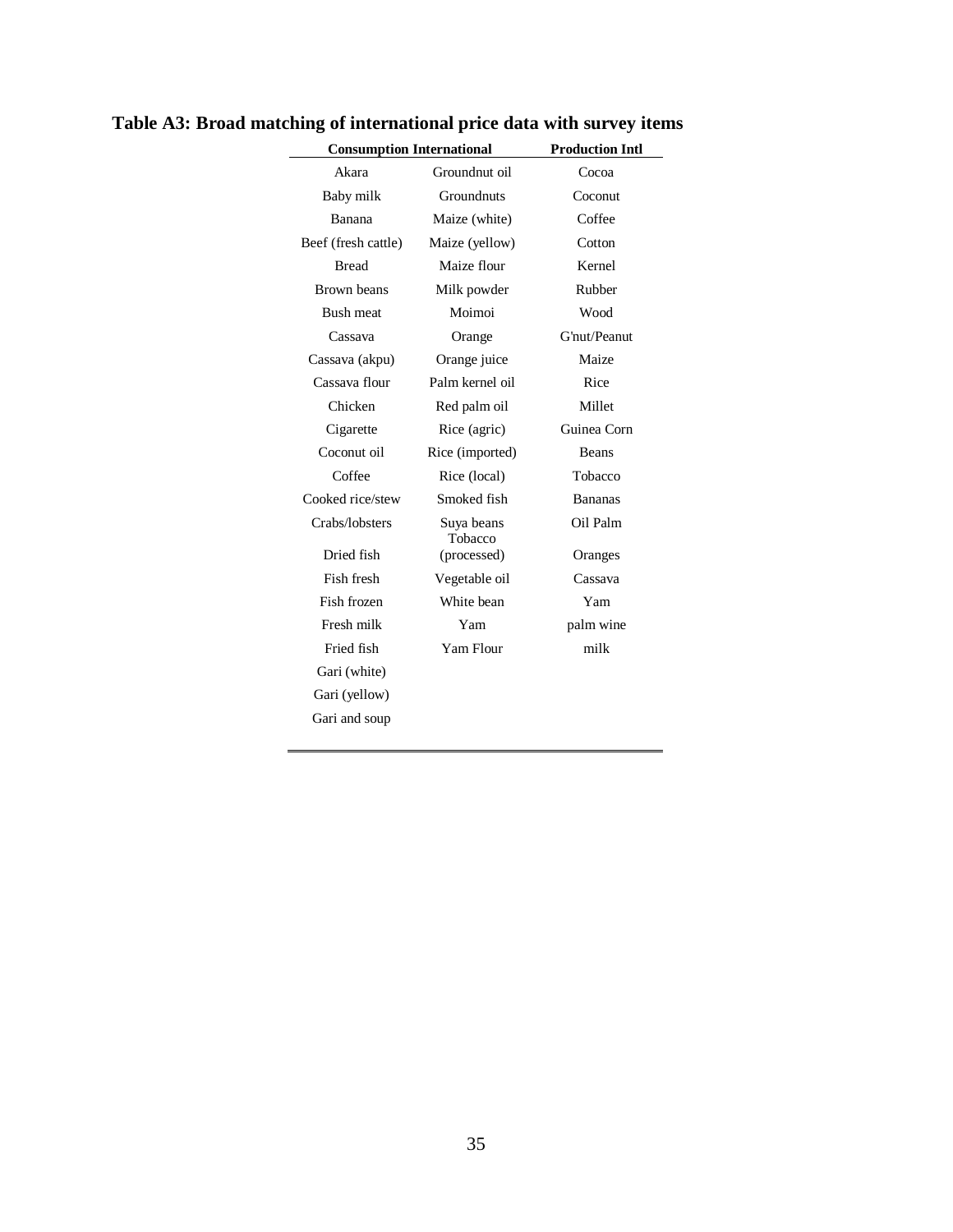### **Appendix 4: International to domestic price transmission**





*Note: figures for all states but Abuja; source: Authors' elaboration on World Bank pink sheets (for int'l prices) and Nigerian Bureau of Statistics*